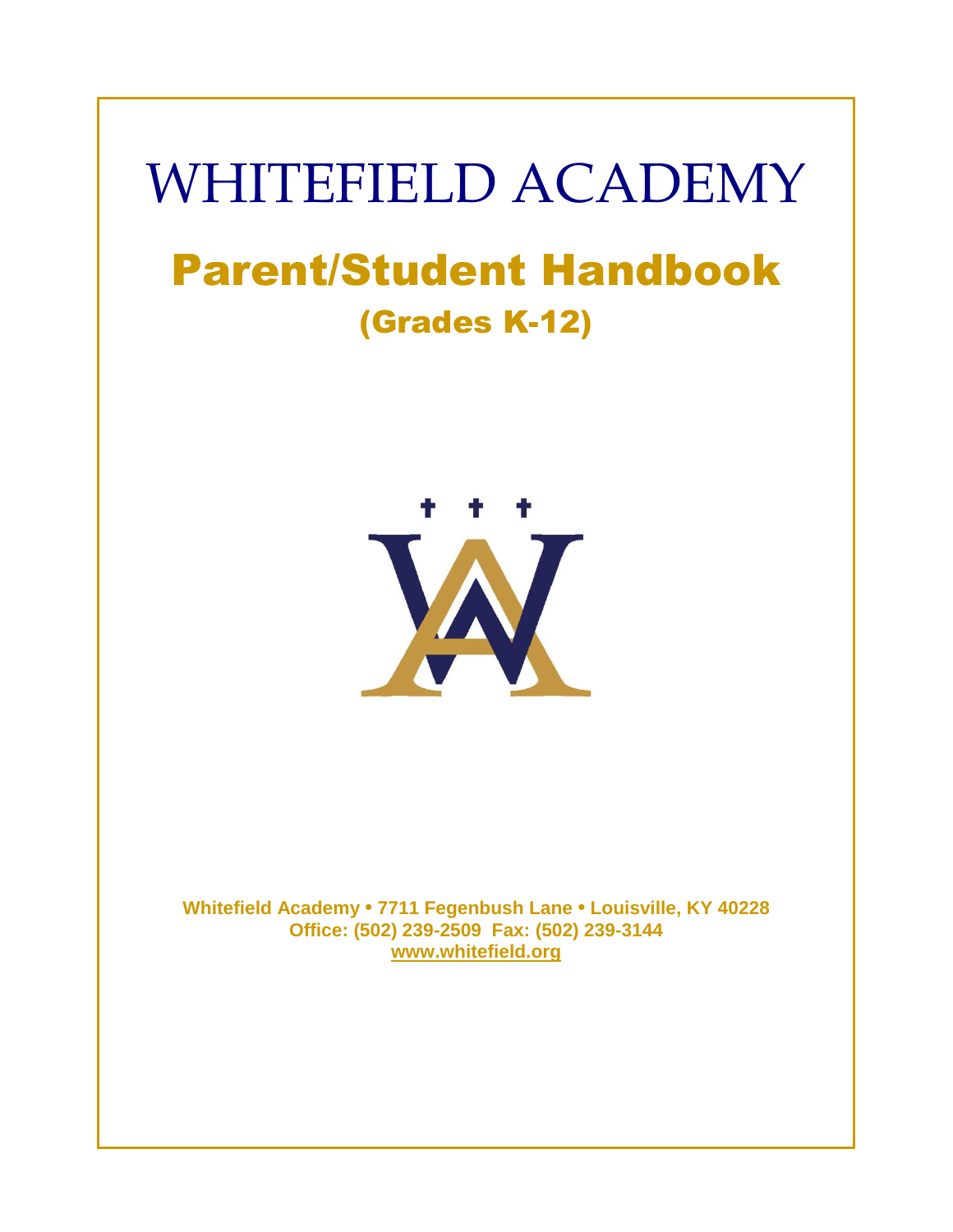## **Table of Contents**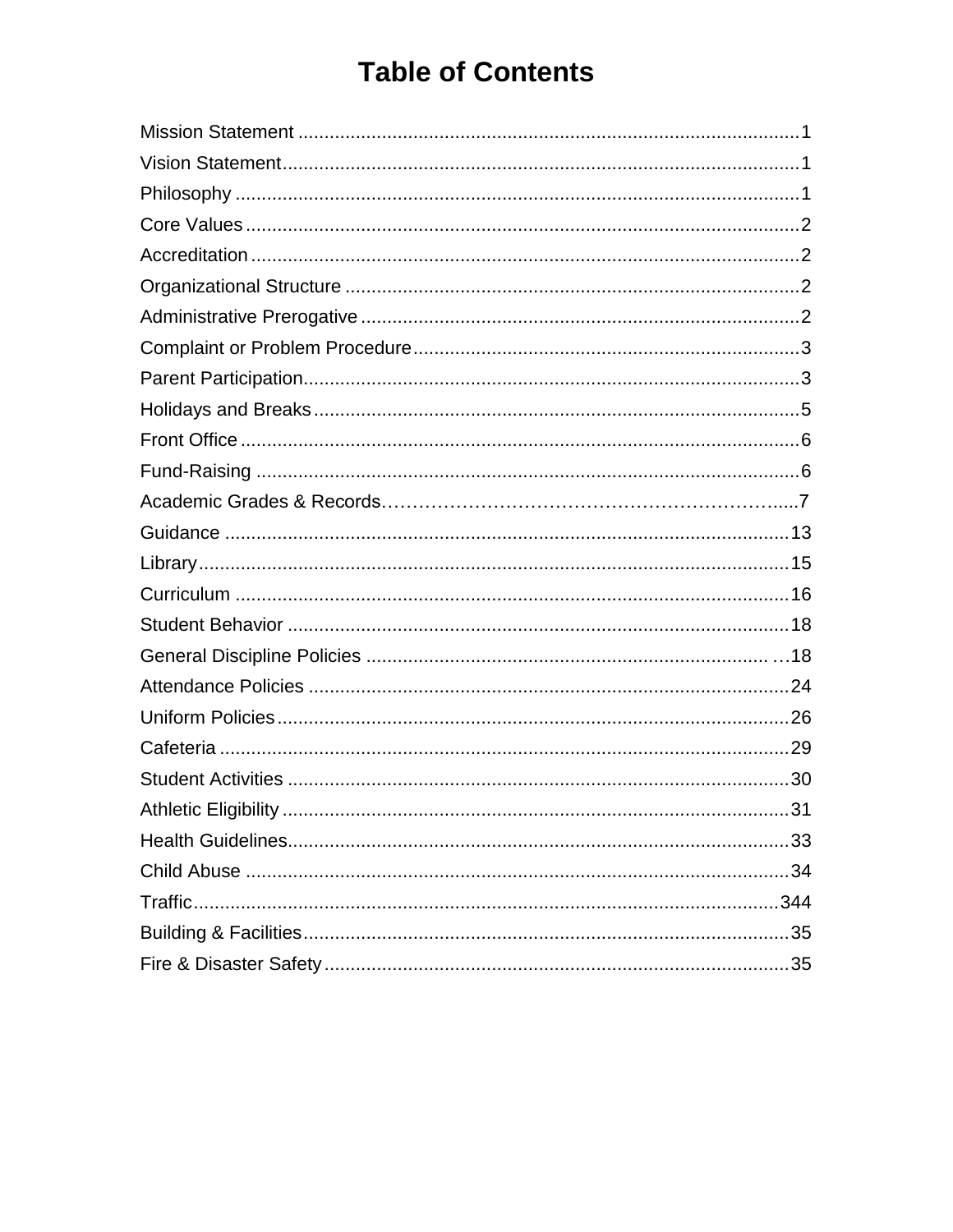## <span id="page-2-0"></span>MISSION STATEMENT

The mission of Whitefield Academy is to serve Christian families by providing a Christ-centered, Biblicallybased education marked by academic excellence and spiritual vitality.

## <span id="page-2-1"></span>VISION STATEMENT

The vision of Whitefield Academy is to produce powerful and effective student leaders who will impact their world through Biblical thought and action in obedience to the Great Commission (Matthew 28:19-20) and the Great Commandment (Mark 12:30-31).

## <span id="page-2-2"></span>PHILOSOPHY

Whitefield Academy fosters intellectual, moral, spiritual and social development consistent with a commitment to Christian truth, morals and freedom which has been provided by our Creator. Because Biblical objective truth directs the learning at Whitefield Academy we reject relativism and secularism that accompany political, ideological or philosophical agendas. Therefore, intellectual inquiry affirms the answers that Christianity offers. The ethical absolutes of the Ten Commandments and Christ's moral teachings guide the effort to develop intellect and character in the classroom, chapel, and co-curricular activities. While many points of view may be examined, the Whitefield Academy unapologetically advocates preservation of a uniquely Christian worldview.

Further, Whitefield Academy accepts its role as an institution of academic learning and instruction that ministers in association with Highview Baptist Church. This association exists to enhance the following:

- 1. Education is focused on truth, of which God is the ultimate source. He reveals himself to us in nature; in His Son; and in the Bible, the only inerrant, authoritative, and sufficient rule for faith and practice (Heb. 1:1-3; II Tim. 3:16,17)
- 2. The Lordship of Christ and the sovereignty of God are all-inclusive; therefore all areas of life and learning are regarded as sacred (Rom. 11:36; 1 Cor. 10:31b).
- 3. Christian education is the result of all knowledge being tested against, and integrated with, a biblically based view of God and the world (2 Cor. 10:4b-5; John 1:3).
- 4. The primary responsibility for the education of children rests with parents (Dt 6:7,8; Genesis 17:7; Prov. 22:6). However, the Christian school and the church provide complementary roles in educating students for lives of fellowship with God and service to others (Dt. 11:18; Ps. 78:4).
- 5. The Christian teacher, empowered by the Holy Spirit, guides and nurtures students through instruction, admonition and personal example. The Christian teacher is a living curriculum that models and encourages students in academic, social and spiritual growth (Col. 1:28; Prov. 1:7).
- 6. God reveals himself to students through revelation, both general and special. Through general revelation students learn of God and His world (Acts 14:17; Rom. 1:18-20). Special revelation and regeneration are regarded as essential components of Christian education because a personal relationship with Jesus Christ provides students with the ability to view life from a Biblical perspective (I Cor. 2:14).
- 7. All students are created by God with unique talents as well as particular developmental growth patterns. Therefore, the learning process is enhanced as teachers utilize varied teaching strategies and instructional environments (Ps. 139:13-15; Rom. 12:4-8).
- 8. Excellence in the quality of education offered to children brings glory to God and provides a compelling witness to our neighbors (Phil. 1:9-11).
- 9. The goal of Christian education is to develop students who will serve God and affect their community and the world by thinking and acting biblically in all aspects of life (Rom. 12:2).
- 10. Orthodoxy and orthopraxy cannot be divided; therefore student speech and action must bring honor to Jesus Christ so that the students will be able to give reason for the hope which they have in Christ Jesus (II Tim. 2:15; I Pet. 3:15).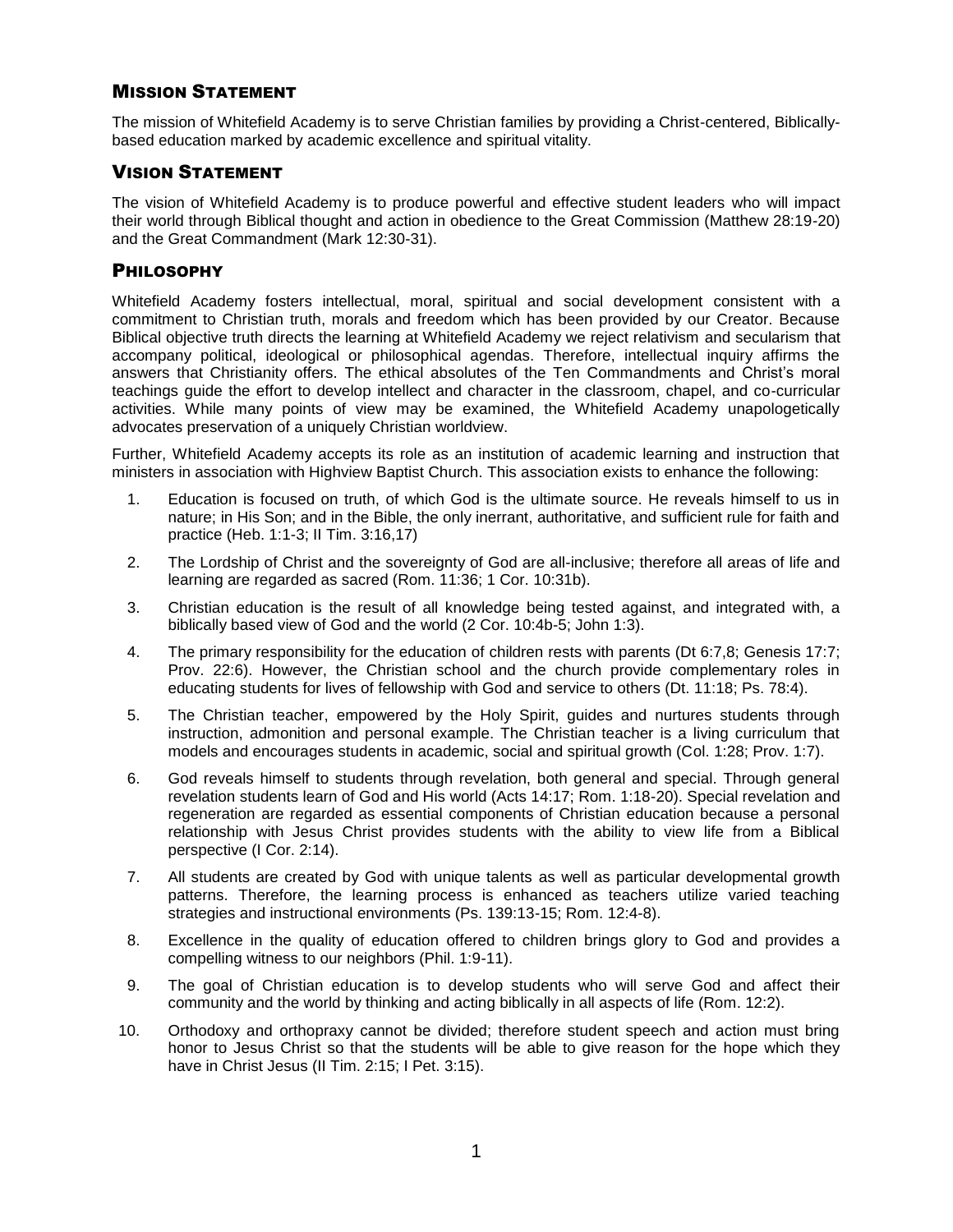## CORE VALUES

- <span id="page-3-0"></span>1. **Centrality of the Christian Faith** – Whitefield Academy believes that the Bible is the final authority for the Christian relating to matters of faith and practice. We believe in the virgin birth, sinless life, substitutionary atonement and imminent return of our Lord Jesus Christ. These beliefs are foundational to all activities related to the ministry of Whitefield Academy (II Timothy 3:16-17).
- 2. **Compassion and respect for all people** Whitefield Academy believes each individual is uniquely created by God and endowed with specific gifts and abilities. These gifts and abilities encourage mutual respect, promote Christian love and provide motivation to resolve conflict in a peaceable and Biblical manner (Matthew 18:15-35).
- 3. **Commitment to family values** Whitefield Academy exists to serve Christian families in the process of education. As such, the school is supportive of family issues and concerns. We exist to strengthen the family through a balanced educational program that considers the academic and relational needs of the family (Psalm 127).
- 4. **Consistent focus on scholastic excellence** Whitefield Academy is a college preparatory program (Preschool-12) with a challenging academic curriculum as well as a comprehensive extracurricular program that allows each student to pursue academic excellence while developing spiritual, physical, social and intellectual disciplines. We intend to produce students who lead by example and impact the world for Jesus Christ (II Timothy 2:15).
- 5. **Community involvement** Whitefield Academy promotes citizenship and community involvement through school wide benevolence ministries and community service programs (Matthew 5:13-16).
- 6. **Caring attitude of servanthood** Whitefield Academy is dedicated to serving the needs of our parents, students, faculty and staff. Furthermore, we recognize that these persons are the keys to the school's success (Matthew 20:25-28).
- <span id="page-3-1"></span>7. **Careful stewardship of all resources** - Whitefield Academy is committed to responsible management of the time, talent and treasure entrusted to us by our Creator, God (Matthew 25:14- 29).

## **ACCREDITATION**

Whitefield Academy is fully accredited by the Association of Christian Schools International (ACSI), Southern Association of Colleges and Schools / Council on Accreditation and School Improvement (SACS CASI AdvancEd), and the Kentucky Non-Public School Commission.

## <span id="page-3-2"></span>ORGANIZATIONAL STRUCTURE

Whitefield Academy is a ministry of Highview Baptist Church.

The Head of School reports directly to the Senior Pastor of Highview Baptist Church and oversees the daily operations of the school in conjunction with the school level principals. The non-instructional staff (office, nurse, etc.) and those in special areas (athletics and fine arts) are supervised by the respective principals.

The classroom teacher is the school's primary contact with the student. Teachers are selected not only for their instructional skills and academic preparedness, but also for their love for and understanding of children. As those engaged by you to assist with the educating of your child, we care for and deeply love each child as if they were our very own.

## <span id="page-3-3"></span>ADMINISTRATIVE PREROGATIVE

The intent of this handbook is to give general guidelines to be adhered to by students and parents. Sometimes there will occur new situations or changing circumstances not covered specifically by this handbook. The Administration reserves the right to interpret or change any policy or procedure at any time by its sole discretion in responding to these new or changing situations.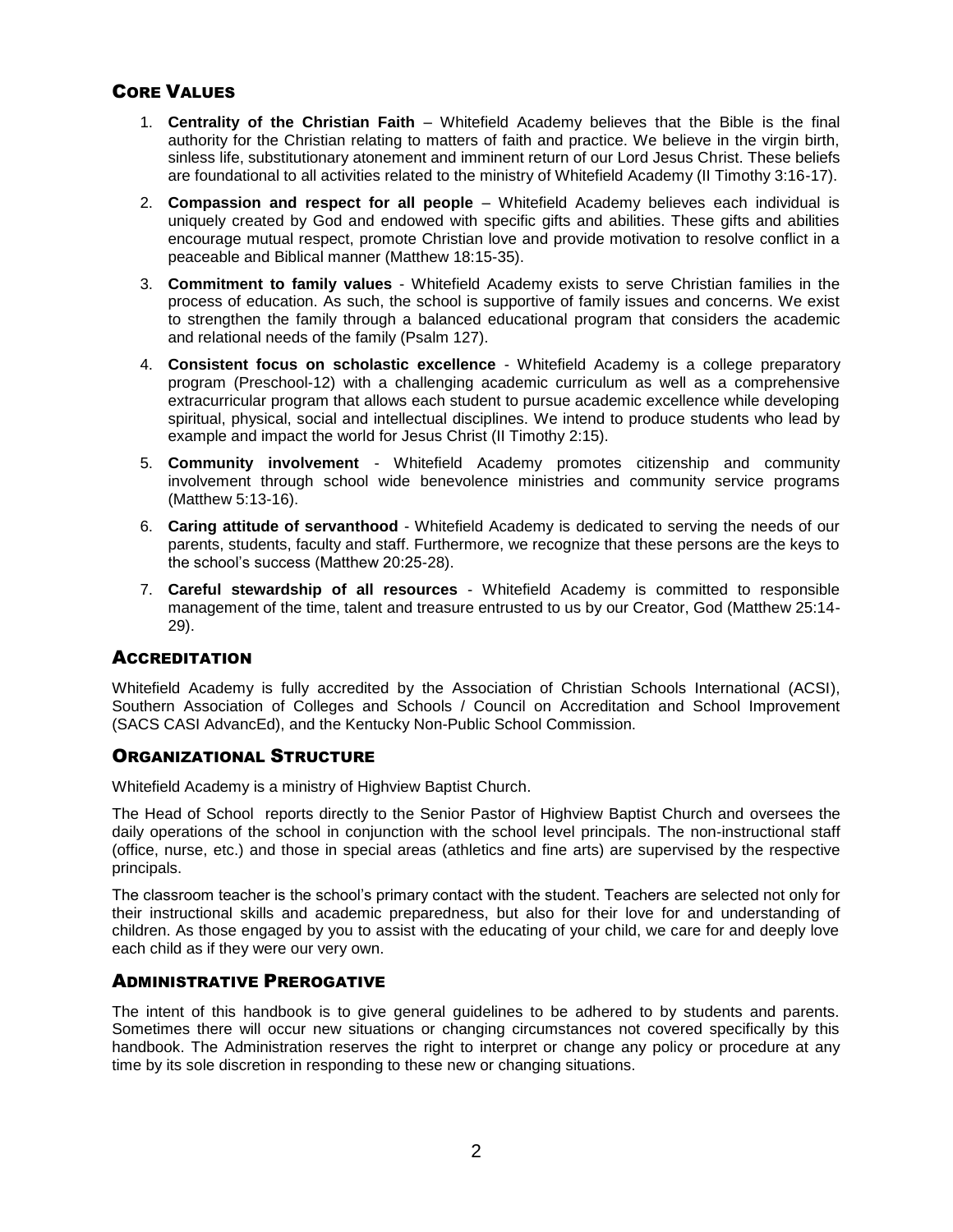## <span id="page-4-0"></span>COMPLAINT OR PROBLEM PROCEDURE

During the course of the year, occasional misunderstandings or problems may arise between a teacher and student, teacher and parent, parent and school or any one of several possible areas. This is often the result of a lack of communication between those involved.

The school's policy for dealing with these situations is mentioned below. This policy is consistent with the teachings found in Matthew 18.

- 1. All questions, problems, or complaints should first be brought directly to the teacher or coach before anyone else is involved.
- 2. If the situation is not cleared up at this level through direct contact, it should then be brought to the school level principals.
- 3. If the problem is still not solved at the previous level, it should then be presented to the Head of School.

"If your brother sins against you, go and show him his fault, just between the two of you. If he listens to you, you have won your brother over. But if he will not listen, take one or two others along, so that every matter may be established by the testimony of two or three witnesses. If he refuses to listen even to the church, treat him as you would a pagan to a tax collector. I tell you the truth, whatever you bind on earth will be bound in heaven, and whatever you loose on earth will be loosed in heaven. Again, I tell you that if two of you on earth agree about anything you ask for, it will be done for you; by my Father in heaven. For where two or three come together in my name, there I am with them." Matthew 18:15-20

Parents must agree to follow these steps and to attempt a positive resolution to problems and disagreements within the school community. Activities to be avoided at all times include gossiping, rumor mongering, and spreading of hearsay reports. The good reputations of other persons and of the school are to be protected and promoted.

## PARENT PARTICIPATION

## <span id="page-4-1"></span>**Parent Involvement**

Parents are encouraged to share ideas and concerns with the school administration. Parents are invited to participate in the following areas:

- **1. Parent Teacher Fellowship (PTF) -** This group meets several times each year. The meetings give parents and teachers an opportunity to share in student presentations. This group raises money and works on a variety of projects to help the school. **The primary mission of this group is to support, encourage and pray for the teachers**.
- **2. Parent Tutors and Classroom Aides -** Parents are invited to work in the classrooms during scheduled times once a background check is completed. Parents should make prior arrangements with the teacher. Because there are small tasks parents will be asked to do (i.e. pass out papers, correct work, help prepare snacks, etc.) and because pre-school children can be very distracting, parents should not bring siblings on the days they help in their child's classroom or when chaperoning field trips. Any parent, who wishes to assist the teachers in tutoring or volunteering as an aide, should contact the appropriate teacher.
- **3. Athletic Parent Volunteers -** This group is designed for the purpose of assisting our athletic programs.
- **4. Friends of the Library -** These individuals work to advance our library program by volunteering, making acquisitions and promoting the book fairs.
- **5. Back To School Orientation** At least one parent is expected to attend the Back to School Orientation session at the beginning of the school year.
- **6. The Senior Parent Meeting -** At least one parent must attend this very important meeting. Details and information for the Senior Retreat, Arts & Crafts Festival, Senior Trip, college admission, scholarship opportunities, and Graduation will be discussed.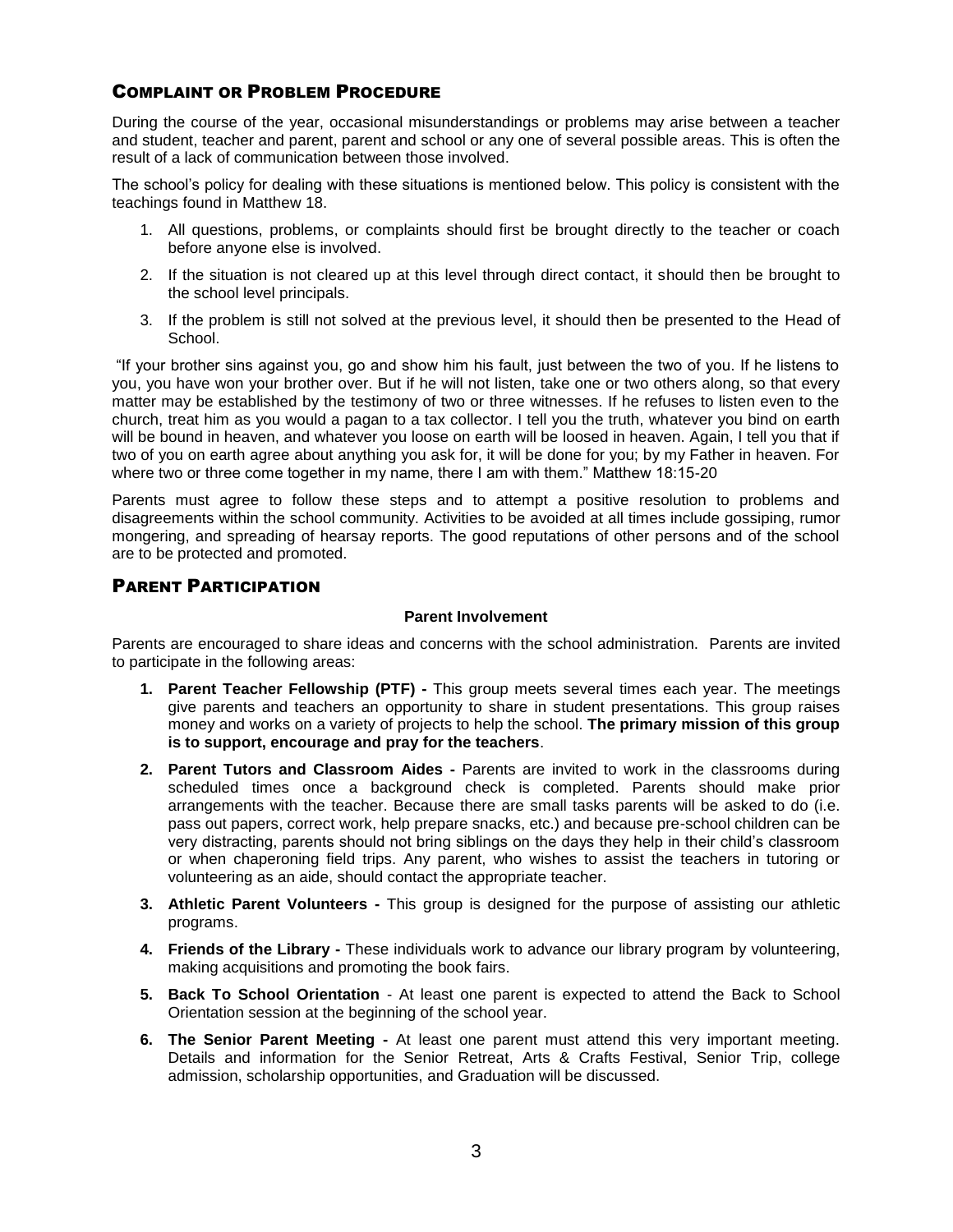#### **Parties**

Birthday parties will not be held at school. However, students (Preschool – 5<sup>th</sup> grade) who wish to celebrate their birthday may bring a treat (cupcakes or individually wrapped cookies) for the entire class for lunch or snack time. No personal party invitations are to be distributed at school unless every student in the class receives one.

The PTF room parents will assist the teacher in preparing class parties. We request that parents not bring pre-school children when they are assisting with class parties.

NOTE: Christmas giving will focus on needy individuals outside the school community. The school will select a giving project annually which will be announced to parents, teachers and students. Whitefield Academy does not allow student gift exchange during the school day.

## **Field Trips**

Each year we plan several field trips. These field trips and excursions shall be conducted under the supervision of teachers and/or administration to museums, art galleries, places of historical, industrial or civic interest, field and woods for nature study and institutions or places of similar character. These trips, in the opinion of the administration, must promote the education of students. All field trips should be curriculum related. The place to be visited and the method of transportation shall be approved by the principal. All such trips will require the prior written consent of the parents of each student attending.

A **general permission form** must be filled out at the beginning of school. This form will be kept on file in the office and we will notify you in advance of a field trip. Parents are given the opportunity to accompany their child on at least one trip during the year. **In order to help with the students and to spend quality time with your own student, other siblings (brothers/sisters) may not go on field trips**. Every parent that wishes to chaperone on a field trip must have a background check on file with the school.

Buses are contracted for field trips. All students are to remain seated while the bus is in motion. All parents are welcome to attend and are asked to assist the teacher by watching three or four students while on the field trip. Parents may ride the bus with the students as space allows.

## **School Pictures**

Individual school pictures are taken. Group pictures, by class, are also taken. Team and individual pictures are taken of our sports teams. Dates for all pictures will be announced and order forms sent home to be used to order pictures if desired. Orders should be placed at the time the pictures are taken.

## **Photograph/Video Release**

Permission to use a student's photo for publication and marketing purposes is implied unless the school is notified in writing that permission is denied.

#### **PTF**

The Parent Teacher Fellowship of Whitefield Academy is an organization that supports the overall ministry of the school.

#### **PTF Objectives**

The objectives of the PTF shall be:

- 1. To encourage prayer support for the school.
- 2. To support and promote the faculty, staff and administration.
- 3. To help raise financial support.

The objectives of this organization are promoted in cooperation with the school administration and the school committee, committees, and programs. All decisions must be approved by the Head of School, including all fundraising activities and expenditures of funds.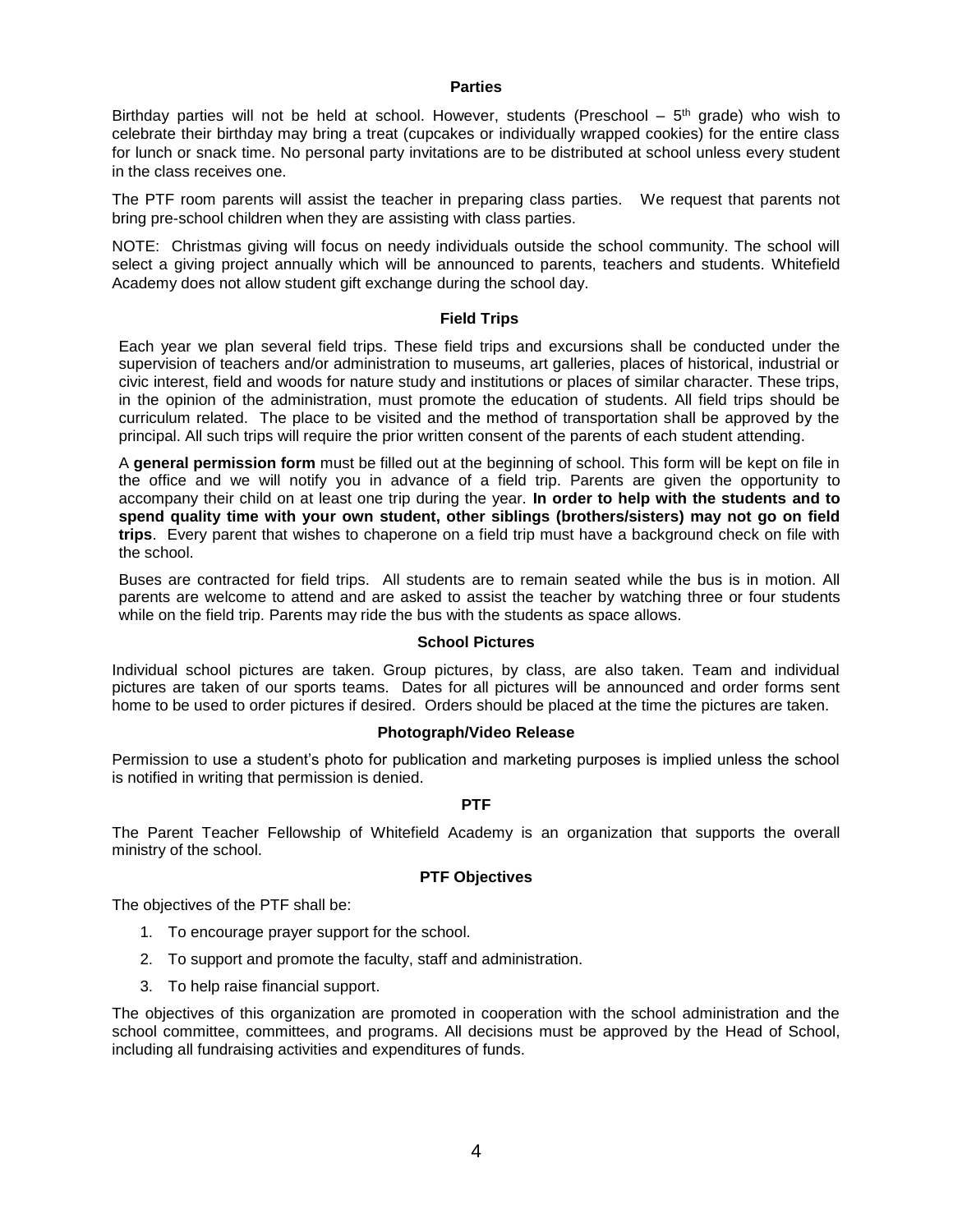## **PTF Membership**

Any parent and/or guardian whose child is enrolled in Whitefield Academy and who subscribe to the objectives and basic policies of this organization, and all faculty members, administrators and School Committee may be members. Only members in good standing may be eligible to participate or to serve in any of its appointed positions. The term of membership shall be from the first day of school through the last day of school inclusive.

## **PTF Leadership Team**

All PTF Leadership Team members shall be born-again Christians shall agree to the Whitefield Academy Statement of Faith, and subscribe to the principles and tenets of Whitefield Academy as are required by faculty and administration. The Head of School and the current PTF Director will make appointments for the PTF Leadership Team in early spring for the subsequent school year. Team members shall assume their official duties at the close of the June PTF Leadership Team meeting and they shall serve for a term of one year, and/or until their successors are appointed. PTF Leadership Team members may serve consecutive terms.

The duties of the PTF Leadership Team are:

- 1. To approve plans and actions of the Event Coordinators.
- 2. To attend and present a report at the quarterly PTF Leadership Team meetings.
- 3. To plan PTF events.
- 4. To conduct themselves in a manner that is consistent with Christian principles and ethics setting a positive example for students and parents.

## **PTF Treasury**

The school's Director of Finances will serve in the capacity of treasurer for the PTF.

## HOLIDAYS AND BREAKS

## <span id="page-6-0"></span>**Observed Holidays**

Whitefield Academy observes Christmas Break, Easter (Good Friday), Thanksgiving Break, Martin Luther King Day, Spring Break, Labor Day, and Memorial Day. Neither students nor faculty are required to be present during these holidays. This is subject to change at Administrative discretion.

## **Halloween**

Whitefield Academy does not celebrate Halloween and asks that nothing with witches, ghosts, skeletons, haunted houses etc., be brought to school.

## **Teacher In-Service Days**

Students are not required to attend class during assigned Teacher In-Service days. Teachers are required to be present. In-Service days are designed to allow teachers to engage in continuing education, perform administrative assignments as well work on school accreditation matters.

## **Severe Weather – School Closing**

## **Severe Weather – School Closing**

In the event of severe weather (i.e., snow, ice, tornados), the official announcement for school closings will be communicated using the parent alert system, over local radio and TV stations, and listed on our website at [www.whitefield.org.](http://www.whitefield.org/) Please **DO NOT CALL SCHOOL OFFICE**. Please check the alert system, listen to WHAS Radio (AM840), or television channels 3, 11, 32, or 41 for information. In the event that school is not cancelled, delayed, or dismissed early, it is always the prerogative of the parent to determine the safest option for their student(s).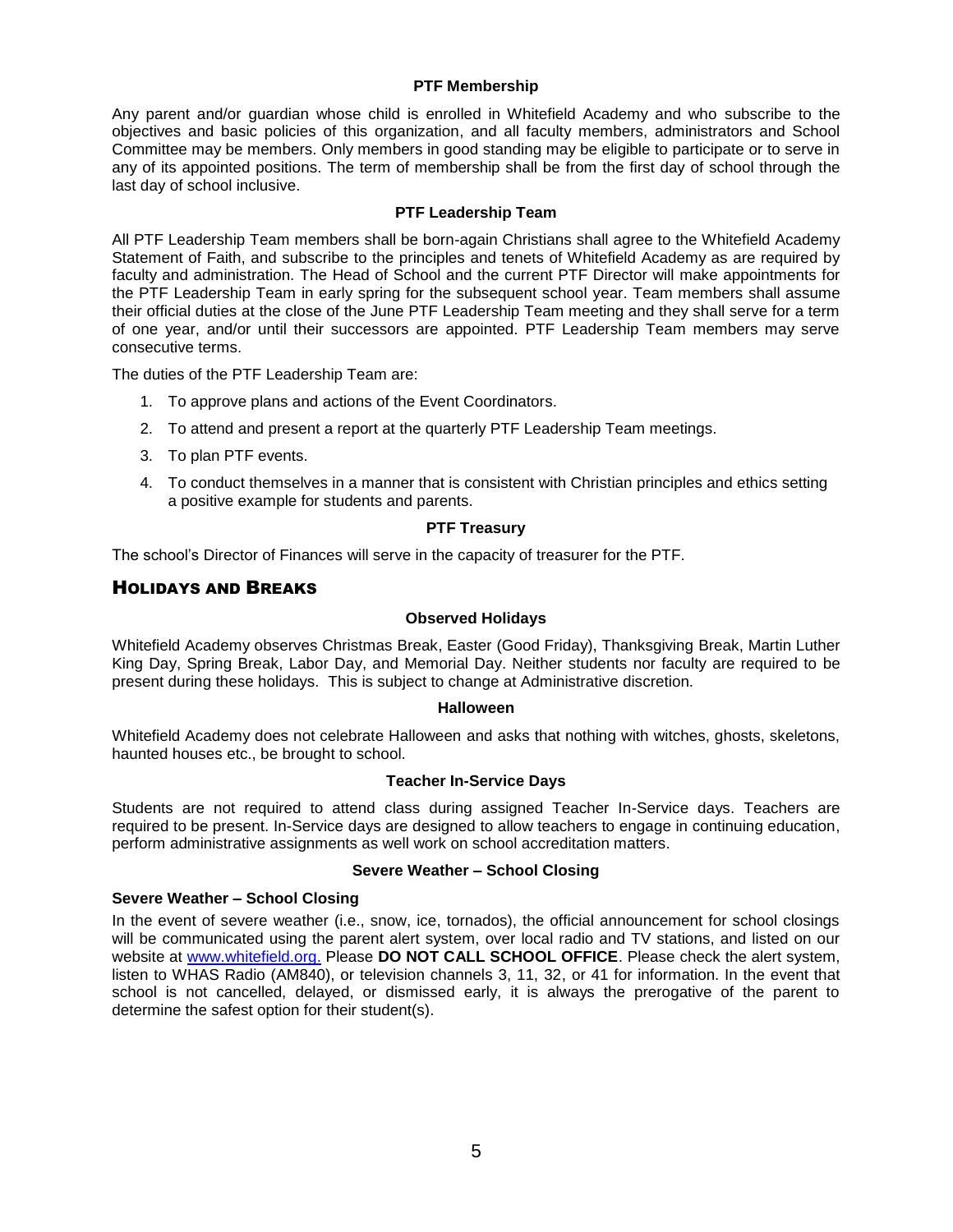## <span id="page-7-0"></span>FRONT OFFICE

#### **Lost and Found**

Lost articles, including books, clothing, valuables, etc., may be reclaimed in the school office. Items in Lost & Found that are not labeled with students names will be sorted and distributed to areas of need at the end of every month.

#### **Telephone Calls**

Telephone messages will be relayed to the student at the end of each school day. **Only emergency calls** will be referred to the student immediately. Students will be allowed to use the office phones with special permission. Parents and teachers should always be careful not to disrupt classroom instruction times.

## **General Visitors**

All visitors must check in at the School/Preschool Office and wear a visitor's badge identifying them to the school community. Also, visitors must sign out of the office when leaving the property.

#### **Communication**

- 1. Renweb is the school administrative software package by which parents can track grades, schedules, discipline, lunch balances, and all other information related to student life. Parents can access up-todate student information and grades through the RenWeb parent portal found under the "Quick Links" tab on the school website.
- 2. The "Whitefield Monthly" is an all-school newsletter published every month and will be e-mailed to all school families as well as posted on Renweb. This a vital communication tool to keep families up-todate on many facets that affect the entire school community.
- 3. All faculty and staff members have a Whitefield Academy e-mail address that is linked to the school website. We encourage parents to use this form of communication as it is the fastest and easiest form of communication. All school personnel should respond to e-mailed correspondence within a 24-hour period.
- 4. A grade level newsletter will be sent home weekly for grades K-5.

## <span id="page-7-1"></span>FUND-RAISING

## **Student Fund Raising**

All proposed fund-raising activities must be submitted in writing to the School finance Office for approval by the Fund Raising Committee.

## **General Fund Raising and Sales**

Whitefield Academy recognizes that there are many great and wonderful businesses and causes for which there should be honest and sincere Christian support. As Christians we prayerfully support many ministries. We are diligent in protecting our mission to educate students in a Christ-centered, Biblically based atmosphere marked by academic excellence and spiritual vitality. We purpose to keep our focus on academics and the development of well rounded and well grounded students. To this end, there are projects in which we will engage as a school. We cannot possibly support every project with which our school families may be personally involved.

## **The Annual Fund**

Annually, student tuition is set at less than what it requires to educate an individual student. Whitefield Academy maintains this practice so as to model for its student body trust in and reliance on the Lord Jesus Christ to be a provider.

The intention is to demonstrate the power of God and to purposefully rely on his graciousness as a provider and redeemer. Through our Annual Fund, families have the opportunity to trust as well. The Annual Fund is an opportunity to give voluntarily an offering (not a tithe). Tuition is mandated, but the Annual Fund is a voluntary giving to the ministry of God in this place. The Annual Fund is designed to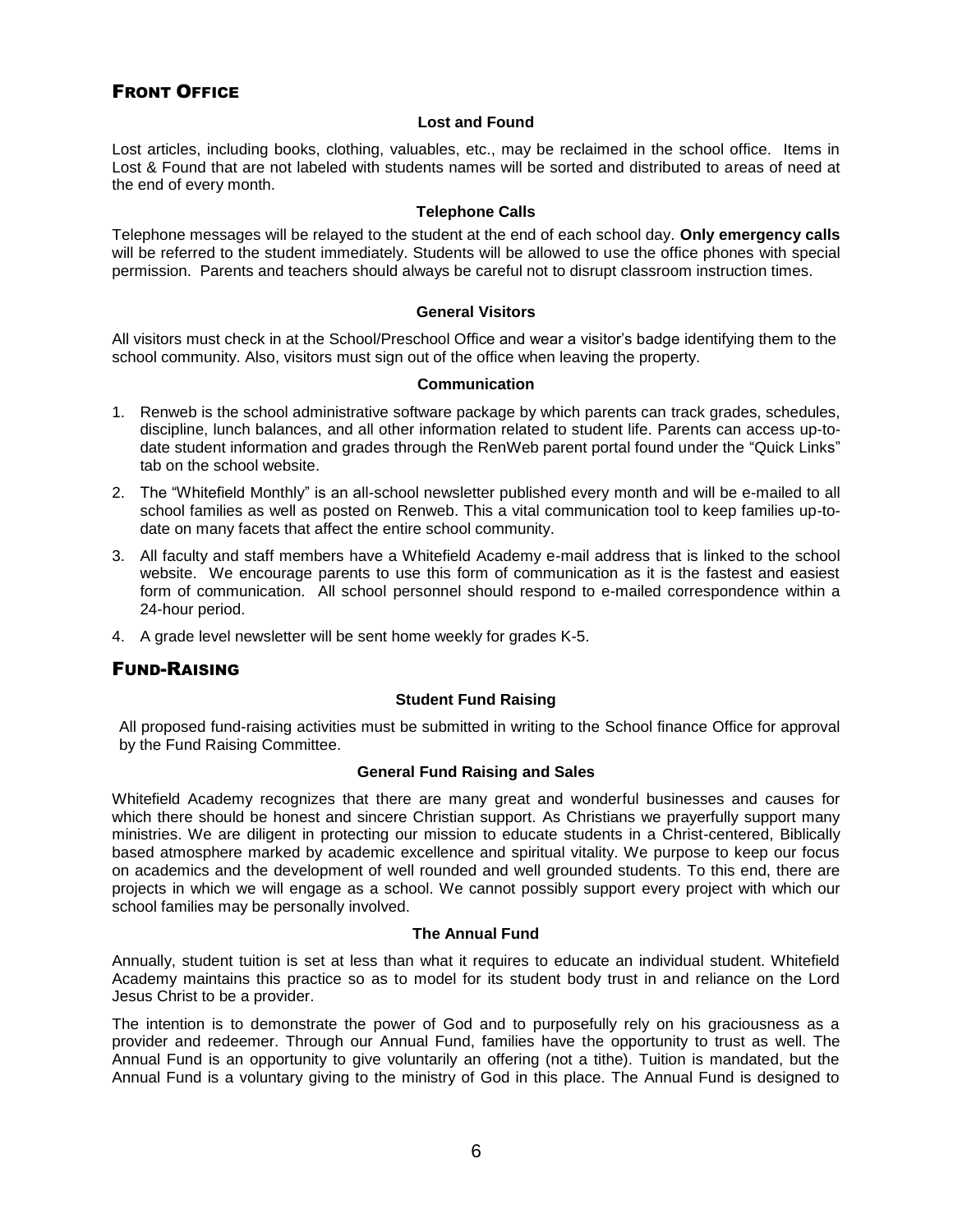cover the deficit through cooperation rather than by compulsion. By participating you are also trusting in God's promises (2 Cor 9:7, Acts 20:35, Luke 6:38, Phil 4:19) to provide for you.

Each year our goal is to have 100% faculty and 100% parent involvement with the annual fund.

#### **Immunization Policy**

Kentucky State law decrees that each student must present to the school a current Kentucky (original) immunization certificate. Immunizations may be obtained from any branch of the Jefferson County Health Department or your doctor's office.

In keeping with the Kentucky State immunization law and Whitefield Academy policy, students must have on file with the school a current immunization certificate. It is the parents' responsibility to ensure that this certificate is current even if the certificate should expire during the school year.

In the event that a certificate does expire during the school year or it be discovered that a certificate is missing:

- 1. The school nurse will send a letter to parents of those students with missing and/or expired certificates.
- 2. The school nurse will follow up 1 week later with a phone call to the parent if no action has been taken.
- 3. If action still has not been taken, the student will not be allowed to attend class until all requirements have been met.

## ACADEMIC GRADES AND RECORDS

#### **Grading**

Teachers consider many things prior to determining a student's level of progress. Factors considered include:

- 1. Completion/quality of homework and daily assignments
- 2. Neatness of work submitted
- 3. Class participation
- 4. Test performance
- 5. Proper spelling and good grammar

A serious attempt is always made to provide parents and students some evaluation of students' progress that is consistent and meaningful. Most grades will be weighted based on 50% daily work. Math will remain at 60% tests, 40% daily work. Please refer to class syllabus or grade booklets for specific details. The grading system is reflected on each nine week report card as follows:

| Academic | Grade | <b>Conduct</b>            |
|----------|-------|---------------------------|
| 90-100   | Α     | <b>Excellent Behavior</b> |
| 80-89    | в     | Good Behavior             |
| 70-79    | С     | Needs Improvement         |
| 60-69    | D     | Poor Behavior             |
| Below 60 | F     | Unacceptable Behavior     |

## **Elementary & Middle School Grading**

The school year is divided into 4 nine week quarters. Each quarter's grade is one-fourth of the grade for specific subjects for the year. Therefore, the formula for grades would be as follows:

 $Q1 + Q2 + Q3 + Q4 =$  Grade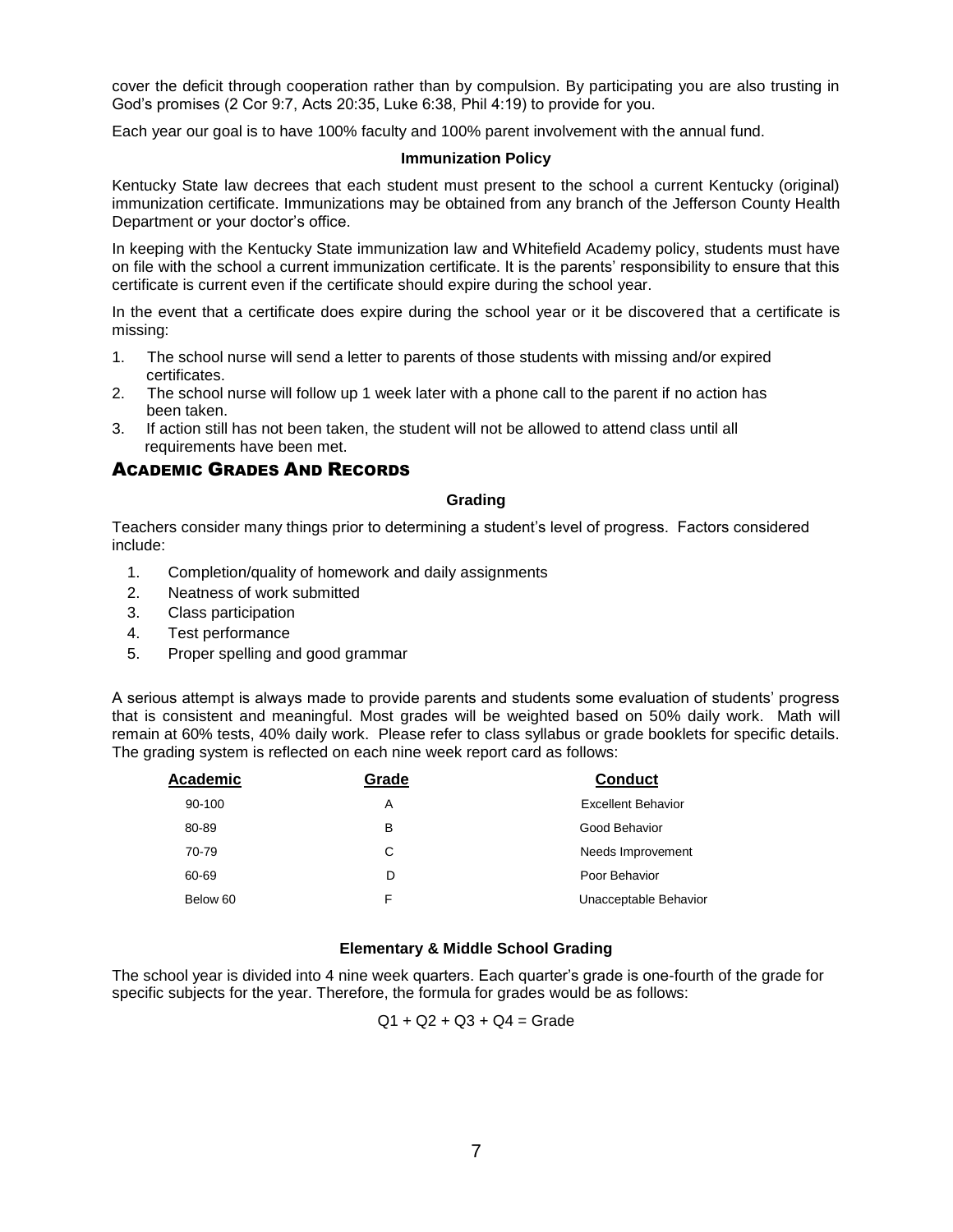## **High School Grading**

The High School year is divided into 2 semesters. Grades earned in each semester are qualified in two ways: **Quality Points**, which factor into GPA and **Credits**, which factors into eligibility to graduate. Student semester grades are awarded on the following basis:

- gth<sub>:</sub> Semester grades =  $45\%$  (Q1/Q3) + 45% (Q2/Q4) + 10% Final Exam
- 10th: Semester grades = 42.5% (Q1/Q3) + 42.5% (Q2/Q4) + 15% Final Exam
- 11<sup>th</sup>: Semester grades = 42.5% (Q1/Q3) + 42.5% (Q2/Q4) + 15% Final Exam
- 12<sup>th</sup>: Semester grades =  $40\%$  (Q1/Q3) +  $40\%$  (Q2/Q4) + 20% Final Exam

\*Final exam in elective courses are calculated as 15%

## **High School Grade Points**

High School students are awarded grade points for the grades that they earn in their courses. Points determine grade point average (GPA). They are awarded based on the class level, standard or advanced placement (AP), and the grade earned. AP classes are weighted 1.0 point higher than standard classes. The following points are awarded for class level and grade earned.

| Grade | <b>Standard Classes</b> | <b>AP Classes</b> |  |
|-------|-------------------------|-------------------|--|
| А     | 4.0                     | 5.0               |  |
| В     | 3.0                     | 4.0               |  |
| С     | 2.0                     | 3.0               |  |
|       | 1.0                     | 1.0               |  |
| E     |                         | 0.0               |  |

## **High School Credits**

High School students can earn up to 7 credits per academic school year. Students need 26 credits to graduate. Credits are awarded twice during the year, once each semester. Students earn half of their credits during the first semester and the other half during the second semester.

For a student to be awarded credit he/she must receive an overall passing grade for the semester. However, if a passing grade is not obtained credit will not be awarded and the student will have to makeup the credit. Summer school is usually required for students that fail to receive credits during a school year.

## **Lost Credits**

Credit recovery is required for students that fail to receive credits during a school year. Please see the Guidance Counselor on how to make up lost credits. To maintain the integrity of Whitefield Academy's standards, the majority of credits earned should be obtained through Whitefield Academy.

## **Classification of High School Students**

The classification of a high school student will be determined by the number of high school credits obtained at the close of the previous school term. Students may be reclassified at the close of each semester. The following are the credit requirements for each classification:

| 1-6 Freshman   | 14-19 Junior |
|----------------|--------------|
| 7-13 Sophomore | 19-26 Senior |

## **Transfer of Credits**

Students who have earned high school credits from another school, before enrolling at Whitefield Academy, may transfer those credits into Whitefield Academy and apply them towards graduation requirements as long as such students meet entrance testing requirements. Whitefield Academy will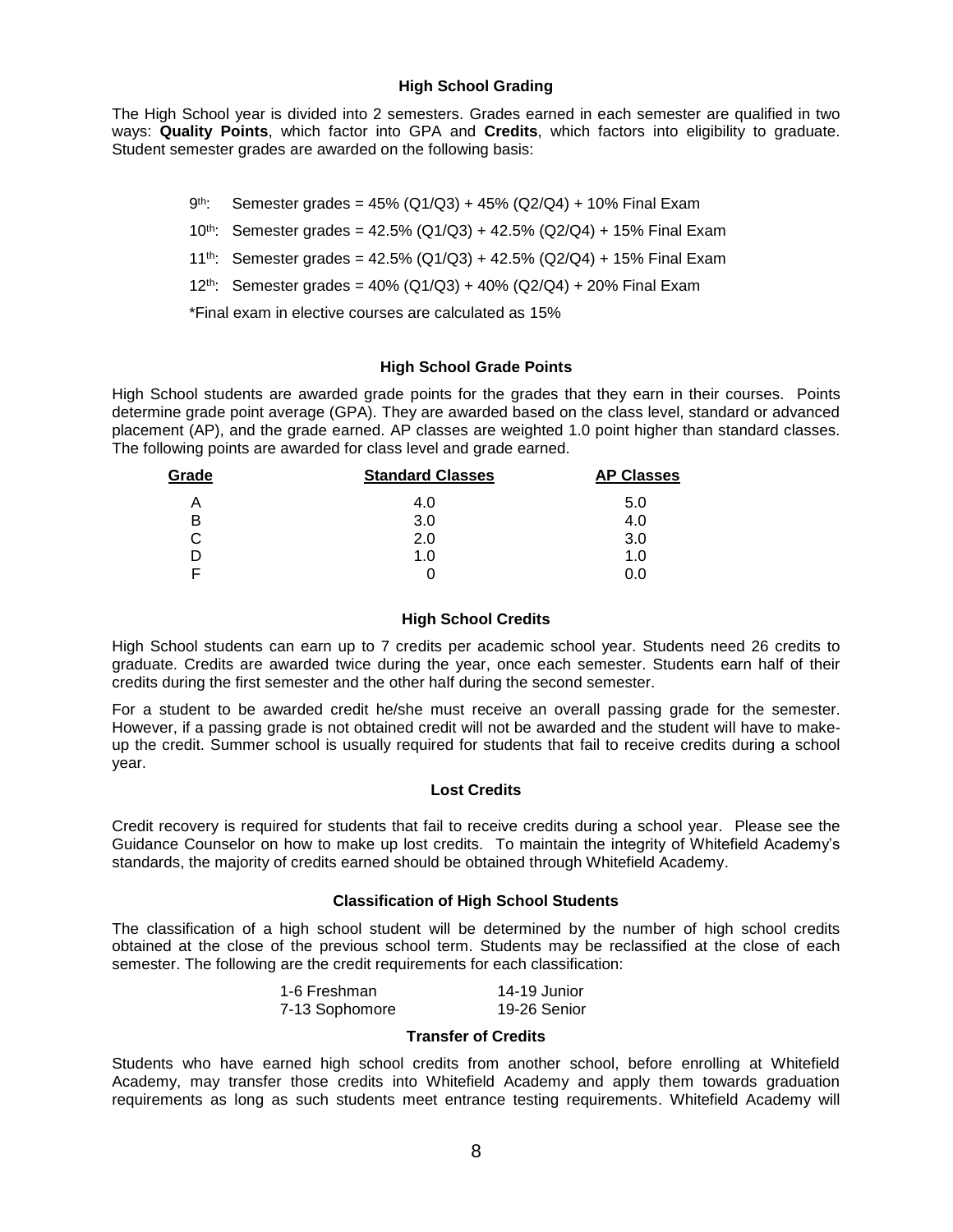accept credits awarded from other schools at face value -- if the other school awarded credit for the course, we will also award credit for the course.

No transfer credit will be considered official until an official transcript from the other school is received by Whitefield Academy.

For students who have been home-schooled, a copy of all high school credits received must be submitted with enrollment application in order to verify the student's academic abilities.

## **Final Examinations**

Students in grades 9-12 take final exams in each of their classes at the end of each semester. Final exams count as a percentage of the semester grade *(see formula under High School Grading)*.

## **Purpose:**

In order to measure the students' retention of course material studied and to provide each student with experience in taking comprehensive tests. All students in grades 9 – 12 are required to take semester final exams. These exams are usually administered during the last week of the each semester.

## **Value:**

There are different needs at each grade level regarding the value of a final exam. Therefore, exams will be calculated in with the student's semester grade based on the following scale:

## **Parameters:**

- Percent value of exam can be less than grade-level percent value stated (see above) but cannot be more than value stated.
- Because semester final exams require larger blocks of time to be given; no more than two to three exams will be given daily.
- Any student with three exams in one day may reschedule one of their exams without penalty.
	- o Rescheduling must be completed prior to the exam day.
	- $\circ$  Rescheduling must be approved by the teacher whose exam is being rescheduled.
	- o Failure to follow this process could result in exam not be rescheduled. Teachers reserve the right to make this decision.
	- $\circ$  Failure to follow this process could result in a \$10.00 charge to the student.
- Rescheduling an exam for any other reason (other than having three in one day) must have prior approval from the high school administration.
- Students are required to wear normal school day attire, unless notified differently, for semester final exams. Student not in school uniform should not be permitted into the final exam room.
- **Teachers may not cancel a final or change final parameters without prior approval from the HS administration.**

## **Exemptions: (Spring Semester Only)**

In order for students to be eligible not to take one or more of their semester exams they must meet all of the following criteria:

- Must be a senior that has participated in semester final exams the previous three semesters of high school.
- A student must have at least a 94% average for the semester in the course (after deductions for all academic penalties).
- Student must not have been absent (during the semester) more than five days.
	- $\circ$  Days missed due to school sponsored functions, activities, etc... or other educational qualifying events (college visits) will not count as an absence.
	- o Remember, missing 15 minutes of a class is considered an absence.
- There is no exemption in single semester classes; final must be taken.
- **Teachers may opt to require** *all* **students to take the semester final exam for a particular course.**
	- $\circ$  Teachers must announce their final exam policy (on course syllabus) during the first week of the course.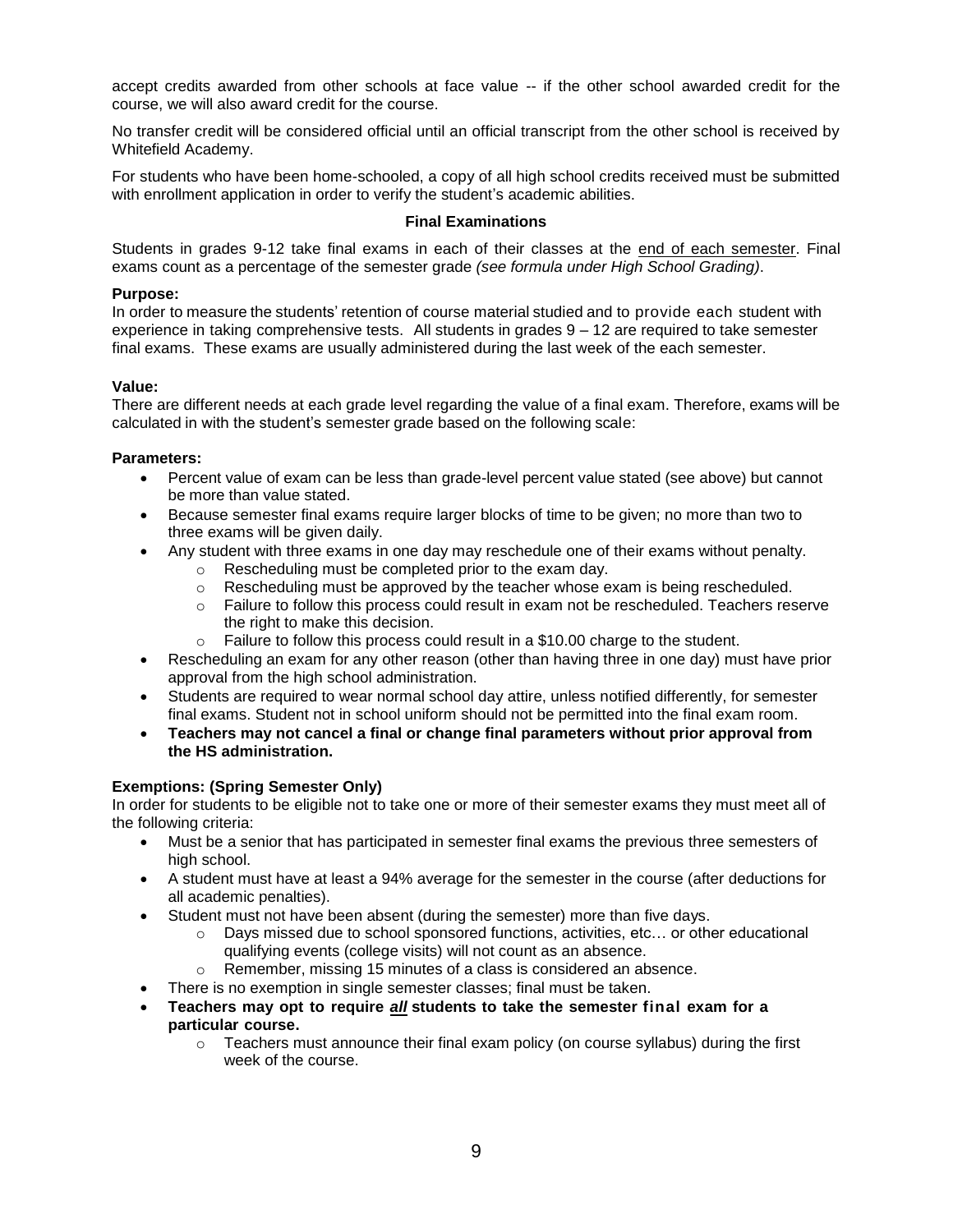## **Promotions Policy**

- 1. Grades (K-5) An elementary student who is experiencing academic difficulty, particularly in the critical areas of reading and math may be required to repeat the year if it is determined that the student is very likely not to experience success in the next grade. This decision will be made with input from the teacher, parent(s) and administration by evaluating the child's academic performance, work habits, conduct, and achievement test scores. A tutoring program may be required for students with poor grades. For kindergarten and first grade the student's maturity will be a consideration, also. Notification will be by conference. Unless there is significant improvement, the student may be retained or the parent may be asked to withdraw the student.
- 2. Grades (6-8) To be promoted to the next grade level a student must pass all classes. No more than two failed subjects per year may be made up through a Whitefield Academy approved summer school or tutoring program. Promotion for Grades 6-8 is determined by a student's academic record, conduct, and attitude.
- 3. Students advancing to  $9<sup>th</sup>$  grade at Whitefield Academy may be required to interview with the high school principal to determine their desire to be in the high school program, their aptitude for the rigors of the program or to review the Middle School disciplinary record (see high school admissions procedures).

## **Class Placement (K-5)**

Due to the complicated nature of class placement, parent requests for teachers are not accepted. Students are always selected for classrooms with prayerful consideration. Some of the factors that are taken into account are heterogeneous grouping, gender distribution, social familiarity, learning styles, new student distribution, disciplinarian separation, and special learning needs.

## **Retention**

We believe that in certain cases retention is a necessary and appropriate tool in the educational strategies that are used for the development of students. In rare cases, retention is necessary because of academic failure.

- 1. A goal of Whitefield is to minimize the need for retention. Strong effort in developmental screening, while not infallible, is intended to be a part of this effort. Early communication between the home and school combined with vigorous intervention efforts will always be made to reduce the potential for retention.
- 2. Retention decisions, if required, are more prominent among early elementary students. This is because students benefit far more in their academic progress when retention occurs during earlier years.
- 3. The general policy regarding retention is that a student may not be retained more than one time while enrolled in elementary school.

## **Grade Recognition and Reporting**

- 1. Academic Honors -- High School
	- a. The **Whitefield Honor Roll** consists of students who have achieved the Principal's Honor Roll for the school year.
	- b. The **Principal's Honor Roll** consists of students who have received **a 4.0 GPA** for a particular nine weeks.
	- c. The **Honor Roll** consists of students who have a **3.7 or higher GPA** for a particular nine weeks.

Academic Honors – Elementary School & Middle School (Grades 3-8)

 a. The **Whitefield Honor Roll** consists of students who have achieved the Principal's Honor Roll for the school year.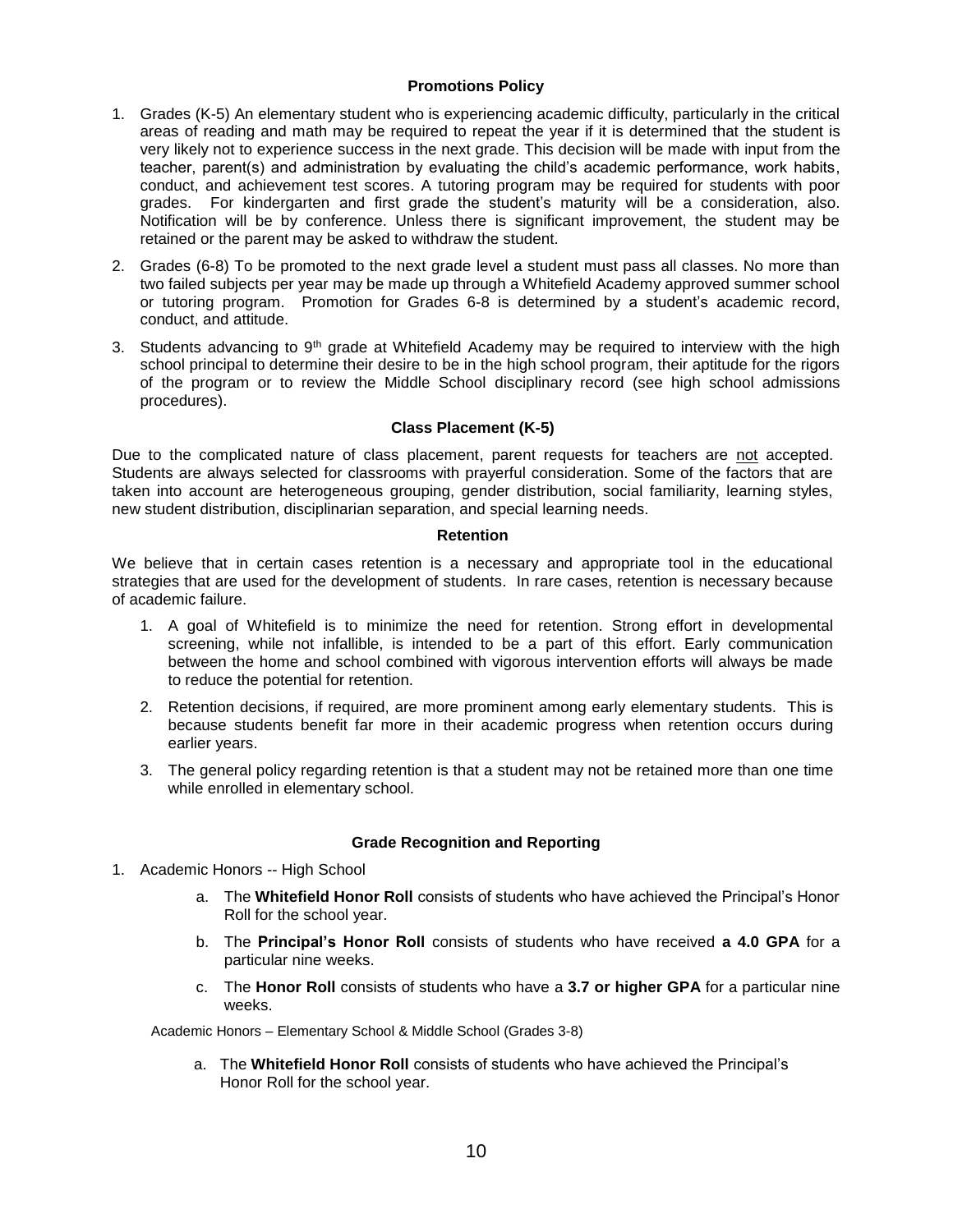- b. The **Principal's Honor Roll** consists of students who have received **all A's** for a particular nine weeks.
- c. The **Honor Roll** consists of students who have received all **A's and B's** for a particular nine weeks.
- 2. Progress Reports Progress Reports will be emailed at the mid-point of the grading periods for the purpose of communicating academic progress to parents.
- 3. Report Cards Report cards are emailed at the end of each nine week period. In K-8 the final report card will be mailed.
- 4. Renweb Parents can access student grades at any time through the RenWeb parent portal found under the "Quick Links" tab on the school website.

#### **Homework**

Homework shall be assigned in such quantities as to provide adequate training in independent study and in practicing the skills conferred in the classroom, without interfering too much with non-academic activities or with meeting a healthy bedtime hour. If a student consistently has difficulty in this area, something is wrong with either the amount of assignments received, with his time management, or with the amount of time spent in extracurricular activities. Some students may experience difficulty due to their ability level or possibly a learning problem. Whatever the reason, it is the parents' responsibility to get in touch with the classroom teacher so that the matter might be resolved in a timely manner.

Advanced Placement (AP) and Honors courses may require additional homework.

Parent participation in providing assistance and accountability is crucial to the educational process of each child no matter what age.

## **Conferences**

Parents, who feel the need for a teacher conference, should set up an appointment with the teacher by email. **Parents should discuss problems with the teacher first, then if not resolved, set-up a meeting with the appropriate principal**. Students, who wish to talk to a teacher about any problem can do so at any time or they can request a conference with the teacher before/after school or at a time convenient to both during the day.

## **Late Work – Middle School & High School**

The general restrictions placed upon late work stipulate that teachers may not receive late work after two calendar school days and that full credit not be given. Assignments turned in one (1) day late will result in a 25% grade reduction; Two (2) days late 50% grade reduction; and any work turned in three (3) days late will receive a zero. Any departure from this will be detailed in the course syllabus.

## **Eligibility**

Academic performance and conduct may affect a student's eligibility to participate in any activity where students represent the school publicly.

## **Academic Probation (Grades 6-12)**

**Probation (Academic) Grades 6-12 -** Any student whose GPA drops below 1.5 or has excessive absences per class in a given semester (Grades 9-12) or quarter (Grades 6-8) may be placed on academic probation. Students may be removed from academic probation when an increase is shown in the cumulative GPA at the end of each semester. Students on academic probation may be restricted from representing the school in an official capacity. Students who are on academic probation for two consecutive grading periods may not be allowed to re-enroll.

#### **Student Records**

The school maintains complete cumulative academic records, for each student. These records are treated as confidential and are available only according to the following policy: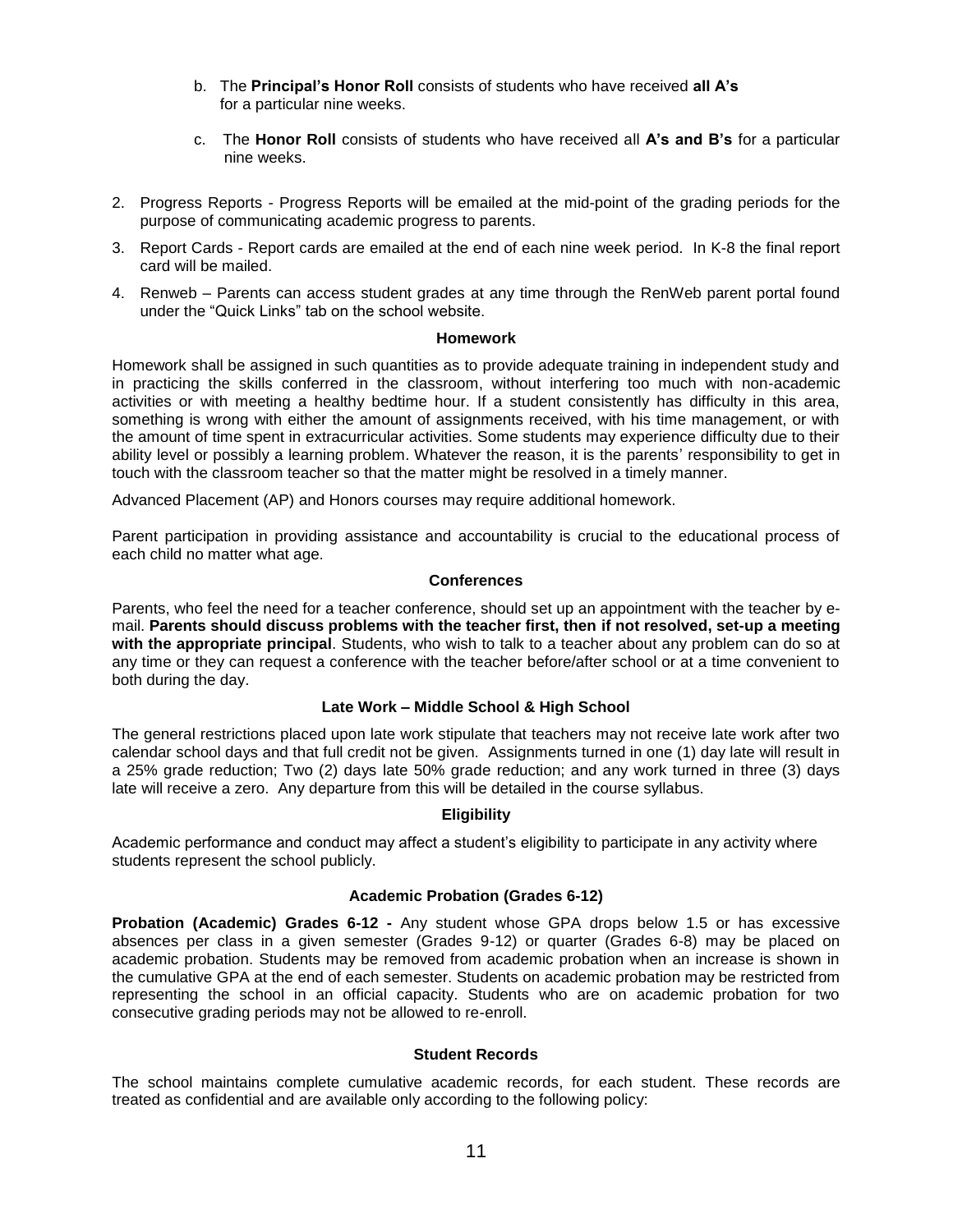- 1. No report card or student record will be released to parents if the family is delinquent in tuition payments or has a debt of any kind with the school.
- 2. Parents or guardians have the right to inspect and review all official records, files and data directly related to their child's academic progress, including all material that is incorporated into their student's cumulative record folder.
- 3. Parental requests to inspect and review official records relating to a child shall be made in writing to the administration. Such requests will be honored within ten (10) school days following receipt of the request. All records will be reviewed or inspected in the presence of the Guidance Counselor or Principal so that proper explanation can be given.
- 4. Parents shall have an opportunity for a hearing with the administration to challenge the content of their student's school records to ensure that the records are not inaccurate, misleading, or otherwise in violation of the privacy or other rights of the student, and to provide an opportunity for the correction or deletion of any such inaccurate or misleading information.
- 5. There will be no release of a student's personal records or files or any data in those records without the written consent of a parent or guardian, to any individual, agency, or organization other than the following:
	- a. Staff members of the school who have legitimate educational interest.
	- b. Court or law enforcement officials, if the school is given a subpoena or court order.
	- c. Certain federal, state, or local authorities performing functions required by law.
	- d. Officials of other schools in which the student intends to enroll.
- 6. Release of report cards, etc., to non-custodial parents.
	- a. Non-custodial parents have equal access to report cards, teacher conferences, etc., together with the custodial parent. By law, both have joint input into the education of the child as provided by the Shared Parent Responsibility Act of October 1, 1982, State Statute 61.13, "Dissolution of Marriage; Support; Custody."
	- b. If the final judgment and/or settlement agreement stipulates otherwise, the custodial parent must submit a copy of that judgment or agreement to the principal, if the school is to comply. Such documents shall be placed in the student's regular file.
	- c. Whenever a request by a non-custodial parent is made for information, appearance at a teacher's conference, etc., the custodial parent may be notified by the school of the noncustodial parent's request for information.

## **Family Educational Rights and Privacy Act**

This law provides for limited accessibility to the student's records by the person who has legal responsibility for the student, for the right to challenge any misleading or inaccurate information contained in the student's records, for the necessity of obtaining a written permission from the "eligible student" - one who is 18 years of age or older, or from the person who has legal responsibility for the student prior to revealing the contents of the student's records to other parties, and for the right of "eligible students" and/or those legally responsible for the student to be notified of their rights under the prescriptions of this law.

In order to comply with the provisions of this law, Whitefield Academy employs the following policies:

- 1. To secure the student's and the family's right of privacy within the school, only the Administration and designated school personnel, in the fulfillment of their respective functions, may have access to the student records.
- 2. Outside of the school community, only the person(s), usually the parent(s), who has legal responsibility for the student may have access to the student records. Any parent or student desiring to inspect their records shall address the request to the Principal (Administrator) in writing. When actual inspection of a child's file is made, this will be recorded on a log sheet kept at the front of each child's cumulative folders. On this log sheet the following information is to be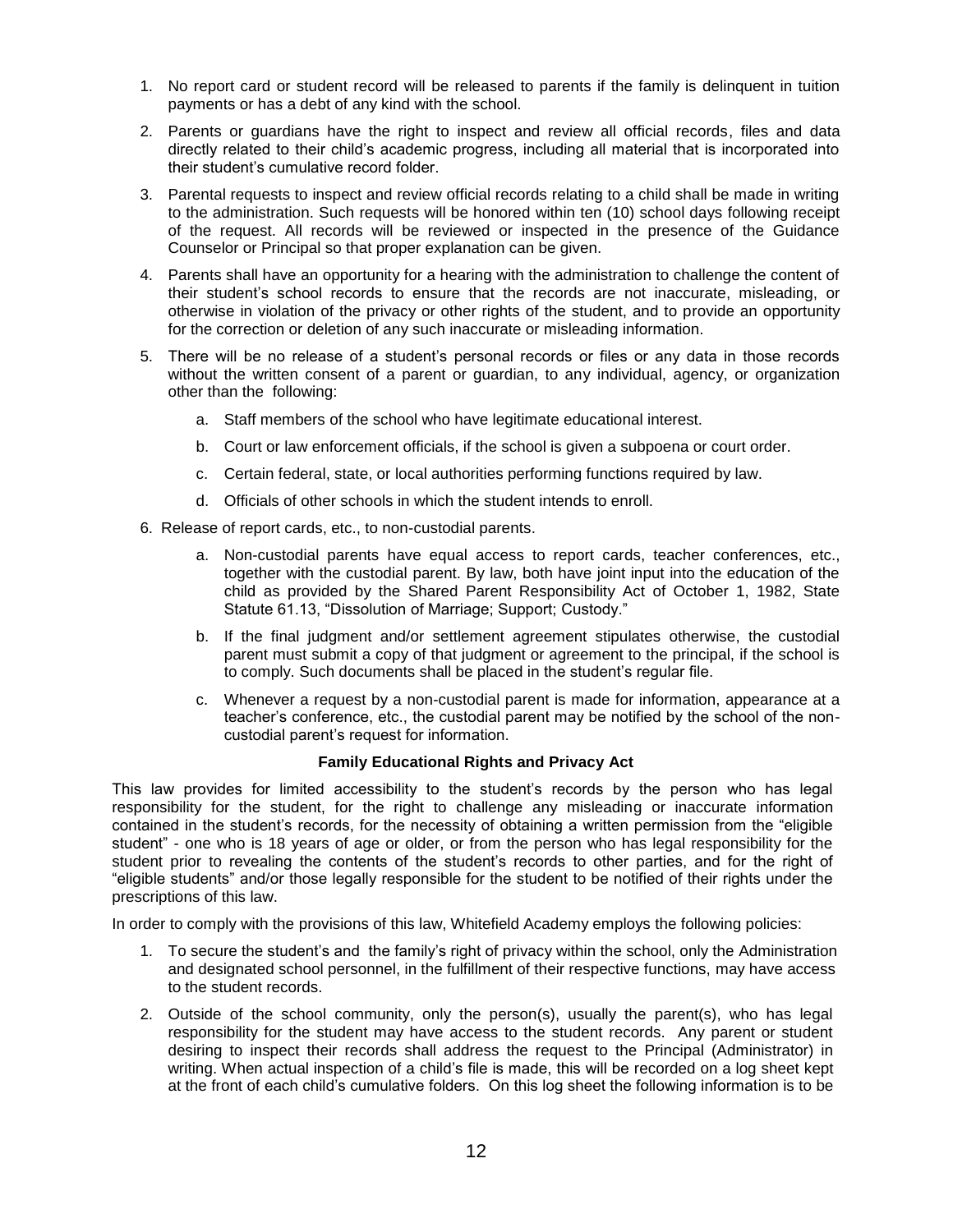recorded: date of visit, name of person examining records, name of student's record folder that was examined, initials of personnel handling conference. An administrator must be present.

- 3. With the exception of "directory" type information name, address, and phone number the school will not release the information contained in the student's records to other parties without the prior written consent of the person legally responsible for the student. This written consent is accorded by the school's record release form.
- <span id="page-14-0"></span>4. The school is authorized to release the information contained in the student's records without permission to certain federal, state, and local authorities in the performance of their functions and to the court or law enforcement officials, upon the issuance of a subpoena or court order.

## **GUIDANCE**

#### **Counseling Department**

Whitefield Academy believes in ministering to the total needs of our students, based upon Christian beliefs and practices. At Whitefield Academy the Christian guidance services overall goal is to support and enrich the mission statement of the school at all grade levels, which is "to serve Christian families in a Biblically-based, Christ-centered environment marked by academic excellence and spiritual vitality." At the elementary level this is accomplished by working with the staff, parents, and students in areas of spiritual, academic, emotional, and physical development. The overall development of each student is to establish a Christ-like character. At the upper elementary level (middle school) the same areas are valued and enriched. A Christ-like character is developed through their relationships with God, others, and self. Finally, high school level students continue in their development of the above areas, but the focus shifts to preparing for God's calling in their lives. The Guidance Department focuses on preparing the students for being successful in their preparation for college and providing opportunities for both the students and the parents to prepare for this transition.

Whitefield Academy refers families in need of counseling to Southeast Christian Community Counseling Center at Southeast Christian Church, Northeast Christian Church, and to Life Care at Walnut Street Baptist Church. Please call the counseling office for additional information.

Confidentiality is practiced in the counseling department. Information that is shared during conferences, informal meetings, and other informational exchanges will not be openly shared or discussed with others. However, confidentiality will be ignored if a student reveals information, at the counselor's discretion and opinion, which raises concerns for the safety and/or emotional stability of the student or another individual. Detrimental information may be revealed to appropriate officials and/or the parents.

College guidance counseling services that are available include: ASPIRE, PSAT, ACT, AP ASVAB and SAT assistance, study skills, college and/or career planning, college financial aid assistance and scholarship applications.

The Counseling Department will oversee all standardized testing. Each spring, grades (K-9) will participate in the TERRA NOVA Standardized Achievement test. Secondary school students will undertake the following exams to prepare them for college entrance tests:

## **Grade Level Test/Course Available**

|         | TERRA NOVA/ASPIRE                                                |
|---------|------------------------------------------------------------------|
| 10.     | <b>PSAT/ASPIRE</b>                                               |
| 11      | PSAT/ACT                                                         |
| 11 & 12 | AP All students that enroll in an Advanced Placement course must |
|         | take the AP exam in May (test fee required).                     |

## **College Preparatory Review**

The College Preparatory Review (CPR) is a periodic review of a student's progress through the High School; is administrated by the Counselor, and focuses on the following:

1. Providing guidance to students and families in setting educational goals which would include monitoring requirements for graduation and focus areas of concentration;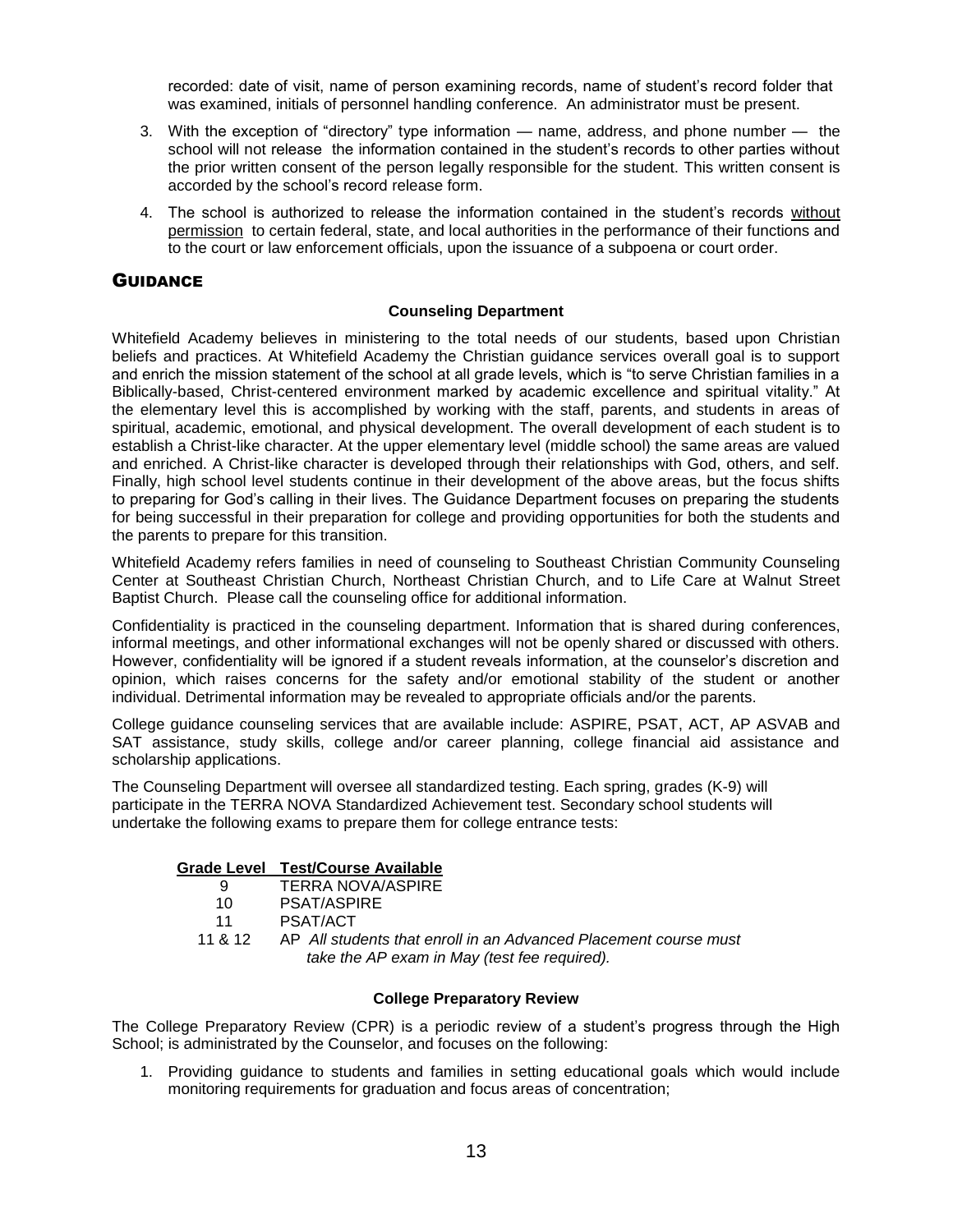- 2. Providing realistic tracking of performance for projected results;
- 3. Evaluating a battery of tests (EXPLORE, PLAN, PSAT, SAT, ACT) for a student's high school and college career.

## **Tutoring Policy**

- 1. Teachers are available to assist students after school from 3:00 to 3:30 p.m. one or more days a week (except on Wednesday).
- 2. A parent who wishes tutoring for a child should be given suggestions by the teacher, counselor or principal.
- 3. The school has a list of available tutors.
- 4. Arrangements may be made for tutoring during the school day if the teacher and parents are able to work out a suitable schedule.

## **Graduation Requirements**

A student may only graduate if he meets all graduation requirements. He may not participate in the graduation ceremony, unless all requirements are fulfilled.

A student may not graduate from Whitefield Academy, unless he has completed the necessary credits for graduation in a minimum of four (4) years of high school work.

- 1. Seniors, who expect to graduate, are to be full-time students and pay full tuition for the semester in which they graduate. Tuition must be paid in full before the graduation ceremony.
- 2. To be classified as a "full-time" student, the student must complete at least six (6) classes each semester.
- 3. Seniors, who are in good standing with Whitefield Academy and who are enrolled in the necessary classes to complete their graduation requirements, may be dismissed from school for the last class period of the day. However, they must be actively employed at a job and have approval from the High School Principal.
- 4. Seniors who opt to leave school the last class period of the day, are to leave the campus immediately and not return until after the dismissal bell.
- 5. There is no option for a student to graduate ahead of their class. Students must meet the 26 hour minimum to be eligible to graduate.
- 6. A student must receive a minimum of 7 Whitefield Academy credits in order to be awarded a Whitefield Academy diploma.

## **High School Graduation Exercises**

Graduation from high school is a very special time in a college-preparatory institution. Whitefield Academy's graduation is unique in that it focuses on our students. Each year, the Valedictorian and the Salutatorian have opportunity to address their fellow classmates, their parents, friends, and the faculty. In fact, students are involved with every aspect of the program. Graduation occurs in May.

Parents are encouraged to bring underclassmen to graduation. Their presence provides moral support for their friends who are seniors. Also, it provides a tangible reminder of where they will be shortly. Graduation provides an awesome opportunity for parents to participate in discussion of graduation, goals and future with their student.

## **Selection of Valedictorian and Salutatorian**

The Valedictorian and Salutatorian selections are awarded to students based on the eighth semester cumulative GPAs. Final GPAs will be determined up to the point prior to Q4 final exams.

Students must be a full-time Whitefield Academy student for a minimum of two consecutive years to be eligible for these honors.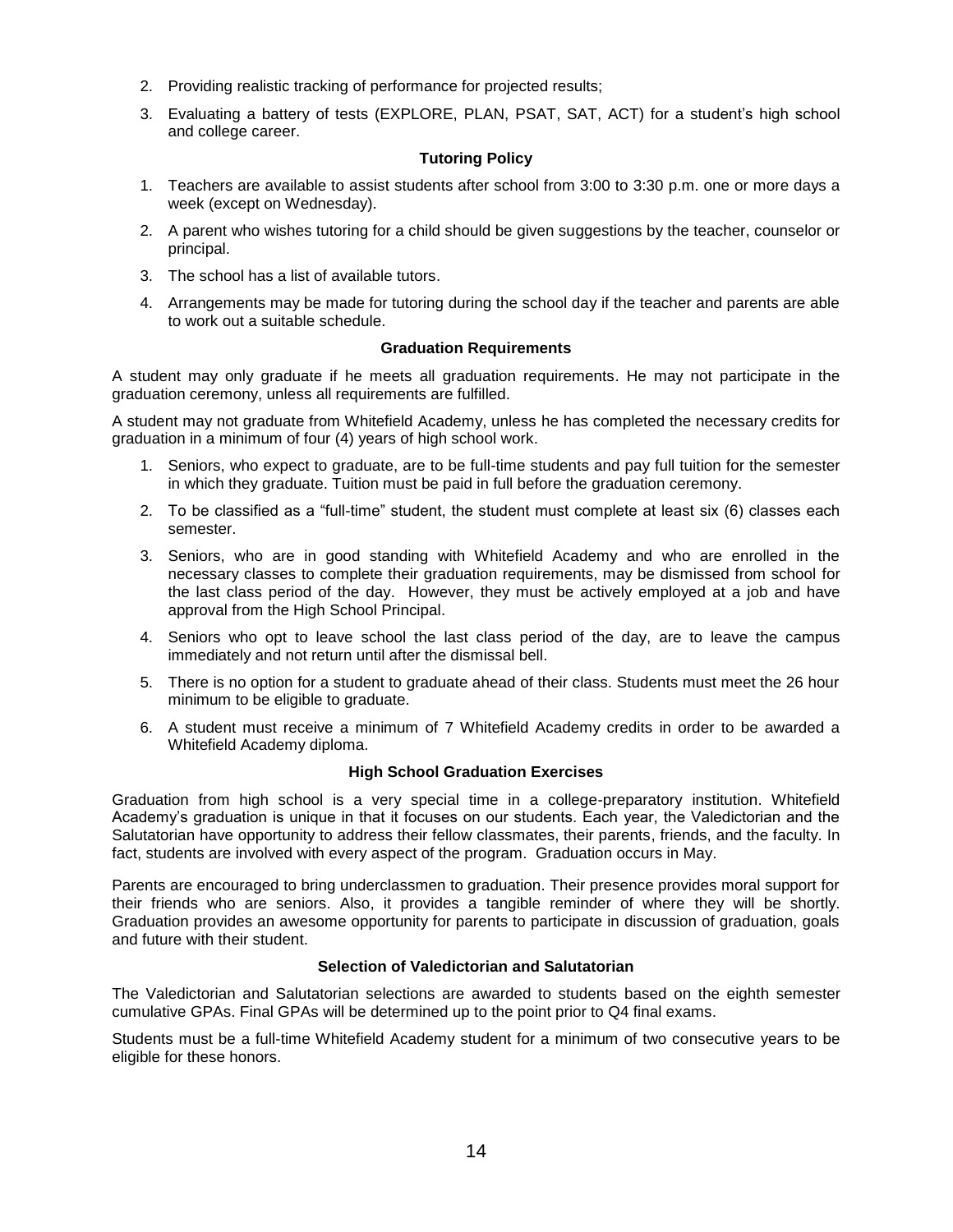## <span id="page-16-0"></span>**LIBRARY**

## **Purpose and Guidelines**

The Whitefield Academy Library is a pleasant and active place in which to read and study. It is open daily before and after school for those who wish to use it. Each elementary class is scheduled to come in for story time, hands-on instruction, to work on special projects, and to check out books. Secondary classes use the library for research projects, class assignments, computer research, and reading enjoyment.

## **1. Purpose of the Library**

- a. To uphold the word of God and the philosophy and goals of the institution of which it is a part.
- b. To encourage spiritual learning and growth of students.
- c. To provide Christian literature not readily found in public or other secular libraries.
- d. To provide material appropriate to the mental, emotional, social and spiritual needs and interests of the Whitefield Academy community.
- e. To provide resources for the student:
	- i. In fulfilling assignments
	- ii. In supplementing classroom instruction
	- iii. In improving the skills of discernment
	- iv. In assisting in the molding of character
	- v. In encouraging Christian spirituality
	- vi. In inspiring students to lead more godly lives.
- f. To provide a media center with the characteristics that:
	- i. Will be Christ-centered
	- ii. Will be an instrument of the Holy Spirit
	- iii. Will be a center of spiritual learning and growth (II Peter 3:17-18).

## **2. General Book Selection Policy**

- a. Philosophy and practice for the acquisition of books and materials will harmonize with the purposes of the media center.
- b. Curriculum needs carry first priority in acquisition of media center materials. Administration, faculty, staff and student requests for materials, which directly support the curriculum, constitute this category.
- c. General circulating and non-circulating reference materials relating to the curriculum as well as material important in their own right, are second in priority.
- d. Other reading material including fiction, drama, poetry and essays are selected by the media specialist. Recommendations and donations are solicited.
- e. Acceptability on the part of the Christian should depend upon the purpose of the work: Does it sharpen moral understanding and encourage correct moral choices? If it serves to help the Christian in becoming more Christ-like, then it is acceptable. (Eph.4:11-13) Censorship for the Christian is made necessary by God's absolute standards.

## **3. Guidelines for Book Selection**

- a. Carry out the purposes of the media center.
- b. Teacher, curriculum and student needs.
- c. Authority of the book (Biblical vs. non-Biblical) (Col.2:8).
- d. Authenticity of the book (content credibility).
- e. Scope, depth of book serving needs.
- f. Format and technical quality pages, binding, print.
- g. Content treatment and arrangement of writing.
	- i. Can it engage and exercise powers of imagination?
	- ii. Could it provide a significant or enjoyable experience?
	- iii. Can it lead to a greater understanding of culture and society?
	- iv. Can it provide a significant occasion for strengthening Christian faith?
	- v. Can it increase discernment and concern for the lost in hearts of readers?
- h. Esthetic quality (Phil.4:8-9; II Cor.10:5).
- i. Cost.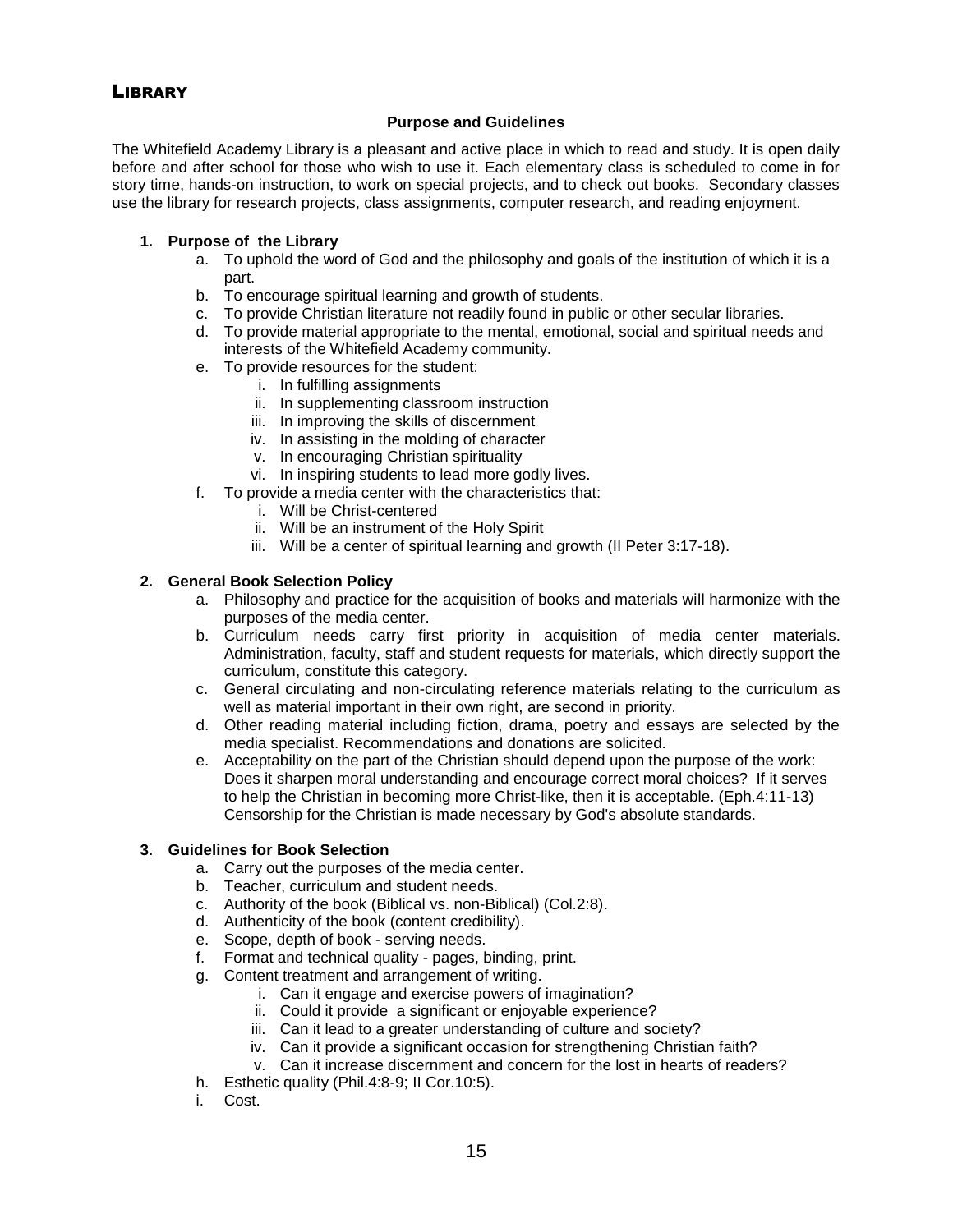## **Lost or Over Due Books**

Books are checked out for two weeks at a time and may be renewed for another two weeks. Lost or damaged books must be **paid for within two weeks** of notice from the media center. Fines may be incurred for late books returned.

## **Accelerated Reader**

The *Accelerated Reader* program helps students improve reading and comprehension ability by encouraging them to continually practice reading skills. In the program, students select a book to read and then take a test over the book on the computer. Students earn points for passing a test and the points are then utilized and recognized in various ways.

## **Campbell's Soup Labels**

Campbell's Soup labels offer a way to obtain computers, other equipment and reference materials for the school. Students are encouraged to save labels from Campbell's products and turn them in to the media center. A chart of the specific product labels is included each year in the Whitefield Academy Highlights. The class that brings in the most labels wins a prize. Box Tops for Education are also collected and earn money for our school.

## <span id="page-17-0"></span>**CURRICULUM**

## **Curriculum**

All courses are Christ-centered and are designed to prepare the student for future academic success. The high school curriculum is designed to give the students a traditional education that exceeds the Kentucky requirements for graduation, and prepare the student for further study at the college or university level.

Textbooks and materials are selected from a wide variety of publishers. Prior to the selection of any textbooks or resources, a thorough review of the material is completed by a team of educators.

## **Course of Study**

Whitefield Academy provides a graded course of study for grades K through 12. Curriculum development reflects clear statements of philosophy and purpose, and is based on reliable findings from the sciences dealing with child growth and development, and learning. The methods of instruction are ones which promote inductive learning and Biblical wisdom through exploration and discovery, inquiry and interpretation, critical thinking and creativity. The goal of the entire school effort is to achieve proper and adequate development of the students in terms of academic learning, spiritual growth, and healthy social and physical performance.

## **Curriculum and Textbooks**

The philosophy of the school must be carried out in its educational program. Textbooks and curriculum are important factors within this framework and must be carefully chosen and formulated.

Students are responsible for their textbooks and should damage or loss occur, they or their parents are accountable. Lost or damaged books will be paid for by the student or parent.

It is generally hoped that non-consumable textbooks will have a usefulness of five years after which they will be replaced by a new adoption.

In selecting classroom textbooks, both Christian and secular publishers shall be considered by the Curriculum Committees which are composed of teachers and administrators. They screen potential textbook adoptions to determine how closely they align with Whitefield Academy's philosophy and objectives. In addition, the scope and sequence of each series is considered along with a list of other criteria. An evaluation form shall be used to guide this process.

It is recognized that Christian publishers provide a distinctive Christian perspective. Christian publishers provide an emphasis on Christian values and Christian thinking. On the other hand, secular publishers often provide excellent teacher helps for skill building. Also, some subject areas such as math may be well presented pedagogically by secular publishers. These publishers may also, unintentionally, provide material which allows the teacher to guide students in critical thinking and Scriptural evaluation of humanistic values.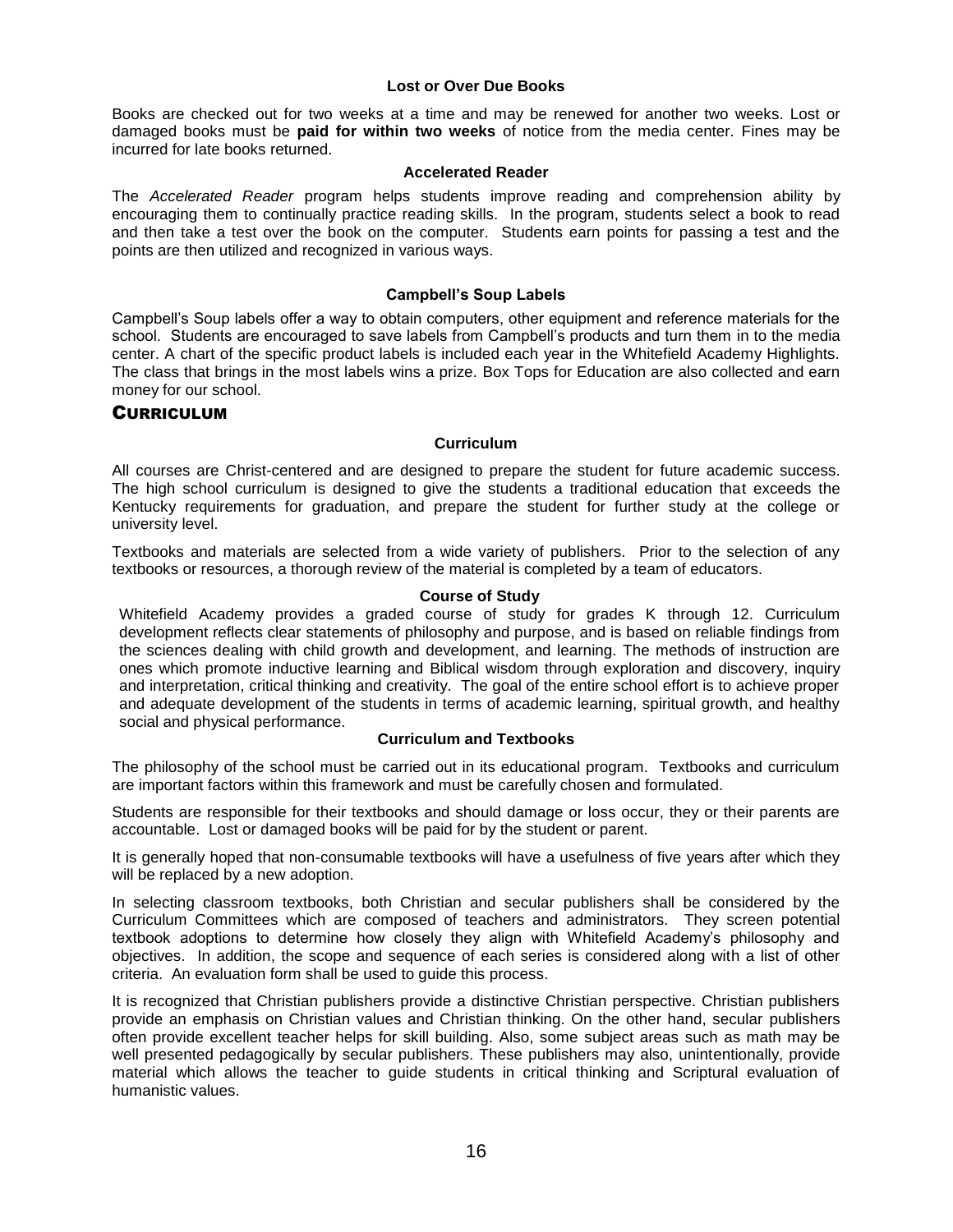When using secular texts the teacher will use the contrasting philosophies as an opportunity to teach and underscore the Christian worldview. All curricula will closely follow the school's philosophy.

It is expected that teachers will not stray too far from the subject content of their curriculum. This does not mean that topics of varied interest cannot be discussed, but primarily attention is to be paid to the official curriculum.

Books, magazines and other materials in the media center must conform to media center policy. Normal decisions of appropriateness are made by the media specialist or administration.

## **Bible Version for Classroom Use**

The school uses the NIV or ESV translation of the Bible for classroom use. However, the school also recognizes The King James version, the New King James version, and the NASB (New American Standard Bible).

## **Bible Memorization**

Each student will be involved in Bible memorization each year.

#### **Teaching of Literature**

The school's educational program is designed to help students develop a Biblical worldview which will equip them with a consistent value system. This value system will act as a filter through which they will learn to evaluate all that they see and hear.

Without this filtering system, an individual is in danger of being manipulated into a lifestyle characterized by the world's philosophies.

The school strongly believes that the Biblical worldview is the correct one - the only valid one for faith and life! An individual with a framework for Biblical thinking is equipped to make the proper judgments in all areas of life. While this kind of decision-making usually comes later in life, students will be building this grid even beginning at a young age.

The teaching of literature is closely related to this filtering system. Using good literature (American, English, as well as other cultural and traditional) can help strengthen the filtering system. Literature must be taught with analysis and evaluation. Selected and approved literature that is not in total agreement with Christian values may be taught in the upper grades to encourage the students to evaluate and analyze the written word on the basis of Scriptural truth!

It is the school's intention that teachers choose literature from an approved reading list during the year. This reading list will also be made available to parents during the summer before the school year begins. CORE readings must be done by all students while SUPPLEMENTAL reading may be done from a selected reading list.

## **Fine Arts Works**

All original student work, whether graphic, written or performed, is considered the property of Whitefield Academy. The school reserves the rights to print and reproduce copies of the student work for sale and display in an effort to continue to fund the training of students in a performing fine arts area. This policy also protects the amateur status of the serious fine arts student until such a time as he/she is ready to assume the responsibilities of a professional artist.

All original work produced by the student within the school and under the instruction of a Whitefield Academy instructor will be returned to the student at the end of the school year. The student is not permitted to sell any original work or copy of original work while holding the status of student at Whitefield Academy. The sale of original work or copies of an original work by a student may result in his removal from the Fine Arts Department or even dismissal from school.

Once a student has graduated, transferred or otherwise left Whitefield Academy, he will be granted by Whitefield Academy non-exclusive rights to any work done while at Whitefield Academy. These rights are non-exclusive: Whitefield Academy will maintain the right to reproduce from a copy any student work for resale or display while allowing the student to do the same from the original.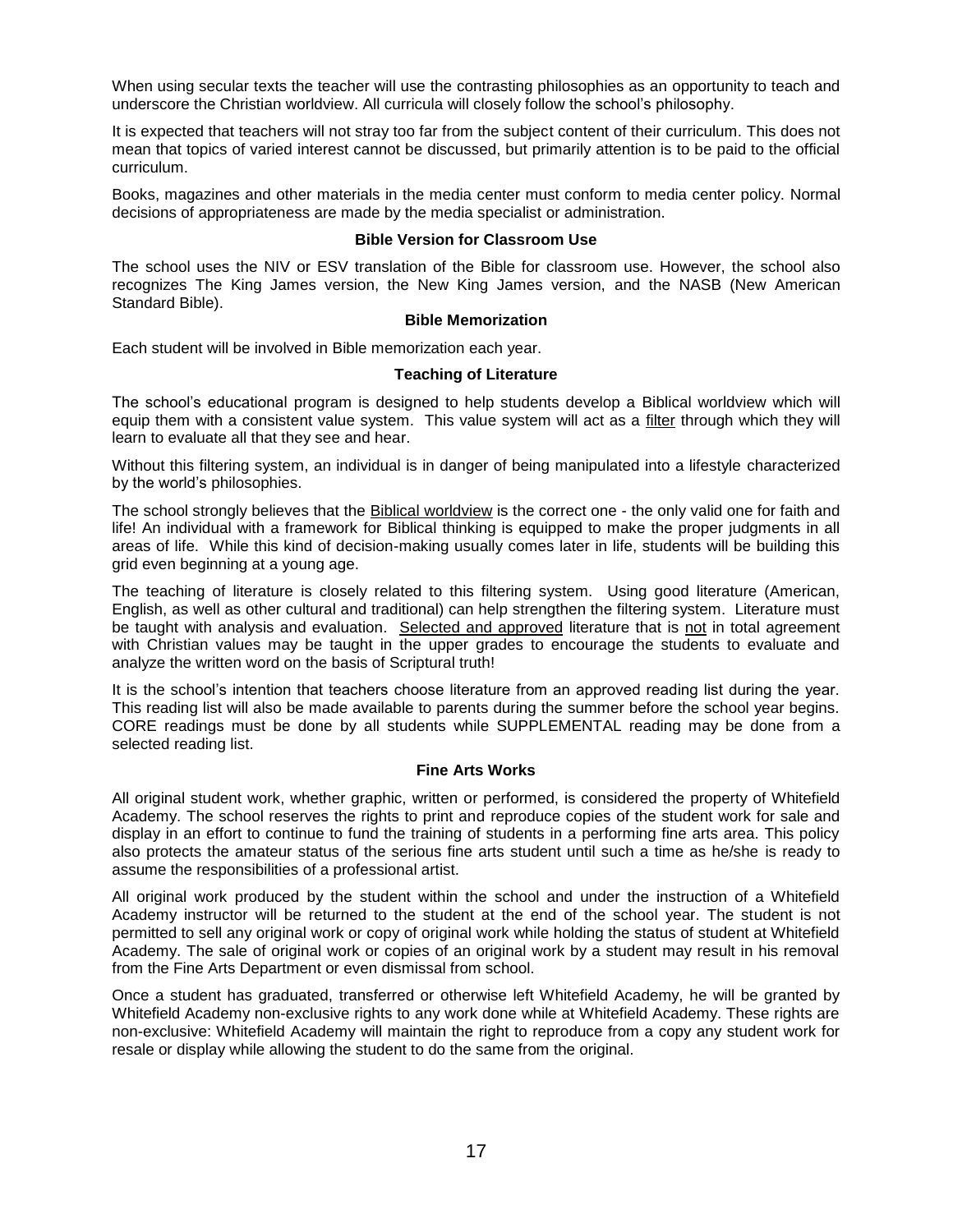## STUDENT BEHAVIOR

**And whatsoever ye do in word or deed, do all in the name of the Lord Jesus, giving thanks to God and the Father by Him. (Colossians 3:17)** Student guidelines have been established to ensure harmony within the student body, to create an atmosphere for learning and to put into practice Christian principles of fellowship.

## <span id="page-19-0"></span>**Courtesy and Manners**

Students are to respectfully respond to faculty, staff, and other adults at all times. Students will refer to their teachers and other adults as "Mr., Miss, or Mrs." and show respect when addressing them. The Golden Rule (Mt. 7:12) is an excellent principle to apply to all of life's situations.

#### **Student Responsibilities**

Students' responsibilities to their teachers, fellow students, and themselves are as follows:

- 1. To attend school regularly.
- 2. To be punctual for all classes.
- 3. To have necessary equipment for all classes.
- 4. To cooperate with teachers and classmates in such a manner that classes will be able to function as an educational entity.
- 5. To complete all assignments to the best of their ability and on time.
- 6. To participate in all class activities to the best of their ability.

## GENERAL DISCIPLINE POLICIES

## **Role of the Christian School**

Whitefield Academy's Biblical role is to work in conjunction with the home to mold students to be Christlike. On occasion, the atmosphere or conduct within a particular home may be counter or in opposition to the Biblical lifestyle the school teaches. This includes, but is not limited to, sexual immorality, homosexual orientation, or the inability to support Biblical standards of right and wrong (Rom. 1:18-32, I Cor. 6:9). If the home environment is not in harmony with the school's doctrinal belief in the centrality of Jesus Christ and the authority of Scripture and Biblical lifestyle, it will be difficult for the school to cooperate with the home and achieve the goal of a student becoming Christ-like. In such cases, the school reserves the right, within its sole discretion, to refuse admission of an applicant or to discontinue enrollment of a student.

## **Guidelines for All Students**

1. **Behavior** - Good behavior arises from good character. Assisting parents in the development of Godly character in their children is one of our primary goals. This is done by focusing on good behavior and commending it. However, it is necessary to recognize and contend with misbehavior so as to discourage its frequency and intensity. The following personal virtues are encouraged for all students and serve as a foundation for the honor code which regulates community life at Whitefield Academy.

| <b>Kindness</b> | <b>Truthfulness</b> | Courtesy       |
|-----------------|---------------------|----------------|
| Punctuality     | Obedience           | Diligence      |
| Respect         | Reverence           | Accountability |

2. **Honor Code -** Our desire should always be to obey the Scriptures. I Cor. 10:31 says, "So then, whatever you do, whether in word or deed, do all to the glory of God." It is in the best interest of the entire school community that we all live happily together and function as smoothly as possible. Certain guidelines of conduct must be maintained by all students.

## 2.1.**Student expectations ON and OFF Campus**

2.1.1.Students are only to speak the truth. Lying is not tolerated at Whitefield Academy.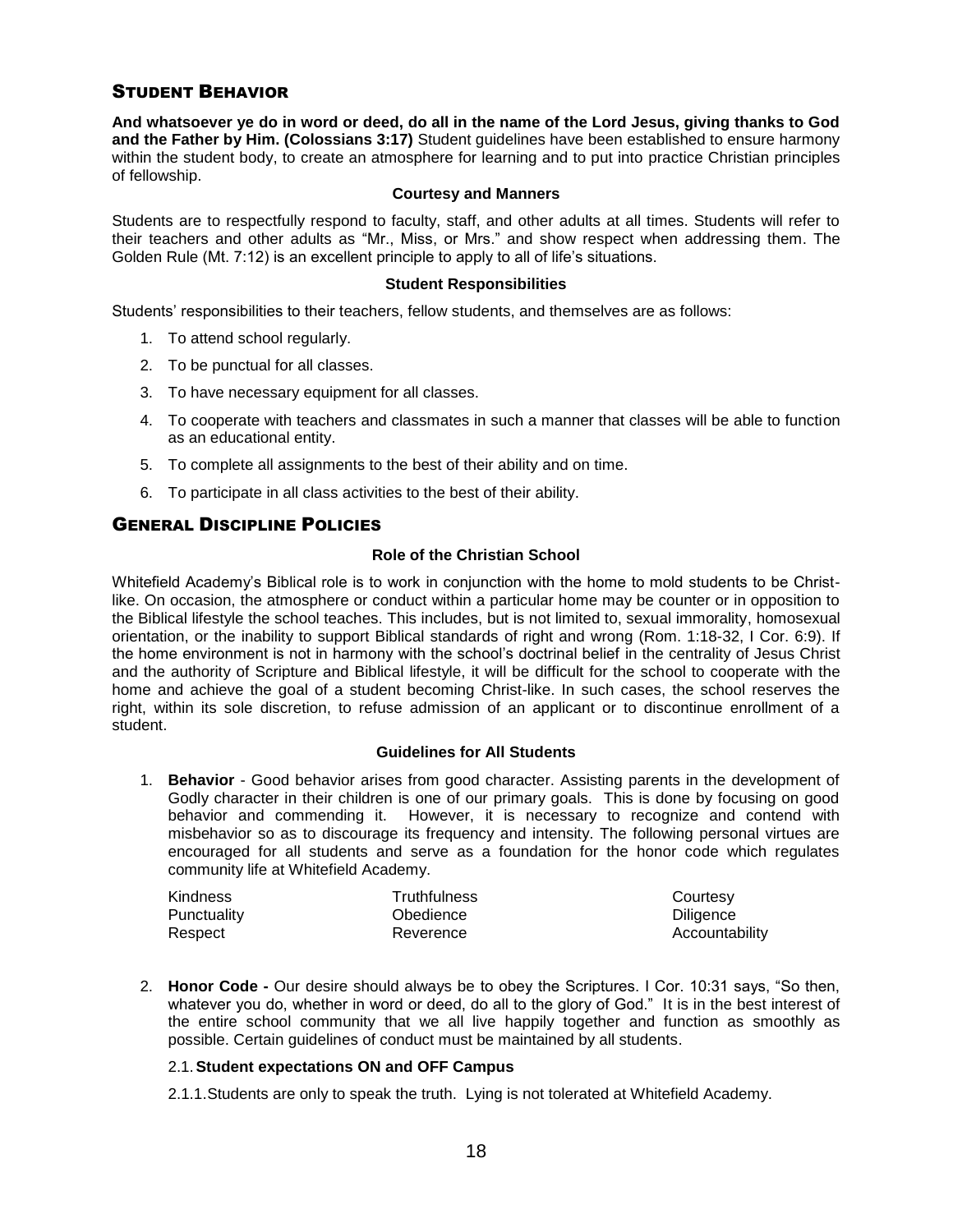- 2.1.2.Abstain from the use, possession, or abuse of controlled substances or the misuse of prescribed over-the-counter substances. This includes alcoholic beverages, drugs, mindaltering substances, and other illegal/undesirable practices which are generally recognized to be harmful to health and Christian character.
- 2.1.3.Abstain from the use or possession of tobacco and tobacco products which medical research has confirmed to be harmful to health in many ways.
- 2.1.4.Abstain from the use of profanity, vulgar speech/actions and abusive speech/actions. This includes communicating threats to harm another person or to harm school property or slandering another person or an institution. Such speaking and acting is harmful to others and certainly not appropriate, nor is it conducive to one's own moral and spiritual development. The Scriptures command us to love one another and to work out our differences in a Godly manner.
- 2.1.5.Physical and verbal assaults on other students or faculty and staff members or any sexual harassment will not be tolerated at Whitefield Academy.
- 2.1.6.Do not steal. Stealing is a serious offense and will result in school discipline and potentially civil discipline.
- 2.1.7.Do not tamper with, destroy, alter, or introduce software or files to any school computer, fileserver, website or other technology device. Full financial restitution for damages incurred will be charged to the offending party.
- 2.1.8.Abstain from sexual activity or acting out. It is the Academy's belief in the Scriptural principal of marriage and as such believes that God intended for one man and one woman to be united in holy matrimony and that sexual intimacy is to be preserved, guarded and set aside for that relationship. Sexual conduct in any other context is inappropriate and will not be tolerated.
- 2.1.9.No visible tattoos or body piercing is permitted as a Whitefield student. However, girls may wear earrings if they are not excessive. The Administration reserves the right to determine what is "excessive".

#### **2.2.Student Expectations ON Campus**

- 2.2.1.Weapons (including, but not limited to, firearms, knives, matches, lighters, explosives, explosive devices, clubs or other such items) are not permitted on campus.
- 2.2.2.The chewing of gum is not allowed during school hours. It is not a healthy habit when gum is left around, and it is an unpleasant, difficult, and an expensive task when others have to remove the gum from desks, chairs, and carpeting.
- 2.2.3.Leave all electronic devices at home unless permission to bring them to school has been granted. Failure to do so may result in the device being confiscated by a teacher or an administrator.
- 2.2.4.The inappropriate public display of affection such as embracing, hugging and kissing is prohibited.
- 2.2.5.Do your own work. Do not cheat. Cheating is not tolerated at Whitefield Academy. Plagiarism is considered cheating. The school expects from its students a higher standard of conduct than the minimum required to avoid disciplinary consequences. Honesty and integrity are virtues that need to be pursued by all Christian students. Each student's record is to reflect his own individual effort. Students should not give nor receive assistance on tests or assignments unless the teacher has specifically granted permission. During a test, quiz or exam whether oral, written or on the computer, it is the student's responsibility to avoid every appearance of academic misconduct. All books and papers must be placed at a sufficient distance in an appropriate location away from the student's seat. No communication between students is allowed.

## **Elementary School Discipline Program (Grades K-5) & 6th Grade**

The elementary school discipline program allows parents, teachers, and administrators to act as a team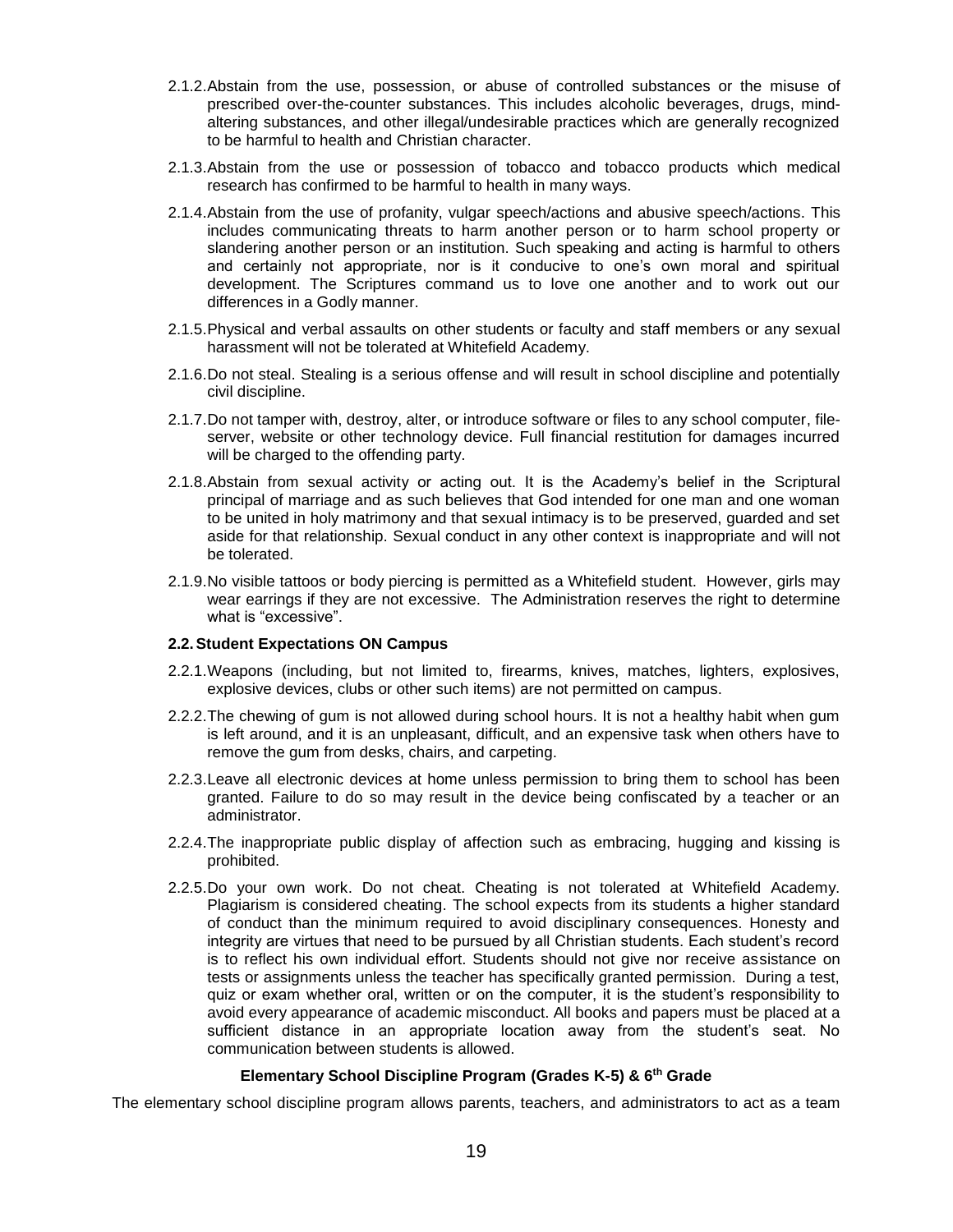to lead the children into responsible behavior. Our approach allows children to grow through their mistakes and to live with the consequences of their choices.

To best illustrate how this process works, it is helpful to recognize what types of behaviors are not acceptable. In general, behavior falls into MINOR acts, INTERMEDIATE acts and MAJOR acts. Examples of these behaviors are listed below.

MINOR acts of misconduct are those that interfere with the orderly operation of the classroom or school activity, such as classroom disruption, disorderly conduct, disrespect for others, not following instructions,

frequent lateness, etc. Such behavior when not habitual in nature will ordinarily be handled by the teacher through counseling.

PARENTS CAN EXPECT the teacher to speak with their child about their behavior and the natural consequences that relate to that behavior. (For example, a teacher may say "What could happen if a student doesn't follow teacher directions the first time?" Someone could get hurt. "So what will happen if this kind of choice happens again?") Parents may be notified by phone or with a Parent Communication Form. Elementary teachers may ask that a student be detained after school if prior arrangements have been made with the parents. Continued misbehavior may result in a parent conference, and/or a conference with the Principal.

INTERMEDIATE AND MAJOR acts of misconduct are those that are directed against other persons or property such as fighting, destruction of property, insubordination or defiance, habitual minor misconduct, possession or use of any object that threatens the safety of others, profanity or vulgarity, sexual misconduct , cheating, stealing, etc. Intermediate and major acts of misconduct, whether on or off campus, may result in disciplinary action by the school.

PARENTS CAN EXPECT the Elementary Principal to speak with their child about the behavior and the natural consequences that relate to that behavior. The conversation will demonstrate empathy, while holding the child responsible for the decision to misbehave. The child will be asked to think through how they are going to resolve the problem. The administrator will approve or disapprove of the plan while presenting the Biblical perspective toward restoration. The parent will be contacted, and asked to reinforce the plan of action to be taken.

Positive behavior is recognized by classroom rewards, chapel recognition or a positive phone call to the parent by the Elementary School Principal.

## **Elementary (Grades K-5) & 6th Grade Disciplinary Options**

The goal of school discipline in K-6 is to correct misbehavior and provide the opportunity for learning repentance and restoration. The primary responsibility for discipline, according to the Bible, is given to the parents.

For that reason, the teachers and administrators will communicate with parents through the use of the Parent Communication Form (PCF) when a student is having trouble obeying the school and classroom rules. This form will be completed by the teacher. One copy will be sent home, one copy will be sent to the Elementary Principal, and one copy will be kept by the teacher. The parents must sign their copy and return it to the school, so that the teacher knows that it was received.

The signature means that you have received and read the form. The parent can then contact the teacher to ask questions about the incident. Many times the form will be used only as a communication device, and no disciplinary action will be assigned by the teacher.

However, the following actions may be taken, depending on the severity of the offense.

- 1. Points may be deducted from the conduct grade.
- 2. Time out within the classroom.
- 3. An after school detention in the classroom may be given. Notice will be given to the parents, so that pick-up arrangements can be made.
- 4. The amount of recess time may be shortened.
- 5. The student may be moved to another classroom for a short period of time to think about their actions.
- 6. The student may be referred to the Principal for corrective action.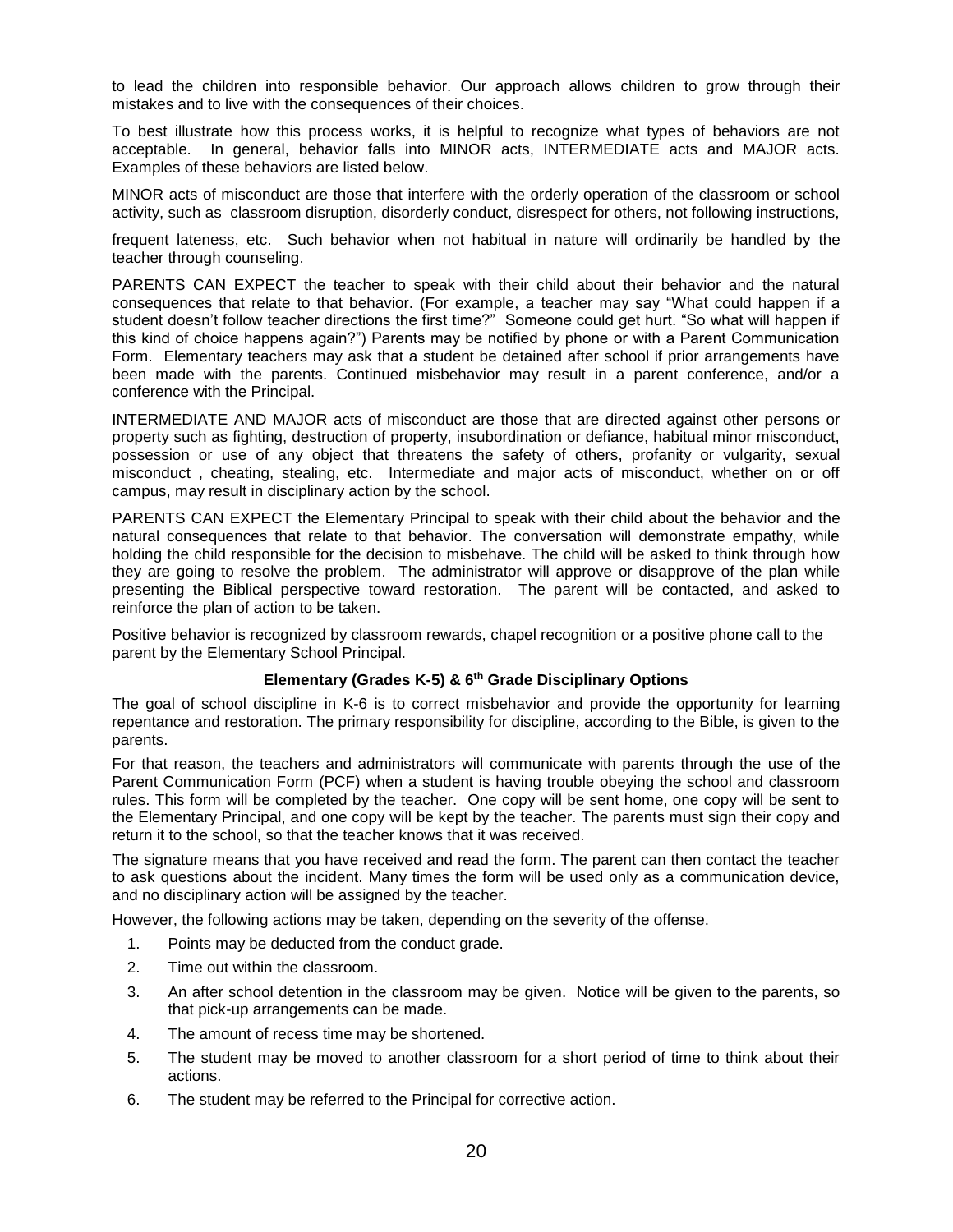- 7. A Saturday School may be assigned.
- 8. A one day suspension may be given . This suspension could be given as an in-school suspension in another classroom, or the student may be asked to stay at home for the day.
- 9. A multi-day suspension may also be given.
- 10. The student may be placed on Disciplinary Probation.
- 11. Expulsion.

## **Seventh & Eighth Grade Discipline Program**

Seventh and Eighth grade students will follow the High School discipline system by utilizing the demerit system to document infractions to school policies. The process of discipline will normally follow specific steps as described below:

Step 1: Teacher/student conference: demerit referral may be assigned

Step 2: Teacher/student conference: parent will receive via email a demerit referral. Parents may be contacted by phone or e-mail to inform and to seek a partnership in changing a student's thinking and behavior.

Step 3: Teacher/parent conference to discuss the inappropriate behavior(s) and enact a plan to change behavior.

Step 4: Teacher refers unresolved discipline situations to the Principal for further action.

## **Seventh & Eighth Grade Disciplinary Options**

- 1. **Demerit Referral** A demerit referral may be issued to students who violate classroom or school rules and policies. These referrals will state the infraction and any additional comments regarding the situation. The Principal will make every effort to communicate early with parents whose students have accumulated excessive demerit referrals or demerit points. Excessive demerits indicate an unwillingness on the part of the student to be a cooperative and responsible member of the school community.
- 2. **Dismissal from class** If a teacher finds it necessary to send a student out of the classroom because of disruptive conduct, the student must report immediately to the front office with an accompanying note.
- 3. **Saturday School** The school administration has the authority to invoke student Saturday School after examining and evaluating all pertinent facts surrounding a situation. Saturday School is also the consequence administered when a student has received a specified number of demerit points (15).
- 4. **Suspension** A student may be suspended from school for inappropriate actions or repeated infractions of school regulations through the accumulation of 25 demerits or more. The grade level principal will notify the parents personally. A formal notification in writing of the reasons for the suspension will follow. A suspended student will be reinstated to school after consultation with both the student and parent(s) with assurance from them that such behavior will change and the student will have a cooperative and joyful spirit.

## **High School Discipline Program**

Discipline is God's method of maturing each of us (Heb. 12:6). A proper response to it results in our blessing. To ignore it is foolishness. As a Christian school, it is our task to provide the proper learning environment for students. It is the student's responsibility to make a commitment to live within the rules and regulations that are necessary for all of us to function together each school day. The process of discipline follows a definite pattern and is primarily in the hands of the classroom teacher; however, the administration maintains the final responsibility for all disciplinary decisions. This process will normally follow specific steps as described below: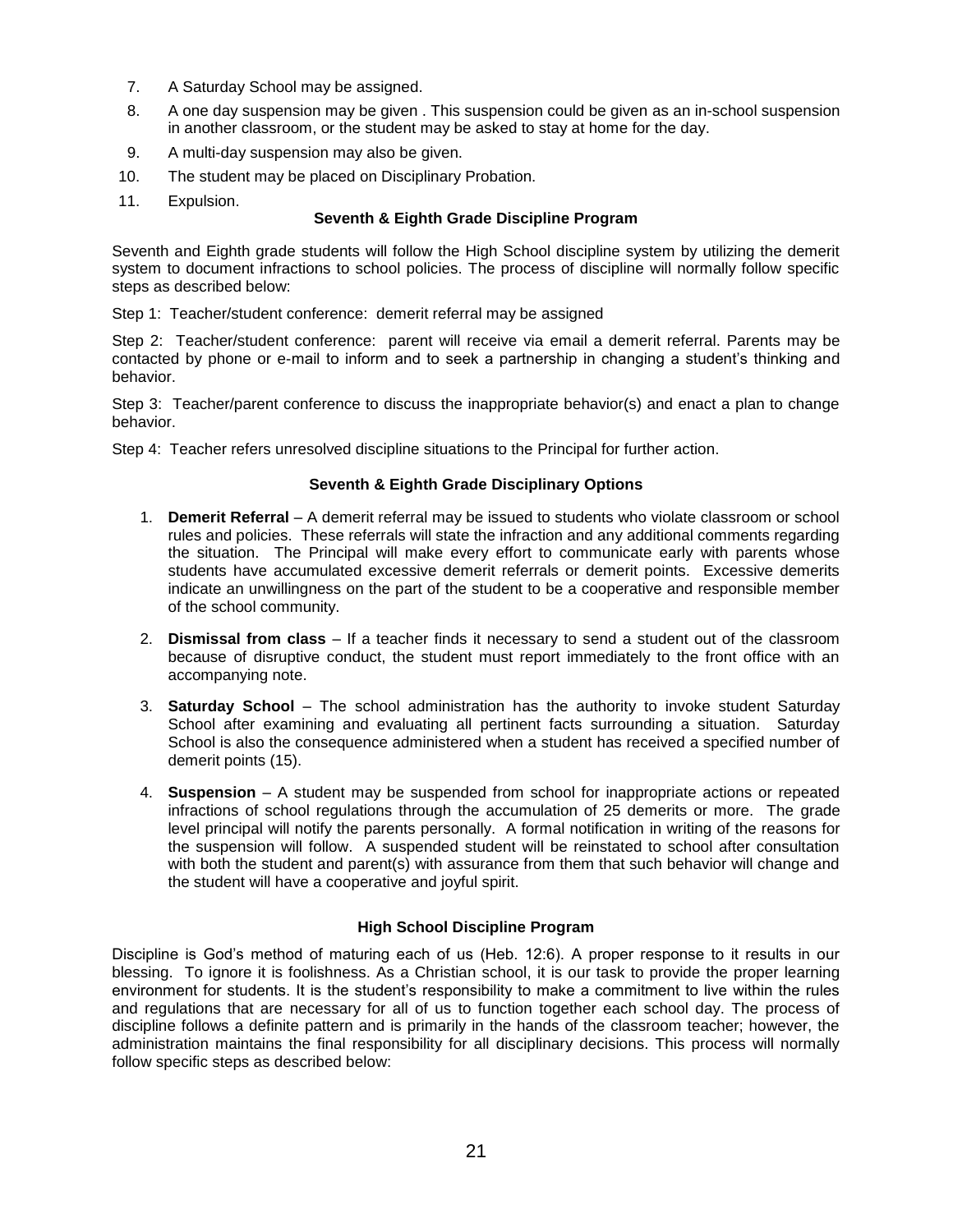- **Step 1:** Teacher/student conference; demerit referral or silent lunch assignment may or may not be given.
- **Step 2:** Teacher/student conference; student/parent receives demerit referral, signs and returns to the High School Secretary. The teacher may contact a parent by phone or e-mail to inform and to seek partnership in changing student's thinking, decision-making and behavior.
- **Step 3:** Teacher/parent conference to discuss the inappropriate behavior(s) and enact strategies to change behavior(s).
- **Step 4:** Teacher refers unresolved situations to the High School Principal, after steps 1-3 have been taken.

## **High School Disciplinary Options**

- 1. **Silent Lunch** A silent lunch may be assigned to provide an immediate consequence for tardy and dress code violations. This policy separates the most common infractions from the demerit system, at the initial level of infraction; and distinguishes matters of personal discipline from issues of defiance, allowing students to identify and correct areas of minor non-compliance without a serious consequence. Students are allowed two "silent lunches" before demerits are issued. However, if a student receives a 3rd "silent lunch" for the same discipline violation within a quarter, then the student would receive 5 demerits as a consequence to each incidence of repeated, uncorrected behavior.
- 2. **Discipline Referral** A discipline referral may be issued to students who violate classroom or school rules and policies. These referrals will state the infraction and any additional comments regarding the situation. The High School office will make every effort to communicate early with parents whose students have accumulated excessive demerit referrals or demerit points. Excessive demerits indicate an unwillingness on the part of the student to be a cooperative and responsible member of the school community.
- 3. **Dismissal** from Class, Library, Chapel, or Assemblies If a teacher finds it necessary to send a student out of the classroom because of flagrant or disruptive behavior, the student must report immediately to the office with an accompanying note.
- 4. **Saturday School** The school administration has the authority to invoke student Saturday School after examining and evaluating all pertinent facts. Saturday school is also the consequence administered when a student has received a specified number of demerit points (10). A student will be automatically scheduled for the next available Saturday school for which parents will receive notification in the form of a letter.
- 5. **Suspension** A student will be suspended for (1) day from classes for inappropriate actions or attitudes or repeated infractions of school regulations through accumulation of 20 demerits or more. The High School Principal will notify the parents personally, and in writing, of the reasons for the suspension.
	- a. For high school students no assignments, quizzes, tests or exams missed during the suspension period may be made up. That work is lost to the student. The grade for a major test made up by the student will not be entered into the gradebook until after the Saturday school is served.
	- b. Multi-day suspensions are served off campus when a student reaches 30 or more demerits or for serious breeches in the code of student conduct including, but not limited to, tobacco, forged signatures and stealing. A suspended student can be reinstated to school only after meeting with the parent or guardian, and the grade level principal with assurance that such behavior and/or attitudes will be discontinued.
- 6. **Long-term Suspension/Disciplinary Probation** Long-term suspension of no more than 30 days may be invoked by the school administration in the case of serious offenses or pending an investigation.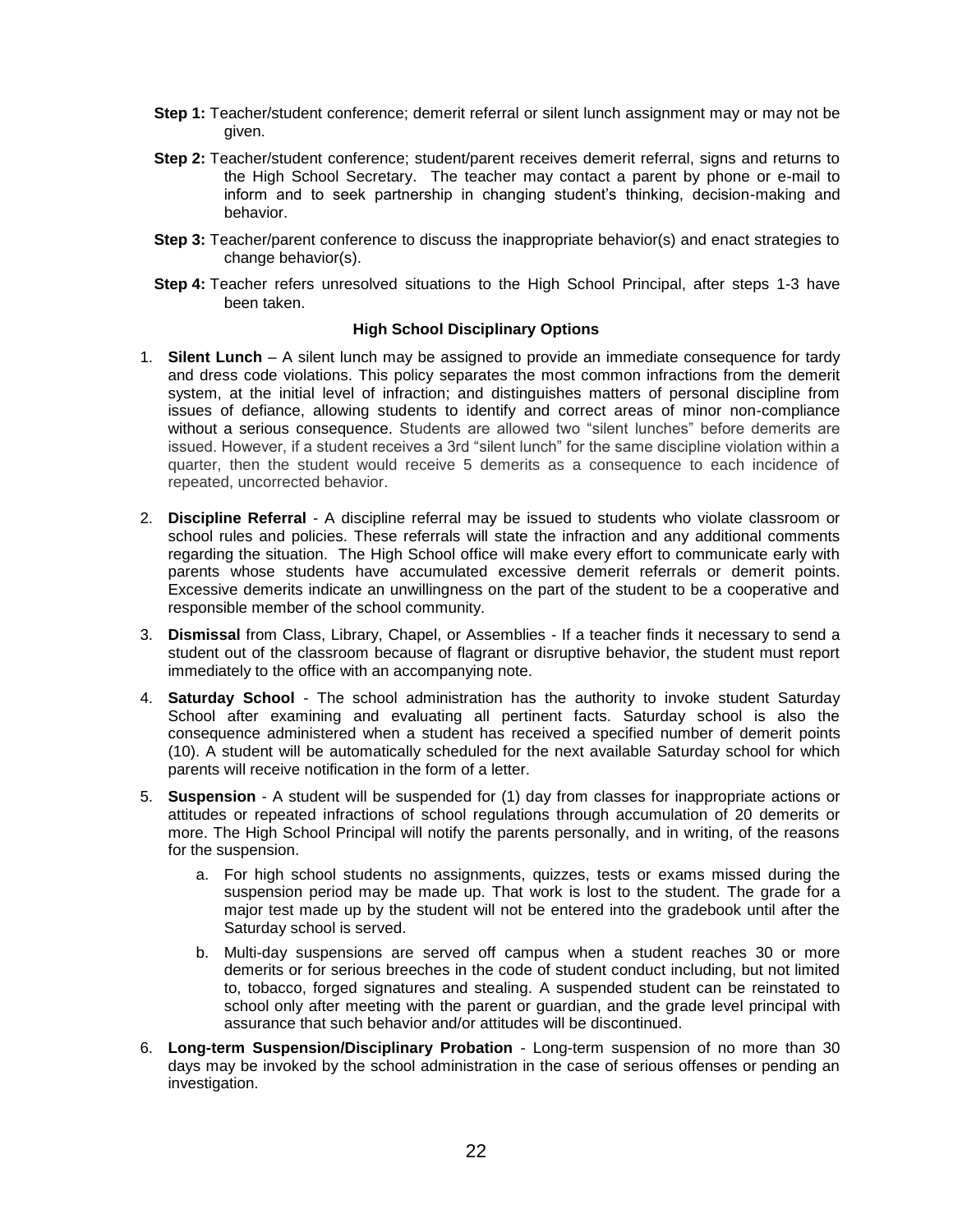- 7. **Probation (Disciplinary)** Probation is invoked by the administration when it becomes apparent that a student has a serious problem. It gives the student an opportunity to correct his or her problem and to assume the responsibilities involved in a more mature and appropriate manner. Students on disciplinary probation may be restricted from representing the school in an official capacity through leadership, performances, athletics, or other extra-curricular activity. The problems for which a student can be placed on disciplinary probation include, but are not limited to the following:
	- a. Attitude: A rebellious spirit which is unchanged after much effort by the teachers, or a continued negative or uncooperative attitude and bad influence upon the other students.
	- b. Misconduct: Continued deliberate disobedience to a teacher or of school rules; committing a serious breach of conduct inside or outside of school which has an adverse effect upon the school's and/or student's Christian testimony. Probation will last from nine to eighteen weeks. At the conclusion of the probation period, the administration will reconsider the student, confer with the parents, and will recommend either removal from probation or withdrawal from school.

## 8. **Expulsion**

- a. Expulsion may result when there is a serious departure from the school's guidelines for students conduct.
- b. When a student is expelled, both the student and the student's parent(s) shall be notified in person and in writing as to the reason(s) for the expulsion. The Head of School has the authority to expel a student and may expel a student for any reason they deem necessary, with or without the consent and/or agreement of the parents. Parents are responsible to pay the full tuition for the academic year in which the student is dismissed.
- c. The student and his parent or guardian may appeal their case to the Head of School only for the reason that the evidence upon which the decision to expel was made was based on inaccurate or insufficient evidence. Their appeal shall be in writing and shall be presented to the Head of School within three (3) days of the expulsion. Only the parent or guardian may represent their case in a specially called meeting with the Head of School. The Head of School's decision shall be final. Any dispute regarding expulsion must be resolved in accordance with policies of the Institute for Christian Conciliation outlined in the parent agreement which was signed and notarized prior to enrollment.
- d. Once expelled, a student may be considered for re-admission after one year has passed. Expelled students may be restricted from access to school property or events for the remainder of the school year.

## **Contrition**

In the case of severe discipline (expulsion, suspension) a student has an opportunity for mercy and grace through contrition. Contrition is therefore defined as a student's "recognition and repentance for sin".

Whitefield Academy cannot presume to know who is truly contrite and who is not. Therefore, for the purposes of determining contrition: a student is contrite by confessing wrong doing before being called to accountability by the administration in any way. Any student confession must be made to a school administration official, such as the school level principal, school level counselor, and spiritual life coordinator. Simply telling a teacher, coach, or other school representative does not qualify. The following is a list of approved administrators:

Whitefield Academy Head of School

Whitefield Academy Principals

Spiritual Life Coordinator

School Level Counselors

In short, it is assumed that students do not become repentant from the classroom to the office because of "grieving for sin" but rather because of 'grieving for being caught'. Therefore, once a student is called to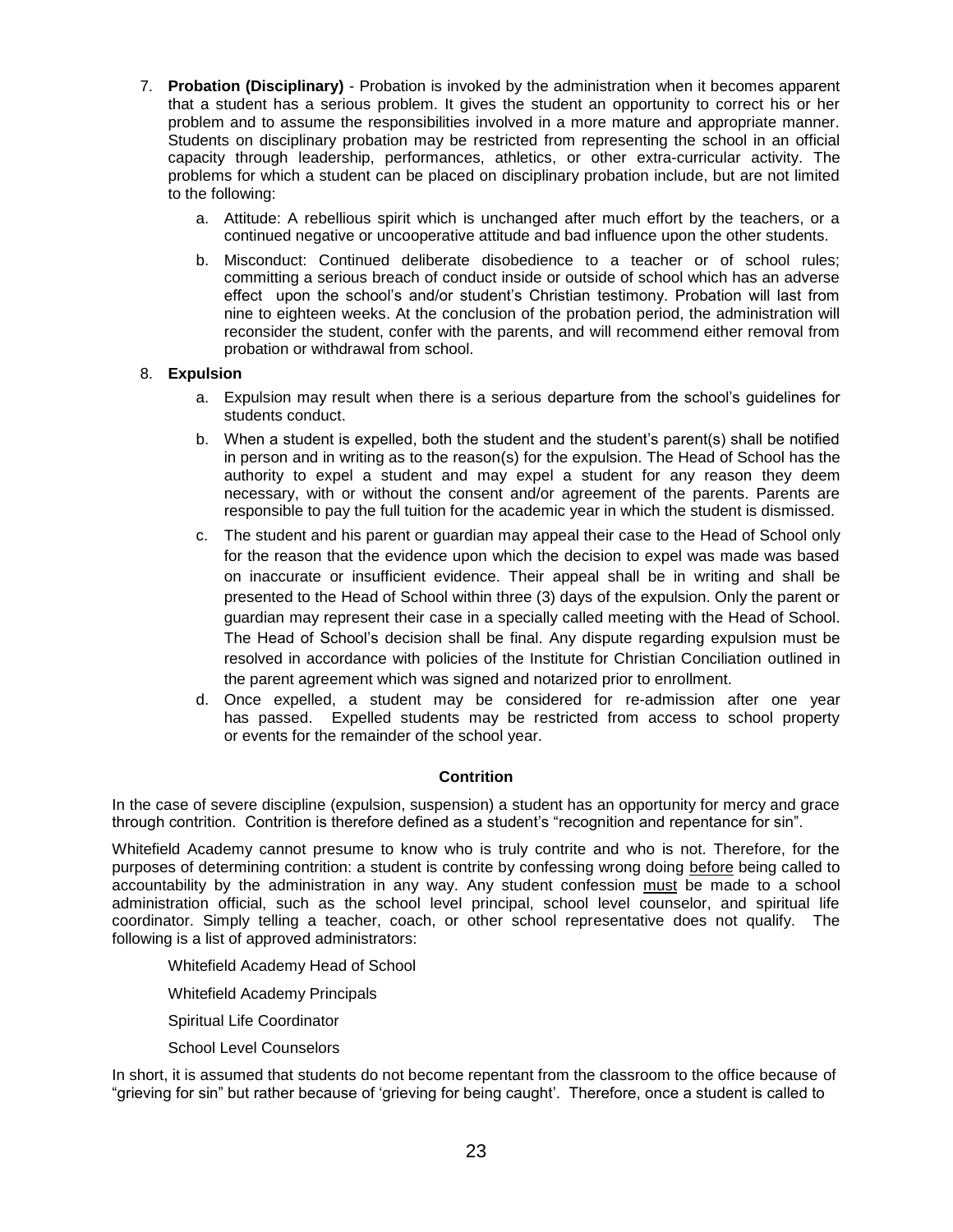account for their actions, contrition (administrative mercy) is no longer available as it relates to disciplinary penalty.

Once enacted, however, contrition means that a measure of grace may be extended for the student. Whatever the punishment, contrition must include:

- 1. Disciplinary probation for not fewer than three semesters.
- 2. Probationary contract between the school, student, and family.
- <span id="page-25-0"></span>3. Counseling/discipleship.

## ATTENDANCE POLICIES

One of the keys to successful academic achievement is punctual and regular attendance at school. Even the absence of one or two days can have a surprisingly disruptive impact on progress. Proper education relies on continuity of instruction, classroom participation, learning experiences, student/teacher interaction and structured study.

## **Absences**

An absence in the **elementary** is recorded any time a student arrives after 11:00 AM or leaves the building (Early Dismissal) before 11:00 AM. Whitefield Academy does not recognize half day attendance.

An absence in the **middle school and high school** is recorded in each individual class. Classroom attendance is taken by each individual teacher each period.

 $\Box$  Classroom Attendance – A student is recorded as absent in an individual class if they miss more than 15 minutes of that class. Students missing more than 15 minutes of a class period, for any reason, is considered an absence for that period.

## **Required Attendance**

Whitefield Academy does not distinguish between excused and unexcused absences. While parents are the arbiter of the appropriateness of any individual absence, the school does maintain that a minimum attendance is necessary to reasonably prepare for the demands of the next school year and ultimately for college.

In the **Elementary School**, students who are absent more than twenty (20) days in a school year will place their promotion to the next grade level in jeopardy.

The following policy is in place to handle excessive absences in **Middle and High School:**

- a. After 10 absences from any class, the student may be placed on academic probation and is in danger of not receiving credit toward graduation for that class. A letter will be emailed and a meeting with the parents may be required.
- b. After 20 absences from any class, the student may not receive credit for that class. This may have serious impact on the students progress toward graduation from Whitefield Academy.
- c. Exceptions may be granted due to long term or serious illnesses. Contact the appropriate school secretary for additional information.

## **Absentee Procedure**

The Academy understands that there are many circumstances that can cause a student to miss school. When an absence occurs, parents should follow the procedures listed below:

- 1. Planned Absences
	- a. Families should give the school notification of any planned absence at least two days (2) before the absence is to occur.
	- b. It is the student's (family's) responsibility to contact the school **before** the absence to get work that is planned for the time the student will be out of class.
	- c. Parents are responsible for the instruction of material covered in class during the absence.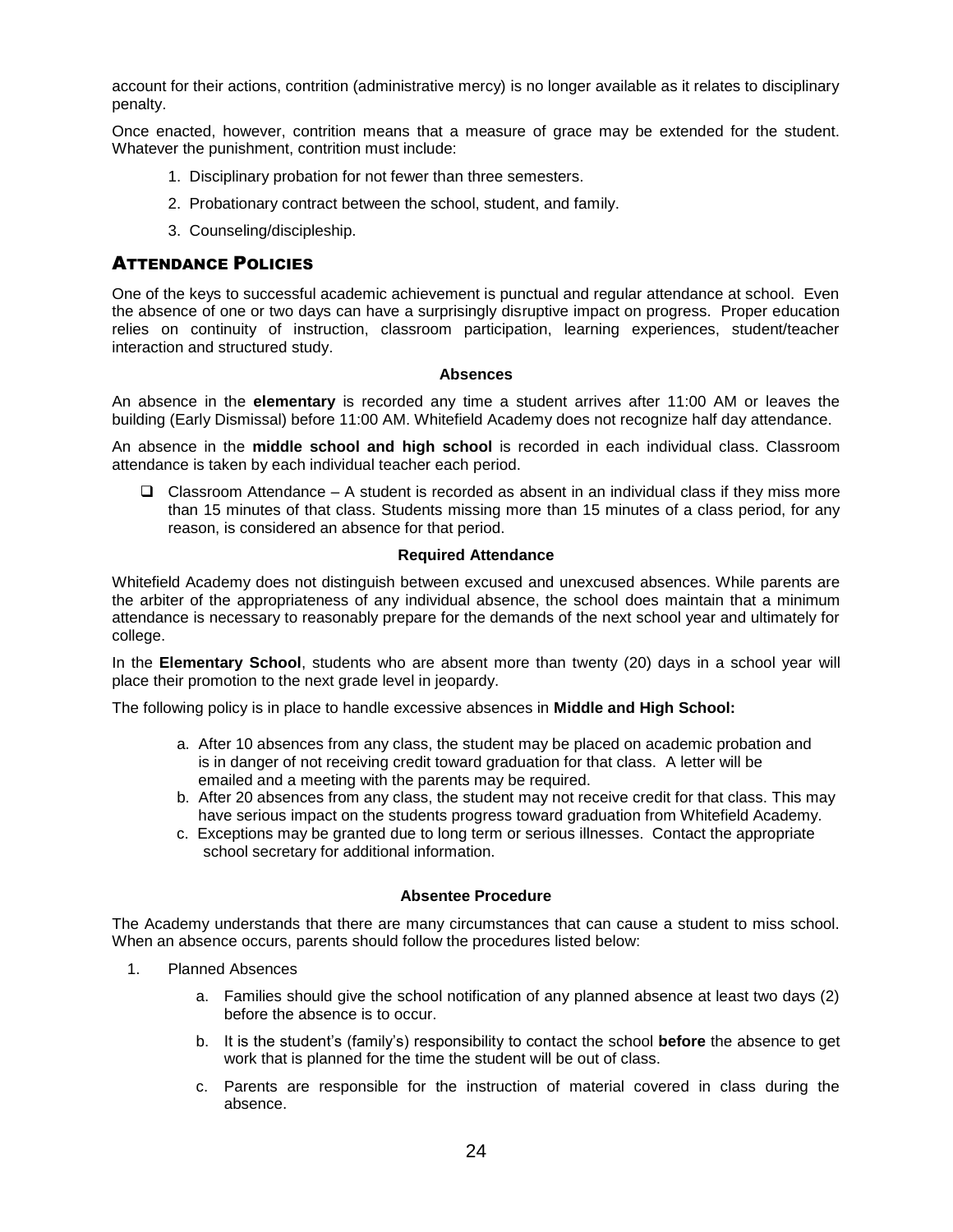- d. Any tests or quizzes that a student would miss during their absence should be taken before the student is absent.
- e. When the student returns to class, he or she needs to present a note signed by a parent or guardian explaining the absence and date of absence.
- 2. Unplanned Absences
	- a. When an unexpected absence is necessary (illness or family emergency) please notify the front office personnel of the absence. Such calls should be made to the office after 7:30 AM and before 9:15 AM. The number to call is **239-2509**.
	- b. It is the student's (family's) responsibility to contact the school prior to 9:15 AM to request any work that the student will miss due to the absence.
	- c. Parents are responsible for the instruction of material covered in class during the absence.
	- d. Any tests or quizzes that a student misses during an absence should be promptly scheduled with the teacher upon the student's return to school.
	- e. When the student returns to class, he or she needs to present a note signed by a parent or guardian explaining the absence and date of absence.

#### **Extended Absences**

There are times when a student is forced because of illness to be out of school for an extended period of time. In such circumstances, parents should do the following:

- 1. Notify the school and the school principal of the prolonged absence to begin the process of making arrangements for the student's education. While the circumstances of prolonged absences are too varied to functionally detail here, the school will work with families to provide an educational routine for the student. However, even with this willingness to work with parents, there are limits to Whitefield Academy's ability to accommodate any eventuality. The dialogue between parents and school administration is vital to determining what can and cannot be done.
- 2. Parents should provide a doctor's letter explaining the circumstances of the need for prolonged absence.
- 3. Parents DO NOT need to call the school each morning to report the absence in such circumstances.
- 4. Parents are responsible for the instruction of material covered in class during the absence.

## **Beginning of School Day/Tardiness**

For the safety of our school family, the entrances and exits to the school are being carefully monitored. The school entrance doors will open each day at 7:45 a.m. to begin the school day.

Students that arrive between 7:00 and 7:45 a.m. **MUST** report to the Ministry Center Building. The school day begins at 8:00 a.m. for **ALL** students. Any student who arrives after this time will be considered tardy. Students on a bell schedule (high school students) will be considered tardy to class if they are not in their seats for that class when the bell rings.

Parents should make certain their child is at school in plenty of time to be properly prepared for the day. It is critical that students arrive on time to begin receiving instructions for the day. Late students cause an interruption for the entire class and may miss pertinent information.

In grades K-5, six (6) tardies will be considered one day's absence, affecting perfect attendance records as well as being a point of record should attendance concerns become an issue.

When a student is late to school, all students should always report to the front office.

#### **The tardy policy will be upheld even if student tardies are due to situations beyond their control.**

## **College Days**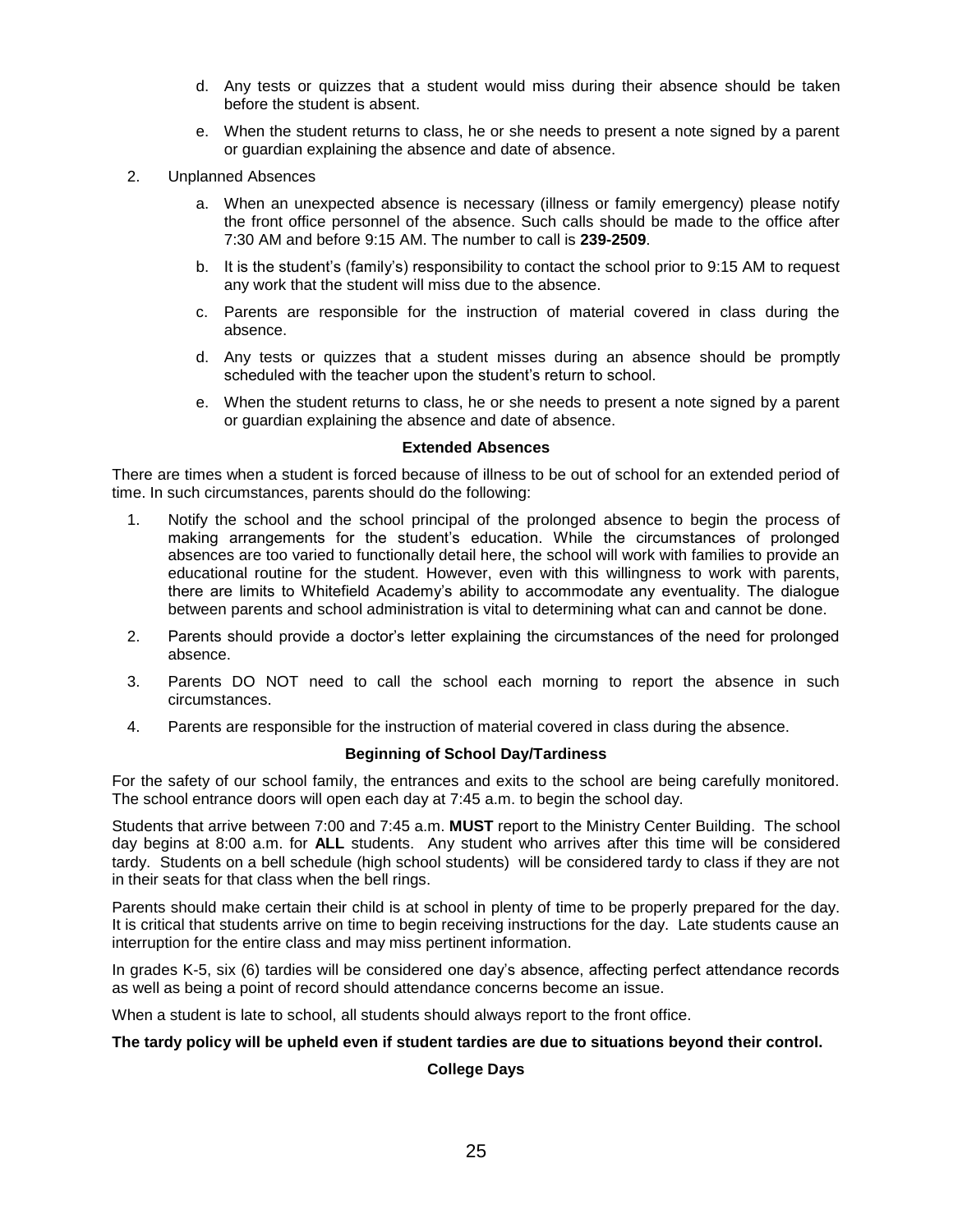Juniors and Seniors are given two (2) college visit days per year for the purposes of visiting college campuses. College Visitation forms can be obtained from the High School Guidance Counselor's office. Failure to complete and return this form following the visit will result in the visitation day being counted as an absence.

Students are responsible for material covered in class on a college day and should do work, take tests, quizzes, etc. **before** leaving for the college day. Otherwise it could be counted as late work.

## **Absences and Extra-Curricular Activities**

Students participating in any extra-curricular activity must be present during a minimum of half a day (4 periods) during the regular school day; on the day of the event. When a student leaves school early with the team, club or organization, all work (tests, quizzes, projects, homework, etc) that is due on that day must be turned in to the teacher before leaving. Otherwise it could be counted as late work.

## **Hallways**

Any student out of the classroom during a class period must have a hall pass. Running or playing in the halls will not be permitted. Students and teachers should do everything possible to keep the halls neat, clean, and safe.

## **End Of School Day/After School Care**

No individual or group may stay after school, unless they are under the supervision of a teacher.

K-5 students will be dismissed at 2:55 p.m. and are to be picked up no later than 3:10 p.m. After 3:15 p.m. they will be taken to after school care (additional cost) and must be picked up there.

Middle and High School students will be dismissed at 3:00 p.m. and are to be picked up no later than 3:15 p.m. Students in grades 6 & 7 that are not picked up before 3:15 p.m. will be taken to after school care (additional cost) and must be picked up there.

## UNIFORM POLICIES

Whitefield Academy is a uniformed school to ensure the neatness of its students and to allow students from all economic backgrounds the freedom to be themselves apart from the stress of competitive dress. Students are to be **neat, modest and well groomed** at all times while on the school campus. Students attending **any** school event or function must be appropriately dressed (proper T-shirts, shorts, pants, etc.).

## **Uniforms**

- 1. During school hours students in all grades are expected to wear the school uniform at all times except on special announced occasions.
- 2. **Shirts and blouses:** The Whitefield Academy monogrammed uniform shirt (oxford or polo) or blouse are the only shirts allowed.
	- a. Shirts must be tucked so that the belt of the pants/slacks is showing.
	- b. T-shirt beneath the uniform shirt must be white. Black or Blue colored plain t–shirts may be worn under navy blue polo shirts. ( no lettering or design)
	- c. Non-uniform long sleeved shirts, that are navy blue or white in color, are permitted beneath the school uniform shirt.
- 3. **Pants, shorts & skirts:** Pants (short and long) must be either khaki or navy. The only skirts allowable are those provided by the school's uniform provider. (Shaheens)
	- a. Pants and shorts must meet the following requirements:
		- i. Color must match school standard for khaki or navy.
		- ii. Must have a classic pant/shorts look. (no fatigues, multi-pocket, zippered, jean look)
		- iii. May not be form fitting. Low slung, baggy style pants are not permitted.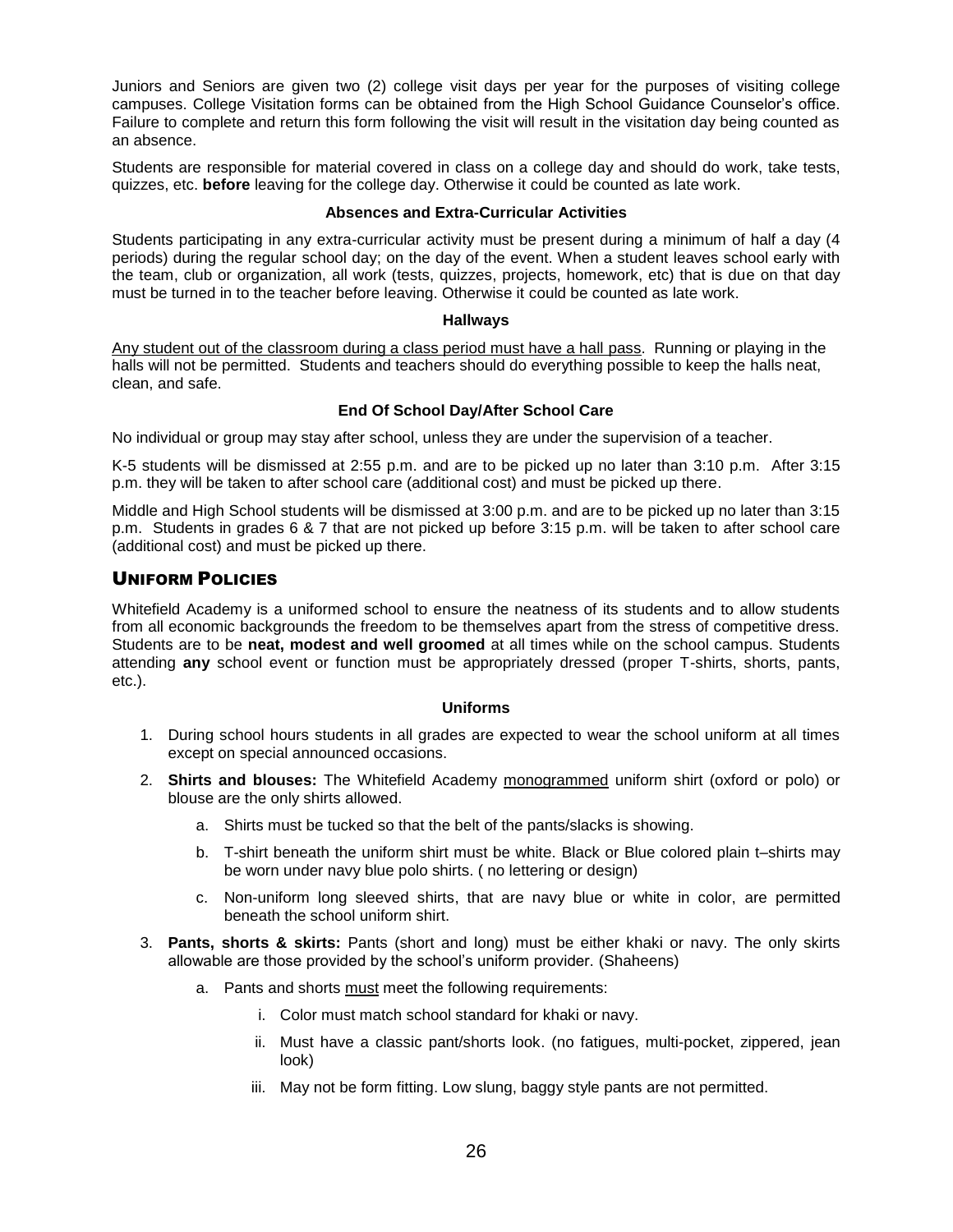- b. Skirts, skorts, & jumpers must meet the following requirements:
	- i. Must be from one of the official school uniform providers.
	- ii. Must pass the 'flamingo' test for length. *(Flamingo Test: while kneeling on the floor, the back of the skirt must touch the calf of the leg when the knee is bent in a 90 degree angle)*
- c. Authorized suppliers: Shaheen's Department Store (shaheens.com)

Land's End (landsend.com/school)

#### 4. **Accessories and shoes:**

- a. Belts must be worn with pants and must be visible at all times. Ropes, chains, and scarves are not considered proper belts.
- b. Earrings may only be worn by female students and only then if they are not overly distracting.
- c. Jewelry is limited to only modest necklaces and rings. Distracting or excessive jewelry items are not permitted.
- d. All shoes must be conservative in style. No flashing lights or distracting shoes may be worn.
- e. Socks/Hosiery worn with shorts or skirts should be mainly a solid color (white, navy, khaki or black) that compliments the uniform.
- f. Other items such as hats, sunglasses, sweat bands, bandanas, or other such items may not be worn in the building during the school day.
- g. Body piercings of any type, other than pierced ears for females as mentioned in subparagraph (b) above, are absolutely not permitted.
- 5. **Outer Wear** is considered to be any jacket, coat, sweater, sweatshirt, etc. that is worn over the primary uniform shirt. During the school day, while in the building, the only outer wear permitted is the school monogrammed cardigan or pull over sweater, the school sweatshirt/hoodie, the school vest, or a school warm up jacket. All other outer wear items must be stored in a locker (grades 6- 12) during the school day.
- 6. **Hair -** Students are to keep their hair neat, well groomed and in a traditional style. No student is allowed to color their hair with un-natural colors except for spirit days and only then with hair color that will wash out with soap and water. Highlights must compliment the natural hair color.
	- a. Young men should meet the following hair grooming requirements:
		- i. Length in front should not hamper vision and remain above the eyebrows.
		- ii. Length in the back should not hang lower than the top of the collar.
		- iii. Length of hair on the sides should be off the ear.
		- iv. Clean shaven.
		- v. Sideburns may not extend below the earlobe.
	- b. The administration reserves the right to determine the appropriateness of hair style and color.
- 7. **Chapel Day -** Students may wear normal uniform attire.
- 8. **Friday Wear -** As a uniform option, students may wear Whitefield spirit wear on Fridays. Spirit wear includes Whitefield tees, Whitefield warm ups, Whitefield team wear, and Whitefield sweat shirts/hoodies. Students may not wear jeans, fleece sweat pants, college tees or paraphernalia, or any other tee shirt (either plain or with logo). Spirit wear shirts worn with uniform pants must be tucked in.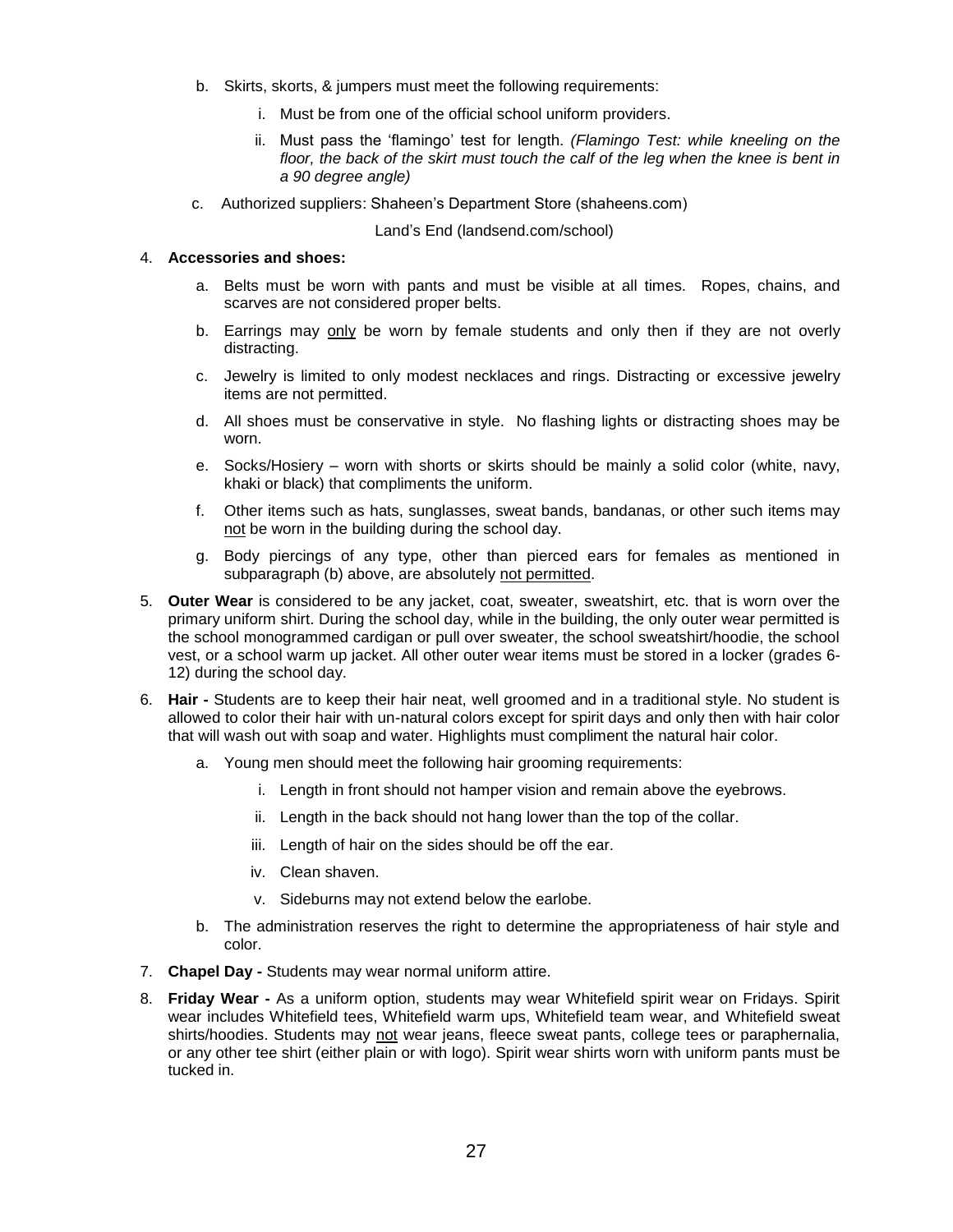## **Formal Wear/Dress Up Days Dress Code**

All clothes should be modest, reflecting Christian values.

**Girls should adhere to the following guidelines**: Gowns and dresses must be modest and reflect Christian values. The length of the skirt, dress or gown should pass the "flamingo" test. The back of the dress or gown should be no lower than eight inches from the top of the shoulder and the front should be modest showing no cleavage. Dress shoes and sandals may be worn. Tennis shoes, casual shoes and boots are not permitted.

**Boys should adhere to the following guidelines**: Suits, tuxedos, blazers (jacket optional) and dress slacks (no corduroy pants or jeans) should be worn. Ties, socks and belts are also mandatory accessories. Dress shoes must be worn. Dress shoes must be worn.

#### **Non-School Uniform Policy**

Students attending school related activities such as ball games, dramas, concerts, Arts and Crafts Festival or other events still represent Whitefield Academy. While the school uniform is not required at such events, students are to dress in a modest, neat manner and fashion that represents and complies with the core values of Whitefield Academy. Students who are not dressed appropriately may be asked to leave the event or school sponsored function.

Dress code for school functions (or while on campus during, before or after school hours) which do not require regular school uniform are casual by design should be dresses that will meet the flamingo test, neat jeans or walking shorts, collared shirts, Whitefield Academy or an appropriate t-shirt only. Tennis shoes, casual shoes and sandals are permitted. Hats, bandannas and boys' earrings are not permitted.

#### **Personal Property**

**Personal Electronic Devices may not be used during the school day. In high school, electronic devices may be used at the teacher's discretion for academic use.** Any other item that interferes with the classroom will be confiscated by the teacher and turned over to the office. The school will not assume responsibility for personal items when damaged, lost or stolen.

#### **School Property**

**Lockers -** Student lockers are to be kept neat and clean. Students are not to write or do anything of a permanent nature to the inside or outside of lockers. Periodic checks will take place during the school year. Lockers will be available to students in grades 6-12. The administration reserves the right to check lockers at any time.

**Textbooks -** Students are responsible to maintain textbooks/materials in the condition in which they were received. Students will be charged for damage to textbooks based on the evaluation of the teacher and principal.

**General -** When school property is damaged by a student it will be the responsibility of that student/parent to pay for all damages/repairs.

**Phones & Elevators:** Use of church lobby and Family Life Center phones is prohibited. Students should request phone use in the school office.

## **Cell Phones**

Students are allowed to call home during the school day from the school's front office. Students are not allowed to use cell phones during the academic day. Cell phones are to be turned off and kept in the student's locker. The use of cell phones during this time will result in confiscation. First violation-phone will be held for 24 hours and then returned to student. Second violation-phone will be held for 48 hours and parent will need to pick up. Third violation-phone will be held for 72 hours and parent will need to pick up. Fourth violation-phone will be held until a parent conference is held.

## **Physical Education Class**

The approved uniforms for Physical Education class (grades 6 and up) are to be worn by all students in those classes. Grades 6-12 students will be issued one (1) P.E. uniform per school year. Additional items may be purchased from the Athletic Office. Girls in lower grades, where uniforms are not required, should wear shorts under skirts and jumpers. All students are to wear lace-up tennis shoes with backs during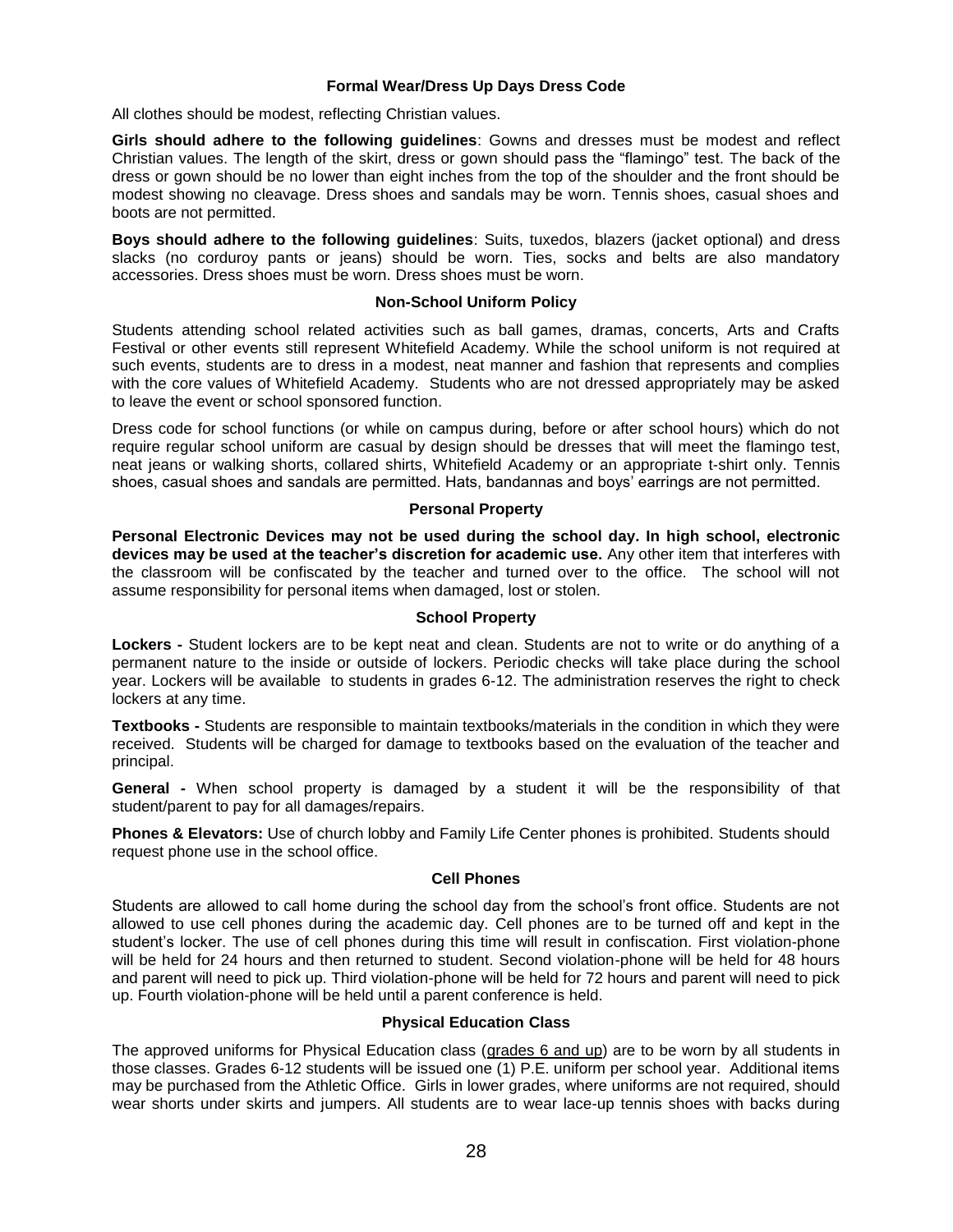P.E. class. All students failing to wear the approved Physical Education uniform or shoes will have grade points deducted for improper dress.

#### **Chapel/Assemblies**

Chapel and assemblies are a part of the curriculum and, as such, are designed to be educational and enriching experiences. They provide one of the few opportunities in school to participate in worship, to hear a motivational speaker, to watch a drama and to learn formal audience behavior. Regardless of the type of program, courtesy demands that the student body be respectful and appreciative. Talking, whispering, whistling and booing are discourteous.

## <span id="page-30-0"></span>**CAFETERIA**

The cafeteria, besides being a lunchroom, is also a place where relationships can be developed. Here each student is expected to practice the general rules of good manners which one should find in the home.

- 1. Meal Options
	- a. Students have the option of bringing their own lunch or purchasing a meal from the cafeteria.
	- b. The plate lunch offered by the school will consistently be above the state standard for school lunches. The lunch offered will consist of an entrée, starch (rice, potato, etc.), vegetable, and/or fruit, and milk.
	- c. The cafeteria will also offer an a la carte menu for student above grade 5. This menu will consist of items found in a family-style restaurant such as a hamburger, fries, and a side salad. Items on the a la carte menu may not be purchased individually, but must be purchased as a whole meal. A price list will be posted in the cafeteria and will be made available to students who wish to take a copy home.
- 2. Lunch Period All students must report to the Lunchroom during their lunch period and remain until dismissed by their teacher. **DO NOT LEAVE THE LUNCHROOM WITHOUT PERMISSION.**
- 3. Cafeteria Courtesy Some simple rules of courteous behavior which are expected and will make the lunch period pleasant and relaxed are:
	- a. Practice good dining room manners at the table.
	- b. Leave the table and surrounding area clean and orderly. All students are responsible for the cleanliness of the cafeteria. Students are assigned by teachers to clean their eating area. Cleaner, sanitizing spray, paper towels, mops, brooms, etc. are available. The rule of thumb is to leave the area in a better condition than when you found it.
	- c. Put trash in the proper place, and return tray, basket or cups to the dish return window when lunch is completed.
	- d. Throwing food in the cafeteria will result in disciplinary measures.

## **Hours of Operation**

The Whitefield Academy cafeteria will be operational when school is in session. The cafeteria will be closed on half days of school or if the school should close due to severe weather. Daily, the cafeteria operates along the following guidelines:

Breakfast - 7:00 AM – 7:45 AM Lunch - 10:30 AM – 1:00 PM

## **Eating with Students**

Whitefield Academy encourages parents to join their students for meals in the cafeteria. Parents joining their students for lunch need to check in with the school office and receive a visitor's badge.

## **Security**

Security at Whitefield Academy is a community-wide responsibility. Faculty, staff, administration, parents, and students will work together to create a safe learning environment. All constituents will strive to build a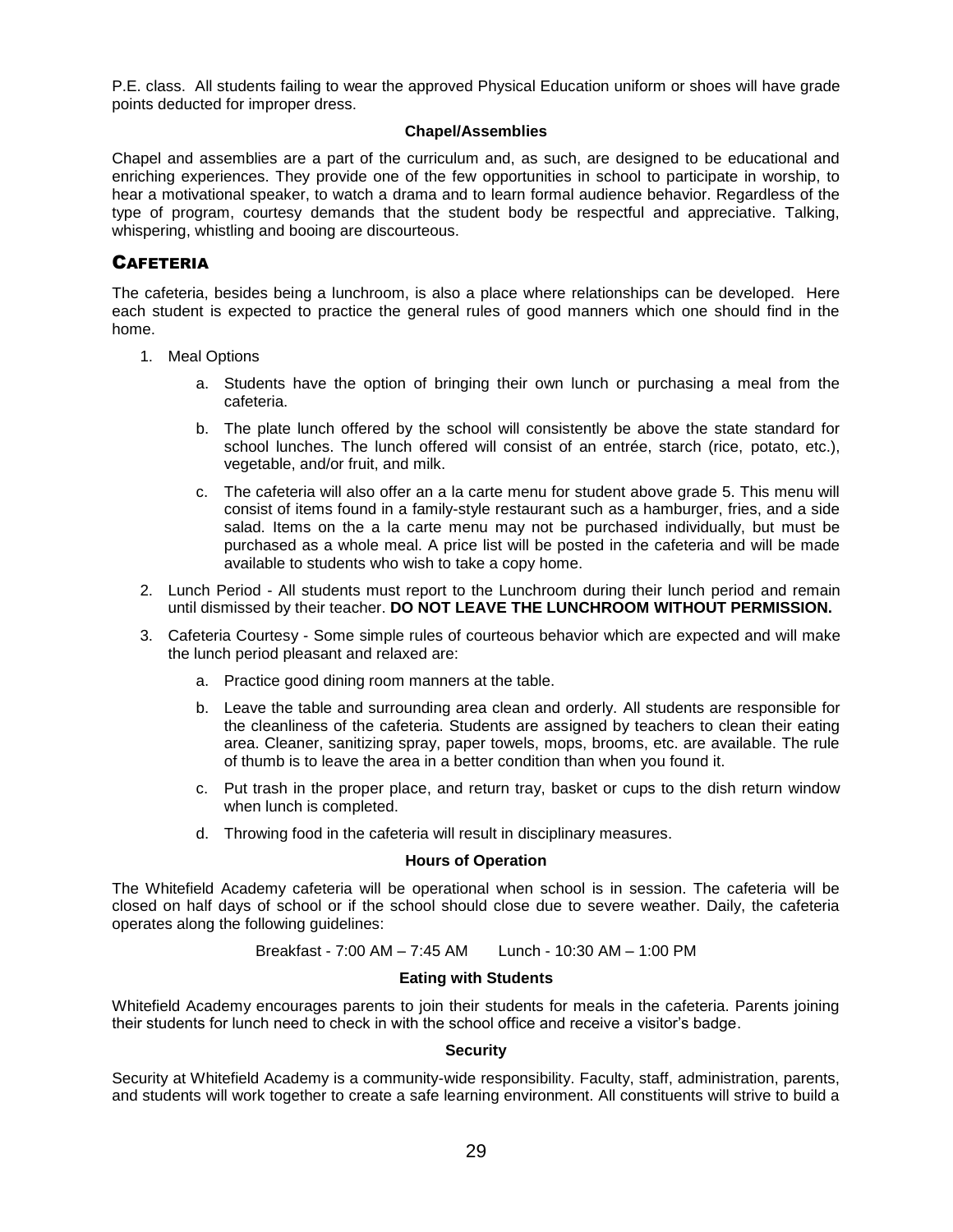strong sense of community and will foster high of behavior. Procedures have been developed to address campus security, use of controlled substances and weapons, violent behaviors, and crisis management. Any individual that threatens school safety and related procedures may be removed from campus.

## STUDENT ACTIVITIES

## <span id="page-31-0"></span>**Class Officers (Grades 9-12)**

Each class within the school shall nominate and elect class officers each school year. Elected officers shall act as representatives of his/her class for the school year in which they were elected. Class officers are to work to promote the class within the school. The work of the Class Officers will be overseen by the Class Sponsors. Class, club and organizational officers who are placed on probation will be removed from office for the school year in which they are currently serving. Students on academic or disciplinary probation may not be nominated for a leadership office. this group may also be utilized as an advisory committee to the High School Principal.

## **Student Government (Grades 6-8)**

Student Government for grades 6 – 8 exists for two purposes: for students to understand the principles of leadership by following the example of the Lord Jesus Christ; to practice that example in representing their class for a variety of activities that will serve either the student body or the community at large.

#### **Extra-Curricular Activities**

Extracurricular activities offer students an opportunity to develop skills in their own particular areas of interest. Students and parents must be willing to expend extra time and effort if these programs are to be successful.

For a student to participate in any school activity (athletics, fine arts, etc.) they must be prompt in attendance on that day and remain in school the entire day.

## **Beta Club**

The National Beta Club recognizes outstanding achievement, promotes character and social responsibility, encourages service involvement to school and community, fosters leadership skills, grants scholarships, and provides settings for the student to develop interpersonal relationship skills.

## **Jr. Beta Club**

The Junior Beta Club provides our school's outstanding students in grades 7<sup>th</sup> and 8th an opportunity for individual and cooperative effort, development of initiative and achievement, and service to the school and community. Students participate in individual community service and group community service projects. Students are nominated by their teacher at the end of the school year, and then go through an interview process before being accepted into the club. The Induction Ceremony is held at the beginning of the second quarter of the school year.

## **Safety Patrol**

The safety patrol is a service opportunity for students in grades 5, 6 & 7. As such the safety patrol assists with the safe arrival of students to the building as well as monitoring and facilitating safe passage through the building at the beginning and end of the school day.

#### **Clubs**

Students have the opportunity to propose club activities. No club shall exist on the Whitefield Academy campus without approval of the administration. Students or parents wishing to propose a club activity for students must submit the following to the school administration:

- 1. A mission statement for the proposed club activity.
- 2. A description of club organization and polity.
- 3. The name of a faculty sponsor (all Whitefield Academy clubs must have faculty sponsorship).
- 4. A description of proposed meeting times and activities.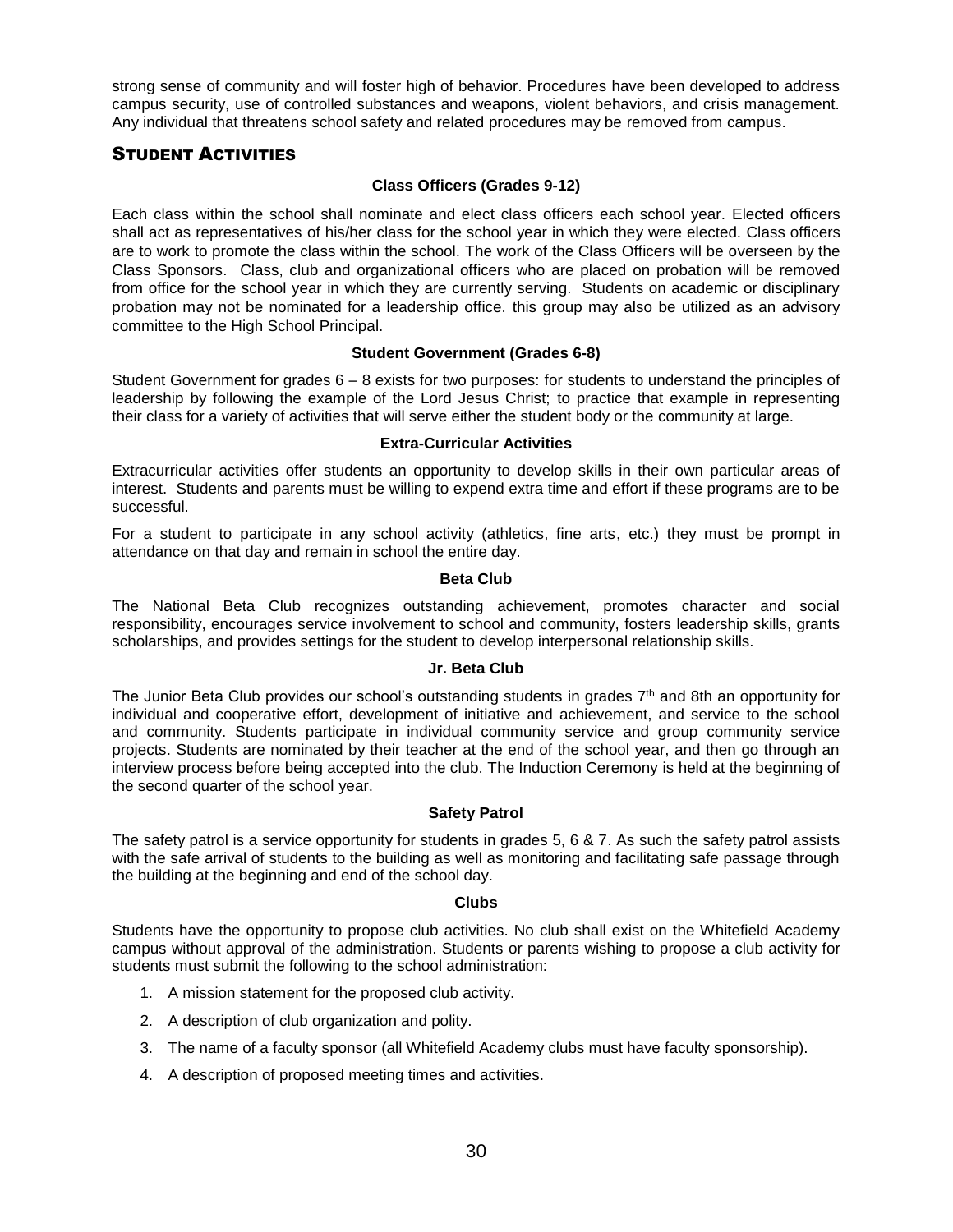## **Christian Athletics**

The Christian philosophy of athletics must stem directly from the school's Christian Philosophy of Education. The ultimate goal must be "to be conformed to the image of Jesus Christ" (Rom. 8:29) and to "develop the spiritual part of the athlete so that the Holy Spirit is in control and directing his mind and body". (I Thes. 5:23)

Therefore, it is the purpose of Whitefield Academy Athletics to be an integral part of the promotion of God's Kingdom here at Whitefield Academy, the larger community as well as our opponents in the competitive sports program. Whitefield Athletics and its pursuit of athletic proficiency is a vital part a student's total educational package.

The athletic program shall be planned so as to present a minimal amount of interference with the daily academic program.

The athletic program shall function so as to involve not only the participants, but also the student body and school community. The athletic program shall provide an opportunity for the loyalty of parents and friends of the school to be renewed, strengthened and united.

It shall be a goal to win the contest as well as to seek championships in the respective sports offered. This winning attitude encompasses both spiritual and physical victory. (I Cor. 9:24-27) "Do you know that in a race all the runners run, but only one gets the prize? Everyone who competes in the games goes into strict training. They do it to get a crown of laurel that will not last; but we do it to get a crown that will last forever. Therefore, I do not run like a man running aimlessly, I do not fight like a man shadow boxing. No, I beat my body and make it my slave so that after I have preached to others I myself will not be disqualified for the prize."

## <span id="page-32-0"></span>ATHLETIC ELIGIBILITY

Whitefield Academy is a member of the Kentucky High School Athletic Association (KHSAA) and as such follows KHSAA guidelines for eligibility in local and state athletic tournaments.

A student's eligibility will be determined on a weekly basis. A student must be passing six classes in order to maintain athletic eligibility. A student must also maintain an academic grade point average of 2.0 to remain eligible. A student may become ineligible due to discipline problems determined by the school administration.

Students participating in athletics may not be permitted to represent the school while on academic probation and may not be captains of athletic teams.

## **High School Eligibility**

A student's eligibility will be based on the following guidelines set forth by the Kentucky High School Athletic Association and/or Whitefield Academy and must be followed.

- 1. Be enrolled as a full-time student at Whitefield Academy.
- 2. On the first day of school year, students must be at his/her proper grade level and on schedule to graduate.
- 3. Be passing in at least six classes and maintain a 2.0 GPA in order to be able to participate in athletics during a seven-day period. No special tests or recitations are to be given for the purpose of making the student eligible. Students may gain eligibility on a weekly basis.
- 4. No student who is enrolled or connected with any other school shall take part in any athletic contest. (Please note that home-schooled students are not eligible for 9<sup>th</sup> grade/ JV/Varsity level sports.)
- 5. All student athletes who are participating at the Varsity level shall be subject to the KHSAA guidelines.
- 6. A parent (or representative) is required to attend the Athletic Orientation.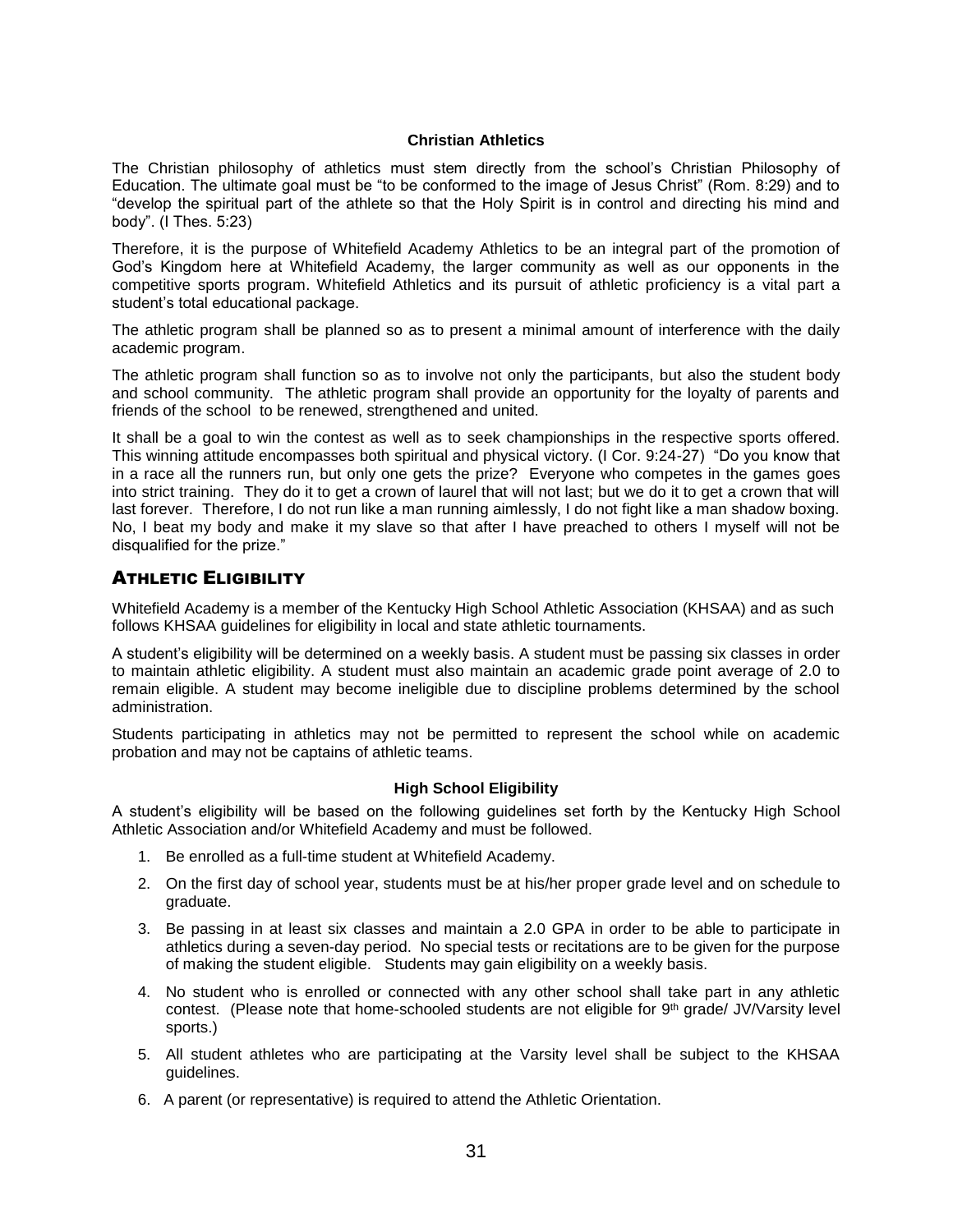## **Elementary & Middle School Eligibility**

- 1. Students must be enrolled as a full-time student at Whitefield Academy. Home-schooled students are eligible for athletic participation if they are enrolled through the Whitefield Academy Logos Program.
- 2. Be passing in at least six subjects in order to be able to participate in athletics during a seven day period. No special tests or recitations are to be given for the purpose of making the student eligible. Students may gain eligibility on a weekly basis.
- 3. Maintain satisfactory marks in conduct (A or B).
- 4. Have a parent (or representative) attend their respective coaches meeting (Grades K-5).
- 5. Have a parent (or representative) attend the Athletic Orientation.

## **Athletics**

**All athletes, coaches and fans are expected to represent our school in a Christ-like manner.** The school is a member of the Kentucky High School Athletics Association (KHSAA). . The following sports are currently offered:

- $\Box$  Baseball (middle and high school boys)
- $\square$  Basketball (elementary, middle and high school boys and girls)
- $\Box$  Cheerleading (elementary, middle and high school boys and girls)
- $\Box$  Cross Country (elementary, middle and high school boys and girls)
- $\Box$  Golf (high school boys and girls, middle may participate on high school team)
- $\Box$  Soccer (middle and high school boys and girls)
- $\Box$  Softball (middle and high school girls)
- $\Box$  Tennis (middle and high school boys and girls)
- $\Box$  Volleyball (elementary, middle and high school girls)
- $\square$  Swimming (high school boys and girls, middle may participate on high school team)
- $\Box$  Track and Field (elementary and high school boys and girls; middle school students may participate on the high school team)
- $\Box$  Other sports, dependent upon student interest and available funding.

Practice sessions for the various teams will be set by the coaches, and will be approved by the Athletic Director. Students are expected to be at all practices, unless excused by the coach. Practices will be closed to visitors/spectators unless otherwise approved by the coach. Parents must sign a permission/release form before students may participate. All athletes must have a physical examination by a physician before practices begin in order to participate. There are strict rules for eligibility that exceed the KHSAA standard. Athletes will receive these rules in writing at the athletic orientation held each fall.

## **Varsity Athletic/Academic Lettering**

Students must complete the following in order to be eligible to receive a varsity athletic/academic letter:

- 1.The student must compete in 1/2 of the games and matches scheduled.
- 2.The student must complete the season in good standing.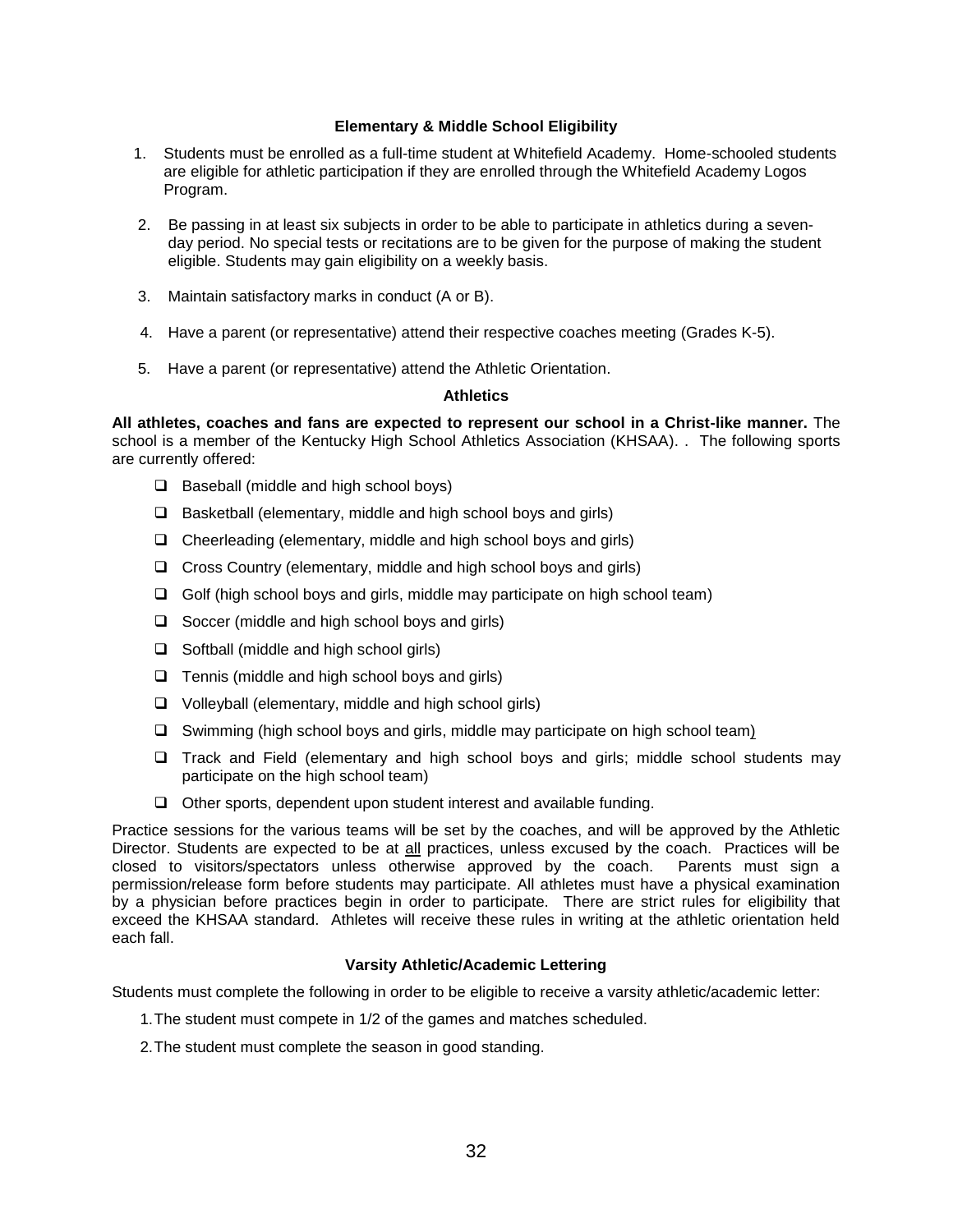## **Varsity Athletic Policy**

In accordance with KHSAA regulations and Whitefield Academy policy, a **VARSITY** athlete in any sport shall not be allowed to participate in the same sport on a church team, optimist team, all star team or any other team during that school sport season. It is permissible to participate out of season or during the summer but not during the same season.

**Transfer Students -** In accordance with Kentucky High School Athletic Association Bylaw 6, all students enrolling in grades 9-12 who have participated in Varsity sports at the school from which they are transferring, must contact the Athletic Director of the new school to request that a KHSAA Transfer Form be initiated to determine if he/she is eligible to participate in sports at their new school.

**Exchange Students -** Consideration for athletic eligibility will be given to exchange students who meet the Whitefield Academy academic criteria and the guidelines set forth by the KHSAA for an approved foreign exchange program.

## **Transporting Athletes & Other Small Groups**

Whitefield Academy requires that a Transportation Waiver form be signed by a parent and kept on file in the Athletic/School Office prior to the first game/activity of the season. The scheduling of school provided transportation is dependent upon the following factors: distance, availability of bus, number of students to be transported and costs. When transportation is not provided, parents are responsible for transporting their students to and from games/activities.

Parents assume responsibility for transporting their own children and the transporting of other children in their vehicle at their own risk. Parents may drive student athletes to games and practices if that parent has signed a "Parent Driver Form" and this form is on file with the Athletic Office. Students may not ride with other student drivers to any athletic event or practice departing from the Whitefield Academy campus.

## <span id="page-34-0"></span>**Athletic Handbook**

For other specific information related to Whitefield Academy athletic programs, please refer to the Whitefield Academy Athletic Handbook which can be obtained through the Athletic Office or the school website.

## HEALTH GUIDELINES

## **Medication**

Medication will be dispensed through the Health Office only and approved by the School Health Coordinator. If a student needs medication of any kind, please complete the proper medication dispersal form and send medication in original prescription bottle. Medication will only be dispensed from the school clinic. Pain relievers such as Tylenol, Motrin, Advil, etc., will not be dispensed to students unless it is the student's own supply stored in the school clinic.

## **Illness**

If a student becomes ill at any time of the school day, he may obtain a Health Form admit pass from the teacher and report to the clinic to be evaluated by the School Health Coordinator. If a short rest, (no longer than 15 minutes) does not prove sufficient or symptoms worsen and the student cannot continue with the school day, parents will be contacted and arrangements will be made for the student to go home. If this procedure is not followed and the student leaves without checking out, the student will be issued a discipline referral and may be suspended. **STUDENTS WILL NOT BE PERMITTED TO WALK HOME.**

## **Illness and Vomiting**

If your child becomes ill at school with vomiting, the school policy is that you must keep that child home from onset until they are symptom free for 24 hours and strength and stamina have returned.

## **Fever**

If your child is sent home with a fever, they must remain home until they are fever free for 24 hours and energy and stamina have returned.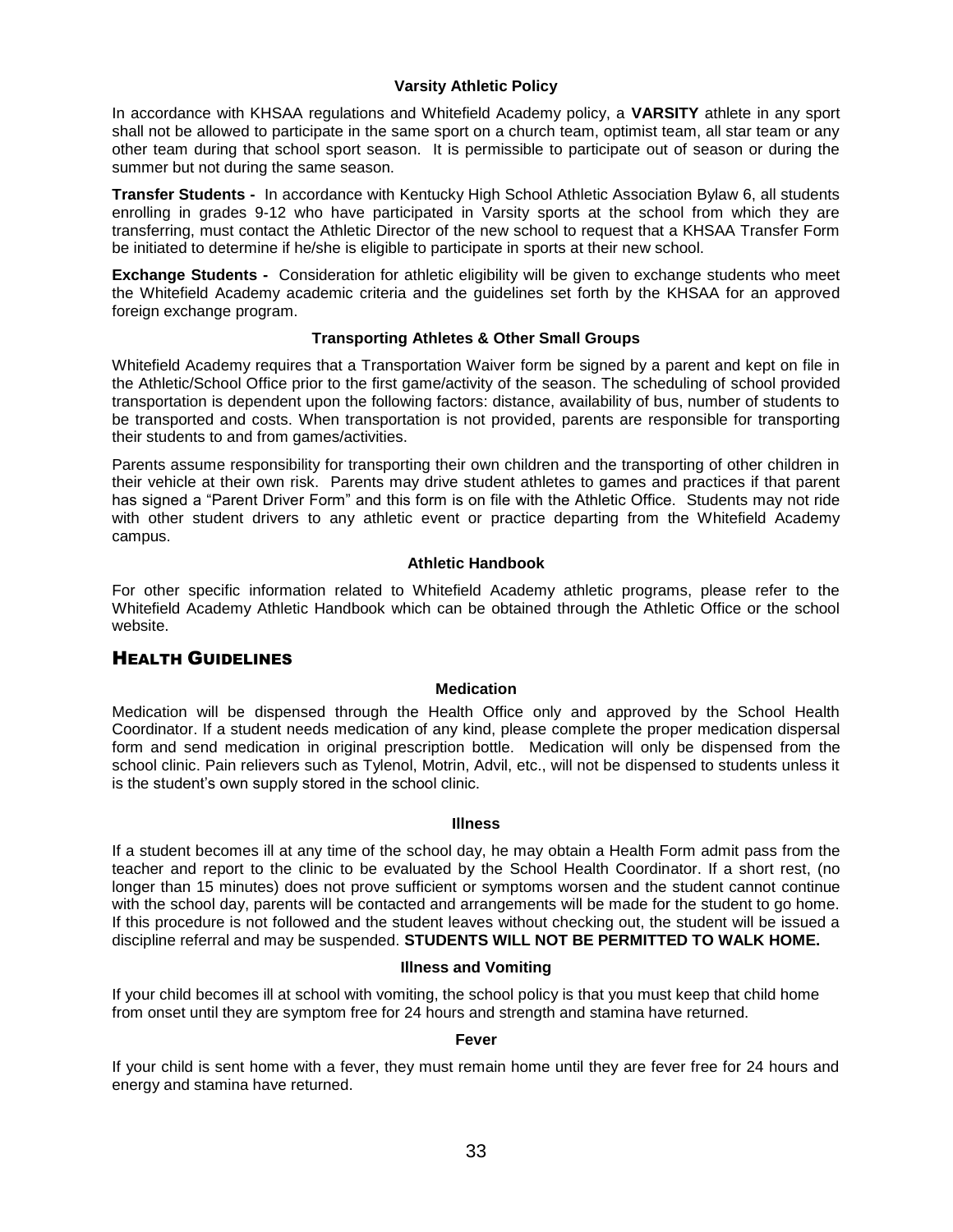## **Communicable Childhood Diseases**

Upon having the following diseases, a child must have written consent from either a physician or the Health Department to return to school, or be subject to school office approval for re-admittance:

- 1. Chicken Pox
- 2. Measles
- 3. Mumps
- 4. Pneumonia
- 5. Whooping Cough
- 6. Pinworms
- 7. Scabies
- 8. Ringworm
- 9. Impetigo
- 10. Pink Eye

## **Medical Emergency Procedure**

All parent(s)/guardian(s) complete information on a Student Medical Form which includes the name and phone number of the doctor to be notified, as well as the name, address, and phone number of the parents and an alternate person to be notified if the need should arise. It is the responsibility of the parent or guardian to communicate correct and up-to-date emergency medical information to the school administration. In case of serious illness or injury this information may be used before consultation with the family. Parents or guardians may be asked to come to pick up their child.

## **First Aid Procedures**

- 1. First aid treatment will be administered to stop bleeding, restore breathing or prevent shock or infection.
- 2. Parents will then be notified. If they can be consulted immediately, efforts will be made to find out which physician is to be secured or where the child should be taken. This information will be on file on the Student Medical Information Form for each student in case the parents cannot be reached.
- 3. A representative of the school faculty will stay with the child until the parent assumes responsibility.
- 4. Internal medication will be given only by or on the order of a physician.

## **Injuries Sustained At School**

Students who receive a minor or serious injury at school will immediately be referred to the teacher followed by the School Health Coordinator as needed. If the injury is such that it is deemed advisable for the student to go home, parents will be contacted. The School Health Coordinator will advise the front office of the injury and dismal. An accident report form will be kept on file.

## <span id="page-35-0"></span>CHILD ABUSE

Whitefield Academy takes seriously any allegation of child abuse. The school is required by law to report any allegations or suspicions of child abuse to the state's Child Protective Services (CPS).

- 1. Teachers will document and report to the Administration any evidence of abuse or suspected abuse.
- 2. Child Protective Services will be called. Whitefield Academy is obligated to cooperate with recommendations or procedures offered by this government agency.
- 3. The staff is instructed to follow discipline policy to prevent child abuse in our classrooms.

## <span id="page-35-1"></span>**TRAFFIC**

## **Arrival/Dismissal Traffic**

A Traffic Flow Map is available in the school office. Revisions to this map may be distributed through student packets or the mail.

## **Students Driving Cars to School**

Students driving to school must have a driver's form on file in the office. Reckless driving of any kind, driving a car at an unauthorized time, or any other inappropriate use of the driving privilege will result in